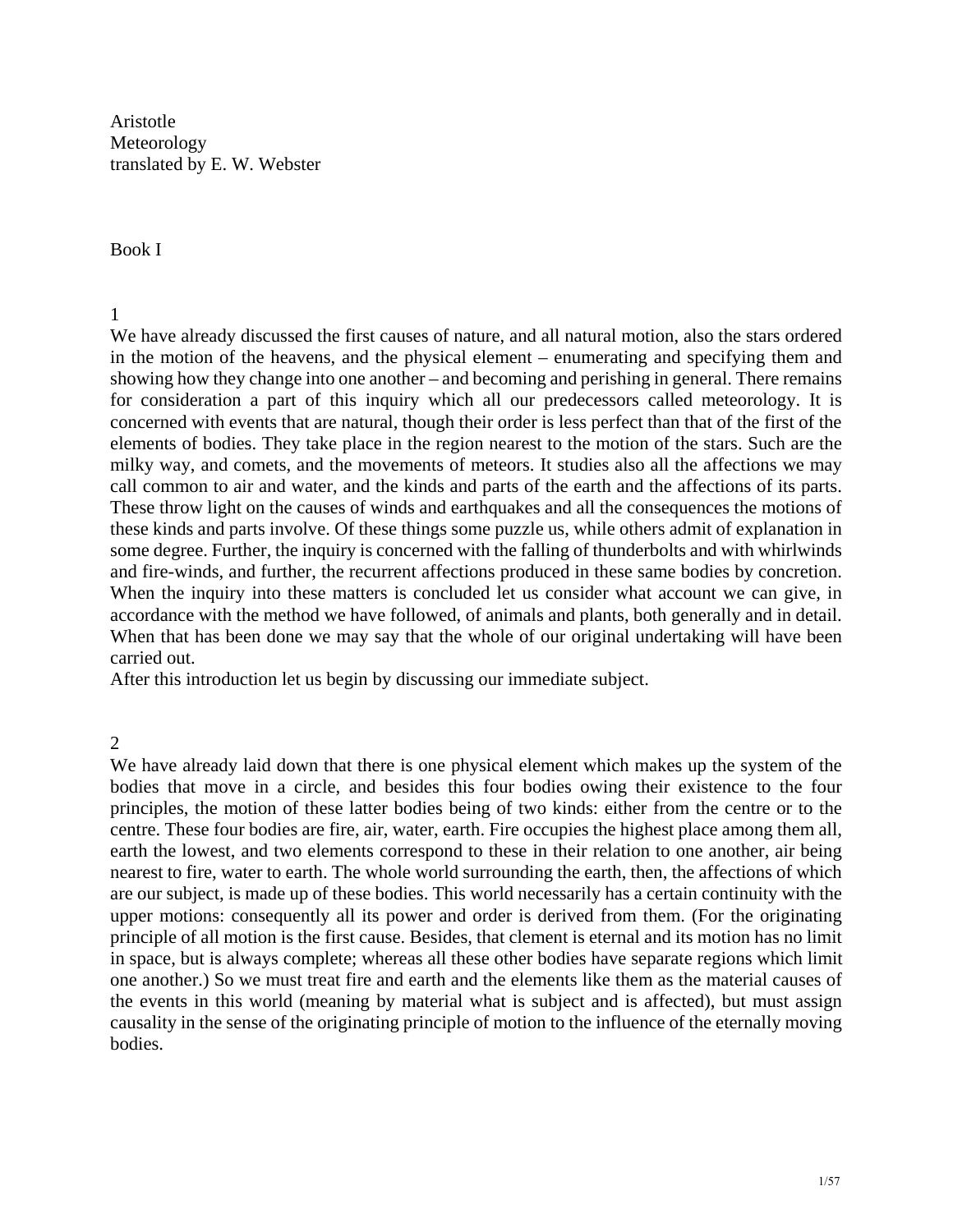Let us first recall our original principles and the distinctions already drawn and then explain the 'milky way' and comets and the other phenomena akin to these.

Fire, air, water, earth, we assert, originate from one another, and each of them exists potentially in each, as all things do that can be resolved into a common and ultimate substrate.

The first difficulty is raised by what is called the air. What are we to take its nature to be in the world surrounding the earth? And what is its position relatively to the other physical elements. (For there is no question as to the relation of the bulk of the earth to the size of the bodies which exist around it, since astronomical demonstrations have by this time proved to us that it is actually far smaller than some individual stars. As for the water, it is not observed to exist collectively and separately, nor can it do so apart from that volume of it which has its seat about the earth: the sea, that is, and rivers, which we can see, and any subterranean water that may be hidden from our observation.) The question is really about that which lies between the earth and the nearest stars. Are we to consider it to be one kind of body or more than one? And if more than one, how many are there and what are the bounds of their regions?

We have already described and characterized the first element, and explained that the whole world of the upper motions is full of that body.

This is an opinion we are not alone in holding: it appears to be an old assumption and one which men have held in the past, for the word ether has long been used to denote that element. Anaxagoras, it is true, seems to me to think that the word means the same as fire. For he thought that the upper regions were full of fire, and that men referred to those regions when they spoke of ether. In the latter point he was right, for men seem to have assumed that a body that was eternally in motion was also divine in nature; and, as such a body was different from any of the terrestrial elements, they determined to call it 'ether'.

For the um opinions appear in cycles among men not once nor twice, but infinitely often.

Now there are some who maintain that not only the bodies in motion but that which contains them is pure fire, and the interval between the earth and the stars air: but if they had considered what is now satisfactorily established by mathematics, they might have given up this puerile opinion. For it is altogether childish to suppose that the moving bodies are all of them of a small size, because they so to us, looking at them from the earth.

This a matter which we have already discussed in our treatment of the upper region, but we may return to the point now.

If the intervals were full of fire and the bodies consisted of fire every one of the other elements would long ago have vanished.

However, they cannot simply be said to be full of air either; for even if there were two elements to fill the space between the earth and the heavens, the air would far exceed the quantitu required to maintain its proper proportion to the other elements. For the bulk of the earth (which includes the whole volume of water) is infinitesimal in comparison with the whole world that surrounds it. Now we find that the excess in volume is not proportionately great where water dissolves into air or air into fire. Whereas the proportion between any given small quantity of water and the air that is generated from it ought to hold good between the total amount of air and the total amount of water. Nor does it make any difference if any one denies that the elements originate from one another, but asserts that they are equal in power. For on this view it is certain amounts of each that are equal in power, just as would be the case if they actually originated from one another.

So it is clear that neither air nor fire alone fills the intermediate space.

It remains to explain, after a preliminary discussion of difficulties, the relation of the two elements air and fire to the position of the first element, and the reason why the stars in the upper region

3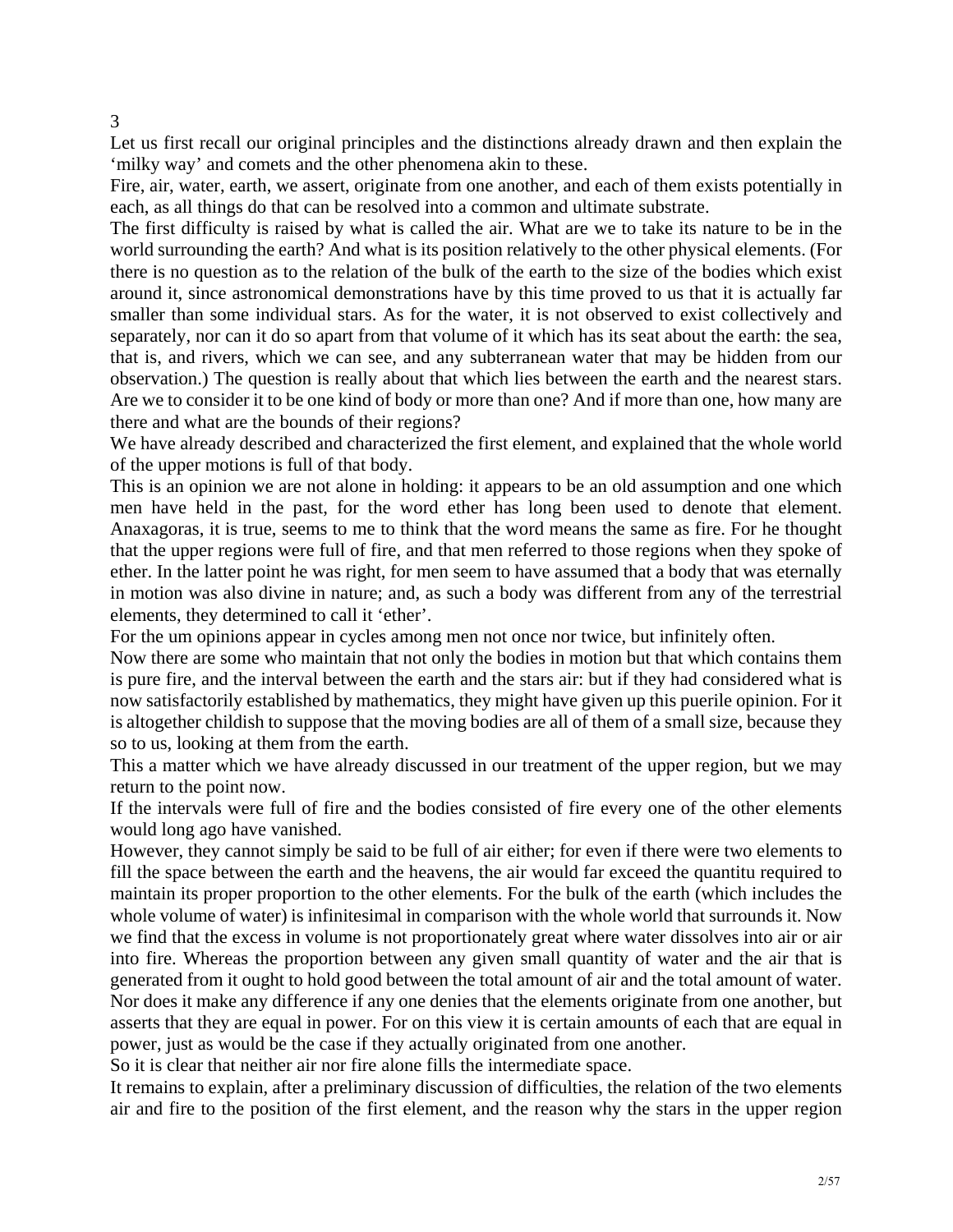impart heat to the earth and its neighbourhood. Let us first treat of the air, as we proposed, and then go on to these questions.

Since water is generated from air, and air from water, why are clouds not formed in the upper air? They ought to form there the more, the further from the earth and the colder that region is. For it is neither appreciably near to the heat of the stars, nor to the rays relected from the earth. It is these that dissolve any formation by their heat and so prevent clouds from forming near the earth. For clouds gather at the point where the reflected rays disperse in the infinity of space and are lost. To explain this we must suppose either that it is not all air which water is generated, or, if it is produced from all air alike, that what immediately surrounds the earth is not mere air, but a sort of vapour, and that its vaporous nature is the reason why it condenses back to water again. But if the whole of that vast region is vapour, the amount of air and of water will be disproportionately great. For the spaces left by the heavenly bodies must be filled by some element. This cannot be fire, for then all the rest would have been dried up. Consequently, what fills it must be air and the water that surrounds the whole earth-vapour being water dissolved.

After this exposition of the difficulties involved, let us go on to lay down the truth, with a view at once to what follows and to what has already been said. The upper region as far as the moon we affirm to consist of a body distinct both from fire and from air, but varying degree of purity and in kind, especially towards its limit on the side of the air, and of the world surrounding the earth. Now the circular motion of the first element and of the bodies it contains dissolves, and inflames by its motion, whatever part of the lower world is nearest to it, and so generates heat. From another point of view we may look at the motion as follows. The body that lies below the circular motion of the heavens is, in a sort, matter, and is potentially hot, cold, dry, moist, and possessed of whatever other qualities are derived from these. But it actually acquires or retains one of these in virtue of motion or rest, the cause and principle of which has already been explained. So at the centre and round it we get earth and water, the heaviest and coldest elements, by themselves; round them and contiguous with them, air and what we commonly call fire. It is not really fire, for fire is an excess of heat and a sort of ebullition; but in reality, of what we call air, the part surrounding the earth is moist and warm, because it contains both vapour and a dry exhalation from the earth. But the next part, above that, is warm and dry. For vapour is naturally moist and cold, but the exhalation warm and dry; and vapour is potentially like water, the exhalation potentially like fire. So we must take the reason why clouds are not formed in the upper region to be this: that it is filled not with mere air but rather with a sort of fire.

However, it may well be that the formation of clouds in that upper region is also prevented by the circular motion. For the air round the earth is necessarily all of it in motion, except that which is cut off inside the circumference which makes the earth a complete sphere. In the case of winds it is actually observable that they originate in marshy districts of the earth; and they do not seem to blow above the level of the highest mountains. It is the revolution of the heaven which carries the air with it and causes its circular motion, fire being continuous with the upper element and air with fire. Thus its motion is a second reason why that air is not condensed into water.

But whenever a particle of air grows heavy, the warmth in it is squeezed out into the upper region and it sinks, and other particles in turn are carried up together with the fiery exhalation. Thus the one region is always full of air and the other of fire, and each of them is perpetually in a state of change.

So much to explain why clouds are not formed and why the air is not condensed into water, and what account must be given of the space between the stars and the earth, and what is the body that fills it.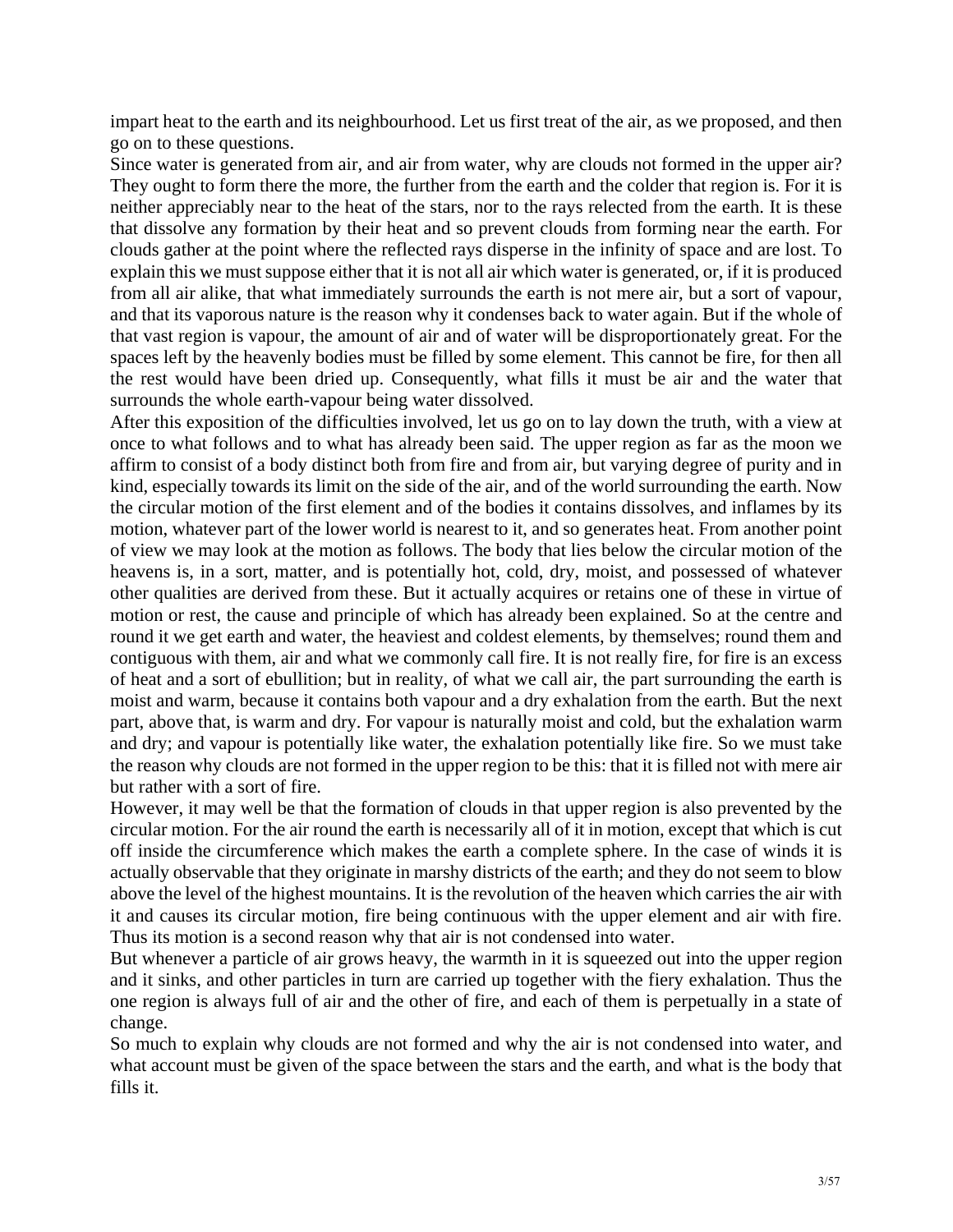As for the heat derived from the sun, the right place for a special and scientific account of it is in the treatise about sense, since heat is an affection of sense, but we may now explain how it can be produced by the heavenly bodies which are not themselves hot.

We see that motion is able to dissolve and inflame the air; indeed, moving bodies are often actually found to melt. Now the sun's motion alone is sufficient to account for the origin of terrestrial warmth and heat. For a motion that is to have this effect must be rapid and near, and that of the stars is rapid but distant, while that of the moon is near but slow, whereas the sun's motion combines both conditions in a sufficient degree. That most heat should be generated where the sun is present is easy to understand if we consider the analogy of terrestrial phenomena, for here, too, it is the air that is nearest to a thing in rapid motion which is heated most. This is just what we should expect, as it is the nearest air that is most dissolved by the motion of a solid body.

This then is one reason why heat reaches our world. Another is that the fire surrounding the air is often scattered by the motion of the heavens and driven downwards in spite of itself.

Shooting-stars further suffix to prove that the celestial sphere is not hot or fiery: for they do not occur in that upper region but below: yet the more and the faster a thing moves, the more apt it is to take fire. Besides, the sun, which most of all the stars is considered to be hot, is really white and not fiery in colour.

4

Having determined these principles let us explain the cause of the appearance in the sky of burning flames and of shooting-stars, and of 'torches', and 'goats', as some people call them. All these phenomena are one and the same thing, and are due to the same cause, the difference between them being one of degree.

The explanation of these and many other phenomena is this. When the sun warms the earth the evaporation which takes place is necessarily of two kinds, not of one only as some think. One kind is rather of the nature of vapour, the other of the nature of a windy exhalation. That which rises from the moisture contained in the earth and on its surface is vapour, while that rising from the earth itself, which is dry, is like smoke. Of these the windy exhalation, being warm, rises above the moister vapour, which is heavy and sinks below the other. Hence the world surrounding the earth is ordered as follows. First below the circular motion comes the warm and dry element, which we call fire, for there is no word fully adequate to every state of the fumid evaporation: but we must use this terminology since this element is the most inflammable of all bodies. Below this comes air. We must think of what we just called fire as being spread round the terrestrial sphere on the outside like a kind of fuel, so that a little motion often makes it burst into flame just as smoke does: for flame is the ebullition of a dry exhalation. So whenever the circular motion stirs this stuff up in any way, it catches fire at the point at which it is most inflammable. The result differs according to the disposition and quantity of the combustible material. If this is broad and long, we often see a flame burning as in a field of stubble: if it burns lengthwise only, we see what are called 'torches' and 'goats' and shooting-stars. Now when the inflammable material is longer than it is broad sometimes it seems to throw off sparks as it burns. (This happens because matter catches fire at the sides in small portions but continuously with the main body.) Then it is called a 'goat'. When this does not happen it is a 'torch'. But if the whole length of the exhalation is scattered in small parts and in many directions and in breadth and depth alike, we get what are called shooting-stars.

times the air is condensed by cold and squeezes out and ejects the hot element; making their motion look more like that of a thing thrown than like a running fire. For the question might be raised The cause of these shooting-stars is sometimes the motion which ignites the exhalation. At other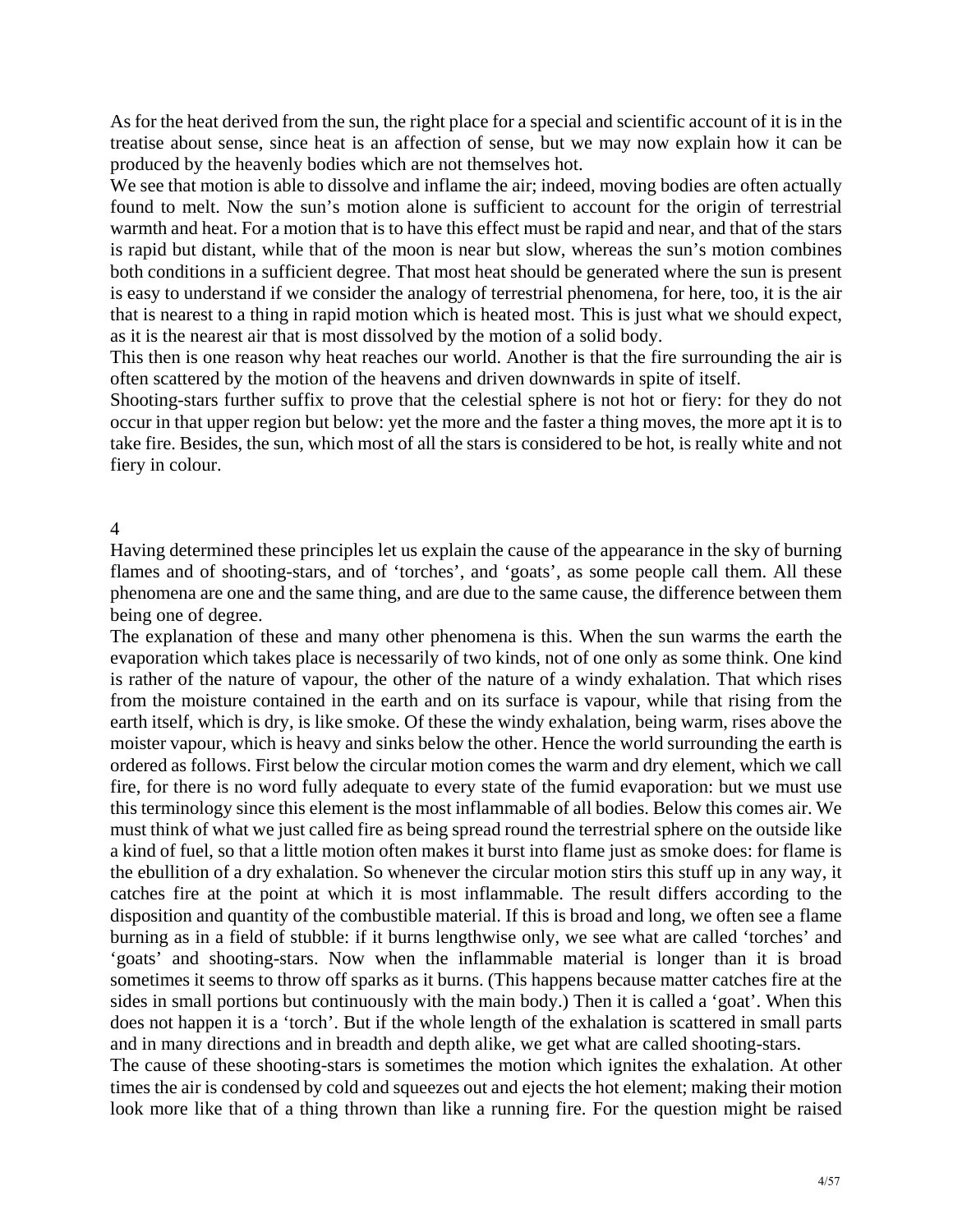whether the 'shooting' of a 'star' is the same thing as when you put an exhalation below a lamp and it lights the lower lamp from the flame above. For here too the flame passes wonderfully quickly and looks like a thing thrown, and not as if one thing after another caught fire. Or is a 'star' when it 'shoots' a single body that is thrown? Apparently both cases occur: sometimes it is like the flame from the lamp and sometimes bodies are projected by being squeezed out (like fruit stones from one's fingers) and so are seen to fall into the sea and on the dry land, both by night and by day when the sky is clear. They are thrown downwards because the condensation which propels them inclines downwards. Thunderbolts fall downwards for the same reason: their origin is never combustion but ejection under pressure, since naturally all heat tends upwards.

When the phenomenon is formed in the upper region it is due to the combustion of the exhalation. When it takes place at a lower level it is due to the ejection of the exhalation by the condensing and cooling of the moister evaporation: for this latter as it condenses and inclines downward contracts, and thrusts out the hot element and causes it to be thrown downwards. The motion is upwards or downwards or sideways according to the way in which the evaporation lies, and its disposition in respect of breadth and depth. In most cases the direction is sideways because two motions are involved, a compulsory motion downwards and a natural motion upwards, and under these circumstances an object always moves obliquely. Hence the motion of 'shooting-stars' is generally oblique.

thrown by us; for it is because they are close to us, that these latter seem far to exceed in speed the So the material cause of all these phenomena is the exhalation, the efficient cause sometimes the upper motion, sometimes the contraction and condensation of the air. Further, all these things happen below the moon. This is shown by their apparent speed, which is equal to that of things stars, the sun, and the moon.

## 5

Sometimes on a fine night we see a variety of appearances that form in the sky: 'chasms' for instance and 'trenches' and blood-red colours. These, too, have the same cause. For we have seen that the upper air condenses into an inflammable condition and that the combustion sometimes takes on the appearance of a burning flame, sometimes that of moving torches and stars. So it is not surprising that this same air when condensing should assume a variety of colours. For a weak light shining through a dense air, and the air when it acts as a mirror, will cause all kinds of colours to appear, but especially crimson and purple. For these colours generally appear when fire-colour and white are combined by superposition. Thus on a hot day, or through a smoky, medium, the stars when they rise and set look crimson. The light will also create colours by reflection when the mirror is such as to reflect colour only and not shape.

These appearances do not persist long, because the condensation of the air is transient.

'Chasms' get their appearance of depth from light breaking out of a dark blue or black mass of air. When the process of condensation goes further in such a case we often find 'torches' ejected. When the 'chasm' contracts it presents the appearance of a 'trench'.

In general, white in contrast with black creates a variety of colours; like flame, for instance, through a medium of smoke. But by day the sun obscures them, and, with the exception of crimson, the colours are not seen at night because they are dark.

These then must be taken to be the causes of 'shooting-stars' and the phenomena of combustion and also of the other transient appearances of this kind.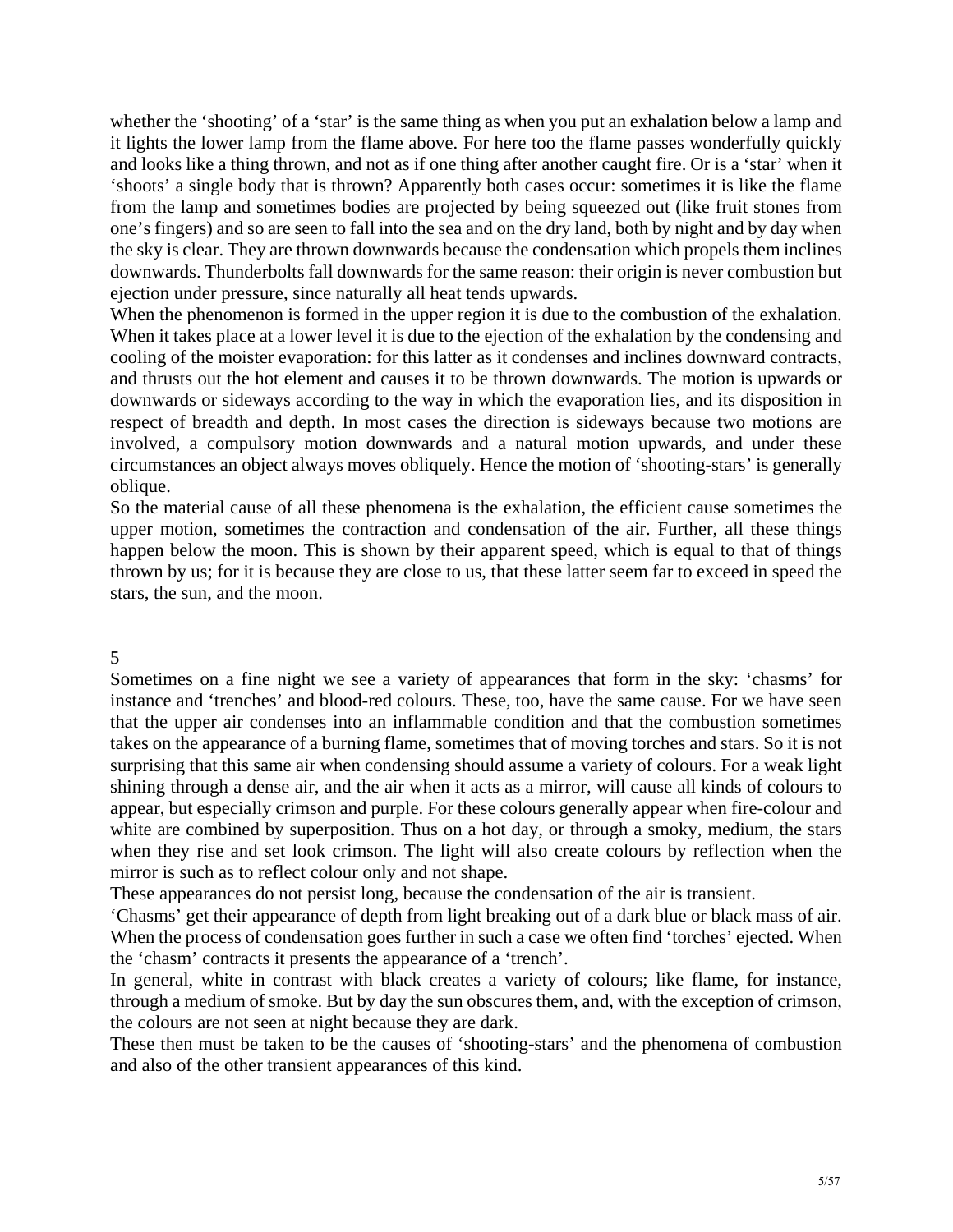6

Let us go on to explain the nature of comets and the 'milky way', after a preliminary discussion of the views of others.

Anaxagoras and Democritus declare that comets are a conjunction of the planets approaching one another and so appearing to touch one another.

at great intervals of time and only rises a little above the horizon. This is the case with Mercury too; Some of the Italians called Pythagoreans say that the comet is one of the planets, but that it appears because it only rises a little above the horizon it often fails to be seen and consequently appears at great intervals of time.

appears at greater intervals than the other stars because it is slowest to get clear of the sun and has A view like theirs was also expressed by Hippocrates of Chios and his pupil Aeschylus. Only they say that the tail does not belong to the comet iself, but is occasionally assumed by it on its course in certain situations, when our sight is reflected to the sun from the moisture attracted by the comet. It been left behind by the sun to the extent of the whole of its circle before it reappears at the same point. It gets clear of the sun both towards the north and towards the south. In the space between the tropics it does not draw water to itself because that region is dried up by the sun on its course. When it moves towards the south it has no lack of the necessary moisture, but because the segment of its circle which is above the horizon is small, and that below it many times as large, it is impossible for the sun to be reflected to our sight, either when it approaches the southern tropic, or at the summer solstice. Hence in these regions it does not develop a tail at all. But when it is visible in the north it assumes a tail because the arc above the horizon is large and that below it small. For under these circumstances there is nothing to prevent our vision from being reflected to the sun.

These views involve impossibilities, some of which are common to all of them, while others are peculiar to some only.

more comets than one have often appeared simultaneously. Besides, if their tail is due to reflection, they it does not possess a tail in every place in which it appears. But, as a matter of fact, no planet This is the case, first, with those who say that the comet is one of the planets. For all the planets appear in the circle of the zodiac, whereas many comets have been seen outside that circle. Again as Aeschylus and Hippocrates say, this planet ought sometimes to be visible without a tail since, as has been observed besides the five. And all of them are often visible above the horizon together at the same time. Further, comets are often found to appear, as well when all the planets are visible as when some are not, but are obscured by the neighbourhood of the sun. Moreover the statement that a comet only appears in the north, with the sun at the summer solstice, is not true either. The great comet which appeared at the time of the earthquake in Achaea and the tidal wave rose due west; and many have been known to appear in the south. Again in the archonship of Euclees, son of Molon, at Athens there appeared a comet in the north in the month Gamelion, the sun being about the winter solstice. Yet they themselves admit that reflection over so great a space is an impossibility.

its light was dim, but if you just glanced at it, it appeared brighter. Besides, all the comets that have An objection that tells equally against those who hold this theory and those who say that comets are a coalescence of the planets is, first, the fact that some of the fixed stars too get a tail. For this we must not only accept the authority of the Egyptians who assert it, but we have ourselves observed the fact. For a star in the thigh of the Dog had a tail, though a faint one. If you fixed your sight on it been seen in our day have vanished without setting, gradually fading away above the horizon; and they have not left behind them either one or more stars. For instance the great comet we mentioned before appeared to the west in winter in frosty weather when the sky was clear, in the archonship of Asteius. On the first day it set before the sun and was then not seen. On the next day it was seen,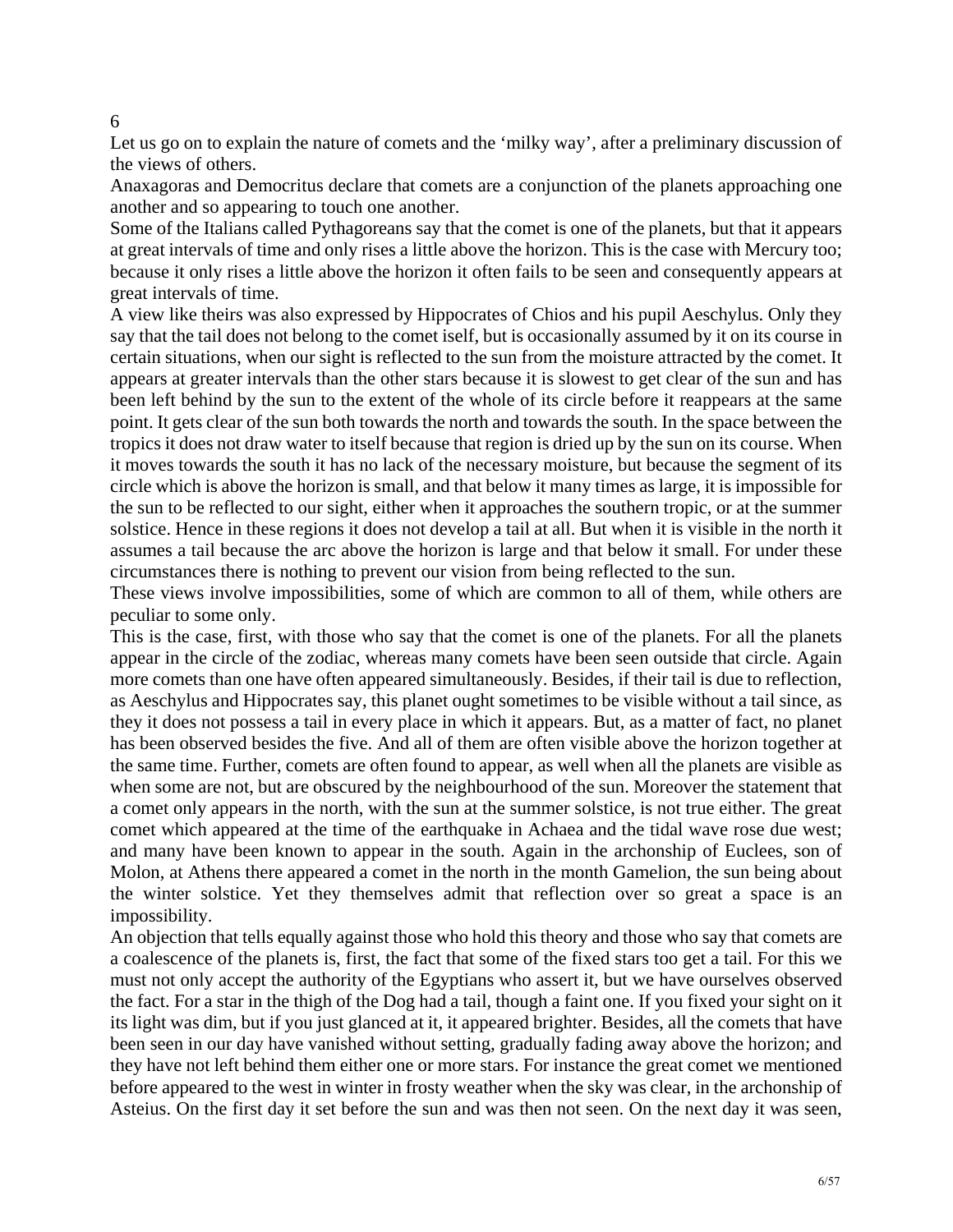being ever so little behind the sun and immediately setting. But its light extended over a third part of the sky like a leap, so that people called it a 'path'. This comet receded as far as Orion's belt and there dissolved. Democritus however, insists upon the truth of his view and affirms that certain stars have been seen when comets dissolve. But on his theory this ought not to occur occasionally but always. Besides, the Egyptians affirm that conjunctions of the planets with one another, and with the fixed stars, take place, and we have ourselves observed Jupiter coinciding with one of the stars in the Twins and hiding it, and yet no comet was formed. Further, we can also give a rational proof of our point. It is true that some stars seem to be bigger than others, yet each one by itself looks indivisible. Consequently, just as, if they really had been indivisible, their conjunction could not have created any greater magnitude, so now that they are not in fact indivisible but look as if they were, their conjunction will not make them look any bigger.

Enough has been said, without further argument, to show that the causes brought forward to explain comets are false.

7

We consider a satisfactory explanation of phenomena inaccessible to observation to have been following account of the phenomena we are now considering. We know that the dry and warm exhalation is the outermost part of the terrestrial world which falls below the circular motion. It, and a great part of the air that is continuous with it below, is carried round the earth by the motion of the circular revolution. In the course of this motion it often ignites wherever it may happen to be given when our account of them is free from impossibilities. The observations before us suggest the of the right consistency, and this we maintain to be the cause of the 'shooting' of scattered 'stars'. We may say, then, that a comet is formed when the upper motion introduces into a gathering of this kind a fiery principle not of such excessive strength as to burn up much of the material quickly, nor so weak as soon to be extinguished, but stronger and capable of burning up much material, and when exhalation of the right consistency rises from below and meets it. The kind of comet varies according to the shape which the exhalation happens to take. If it is diffused equally on every side the star is said to be fringed, if it stretches out in one direction it is called bearded. We have seen that when a fiery principle of this kind moves we seem to have a shooting-star: similarly when it stands still we seem to have a star standing still. We may compare these phenomena to a heap or mass of chaff into which a torch is thrust, or a spark thrown. That is what a shooting-star is like. The fuel is so inflammable that the fire runs through it quickly in a line. Now if this fire were to persist instead of running through the fuel and perishing away, its course through the fuel would stop at the point where the latter was densest, and then the whole might begin to move. Such is a comet – like a shooting-star that contains its beginning and end in itself.

is something that appears actually on them. When the matter begins to gather in the lower region independently the comet appears by itself. But when the exhalation is constituted by one of the fixed stars or the planets, owing to their motion, one of them becomes a comet. The fringe is not close to the stars themselves. Just as haloes appear to follow the sun and the moon as they move, and encircle them, when the air is dense enough for them to form along under the sun's course, so too the fringe. It stands in the relation of a halo to the stars, except that the colour of the halo is due to reflection, whereas in the case of comets the colour

Now when this matter gathers in relation to a star the comet necessarily appears to follow the same course as the star. But when the comet is formed independently it falls behind the motion of the universe, like the rest of the terrestrial world. It is this fact, that a comet often forms independently, indeed oftener than round one of the regular stars, that makes it impossible to maintain that a comet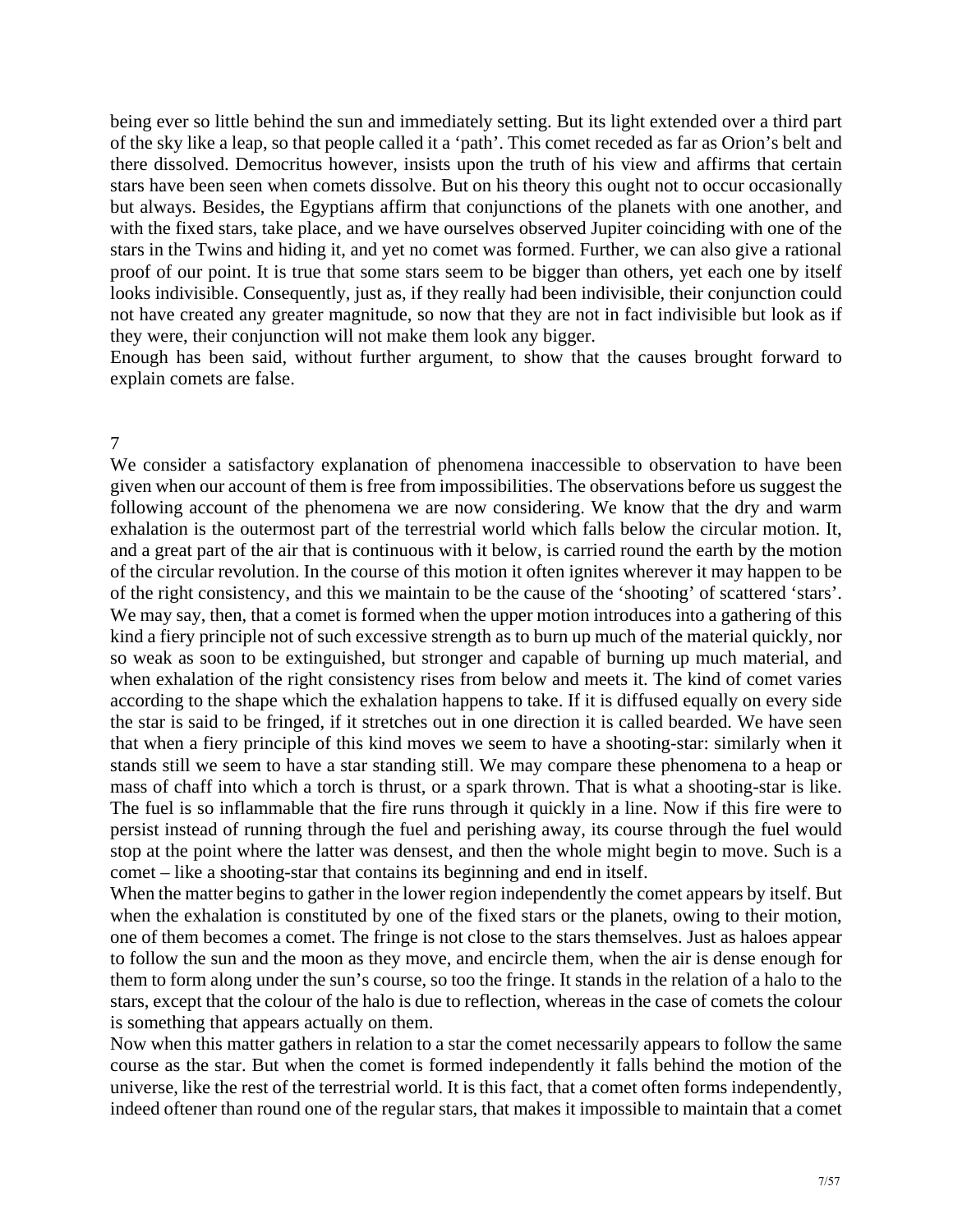is a sort of reflection, not indeed, as Hippocrates and his school say, to the sun, but to the very star it is alleged to accompany – in fact, a kind of halo in the pure fuel of fire.

As for the halo we shall explain its cause later.

The fact that comets when frequent foreshadow wind and drought must be taken as an indication of their fiery constitution. For their origin is plainly due to the plentiful supply of that secretion. Hence the air is necessarily drier and the moist evaporation is so dissolved and dissipated by the quantity of the hot exhalation as not readily to condense into water. – But this phenomenon too shall be explained more clearly later when the time comes to speak of the winds. – So when there are many comets and they are dense, it is as we say, and the years are clearly dry and windy. When they are fewer and fainter this effect does not appear in the same degree, though as a rule the is found to be excessive either in duration or strength. For instance when the stone at Aegospotami fell out of the air – it had been carried up by a wind and fell down in the daytime – then too a comet happened to have appeared in the west. And at the time of the great comet the winter was dry and north winds prevailed, and the wave was due to an opposition of winds. For in the gulf a north wind blew and outside it a violent south wind. Again in the archonship of Nicomachus a comet appeared for a few days about the equinoctial circle (this one had not risen in the west), and simultaneously with it there happened the storm at Corinth.

That there are few comets and that they appear rarely and outside the tropic circles more than within them is due to the motion of the sun and the stars. For this motion does not only cause the hot principle to be secreted but also dissolves it when it is gathering. But the chief reason is that most of this stuff collects in the region of the milky way.

8

Let us now explain the origin, cause, and nature of the milky way. And here too let us begin by discussing the statements of others on the subject.

heaven at the time of Phaethon's downfall. Others say that the sun used once to move in this circle and that this region was scorched or met with some other affection of this kind, because of the sun and its motion. (1) Of the so-called Pythagoreans some say that this is the path of one of the stars that fell from

But it is absurd not to see that if this were the reason the circle of the Zodiac ought to be affected in planets move in it. We can see the whole of this circle (half of it being visible at any time of the the same way, and indeed more so than that of the milky way, since not the sun only but all the night), but it shows no signs of any such affection except where a part of it touches the circle of the milky way.

For, they say, when the sun passes below the earth some of the stars are hidden from it. Now the (2) Anaxagoras, Democritus, and their schools say that the milky way is the light of certain stars. light of those on which the sun shines is invisible, being obscured by the of the sun. But the milky way is the peculiar light of those stars which are shaded by the earth from the sun's rays.

place, what is hidden from it differs at different times. Consequently with the change of the sun's sun is further from the earth than the moon), then the cone made by the rays of the sun would terminate at no great distance from the earth, and the shadow of the earth (what we call night) This, too, is obviously impossible. The milky way is always unchanged and among the same constellations (for it is clearly a greatest circle), whereas, since the sun does not remain in the same position the milky way ought to change its position too: but we find that this does not happen. Besides, if astronomical demonstrations are correct and the size of the sun is greater than that of the earth and the distance of the stars from the earth many times greater than that of the sun (just as the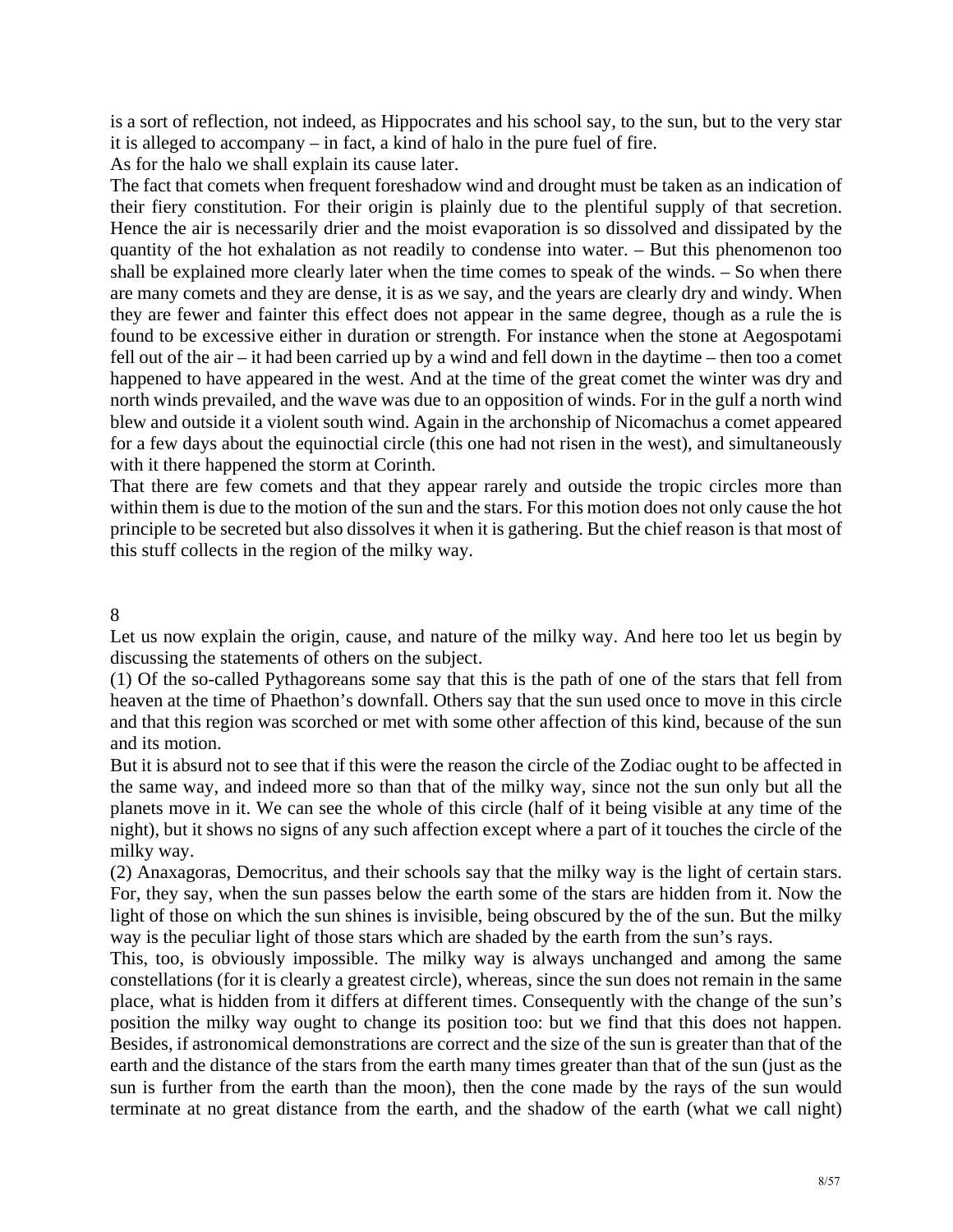would not reach the stars. On the contrary, the sun shines on all the stars and the earth screens none of them.

(3) There is a third theory about the milky way. Some say that it is a reflection of our sight to the sun, just as they say that the comet is.

But this too is impossible. For if the eye and the mirror and the whole of the object were severally at rest, then the same part of the image would appear at the same point in the mirror. But if the mirror and the object move, keeping the same distance from the eye which is at rest, but at different rates of speed and so not always at the same interval from one another, then it is impossible for the same image always to appear in the same part of the mirror. Now the constellations included in the circle of the milky way move; and so does the sun, the object to which our sight is reflected; but we stand another varies. For the Dolphin sometimes rises at midnight, sometimes in the morning. But in still. And the distance of those two from us is constant and uniform, but their distance from one each case the same parts of the milky way are found near it. But if it were a reflection and not a genuine affection of these this ought not to be the case.

Again, we can see the milky way reflected at night in water and similar mirrors. But under these circumstances it is impossible for our sight to be reflected to the sun.

These considerations show that the milky way is not the path of one of the planets, nor the light of imperceptible stars, nor a reflection. And those are the chief theories handed down by others hitherto.

comets consist. We must suppose that what happens is the same as in the case of the comets when these stars appear to be fringed, because matter of this kind follows their course. In the same way, a happens in the case of the whole of the heavens and all the upper motion. For it is natural to Let us recall our fundamental principle and then explain our views. We have already laid down that the outermost part of what is called the air is potentially fire and that therefore when the air is dissolved by motion, there is separated off a kind of matter – and of this matter we assert that the matter does not form independently but is formed by one of the fixed stars or the planets. Then certain kind of matter follows the sun, and we explain the halo as a reflection from it when the air is of the right constitution. Now we must assume that what happens in the case of the stars severally suppose that, if the motion of a single star excites a flame, that of all the stars should have a similar result, and especially in that region in which the stars are biggest and most numerous and nearest to one another. Now the circle of the zodiac dissolves this kind of matter because of the motion of the sun and the planets, and for this reason most comets are found outside the tropic circles. Again, no fringe appears round the sun or moon: for they dissolve such matter too quickly to admit of its formation. But this circle in which the milky way appears to our sight is the greatest circle, and its position is such that it extends far outside the tropic circles. Besides the region is full of the biggest and brightest constellations and also of what called 'scattered' stars (you have only to look to see this clearly). So for these reasons all this matter is continually and ceaselessly collecting there. A proof of the theory is this: In the circle itself the light is stronger in that half where the milky way is divided, and in it the constellations are more numerous and closer to one another than in the other half; which shows that the cause of the light is the motion of the constellations and nothing else. For if it is found in the circle in which there are most constellations and at that point in the circle at which they are densest and contain the biggest and the most stars, it is natural to suppose that they are the true cause of the affection in question. The circle and the constellations in it may be seen in the diagram. The so-called 'scattered' stars it is not possible to set down in the same way on the sphere because none of them have an evident permanent position; but if you look up to the sky the point is clear. For in this circle alone are the intervals full of these stars: in the other circles there are obvious gaps. Hence if we accept the cause assigned for the appearance of comets as plausible we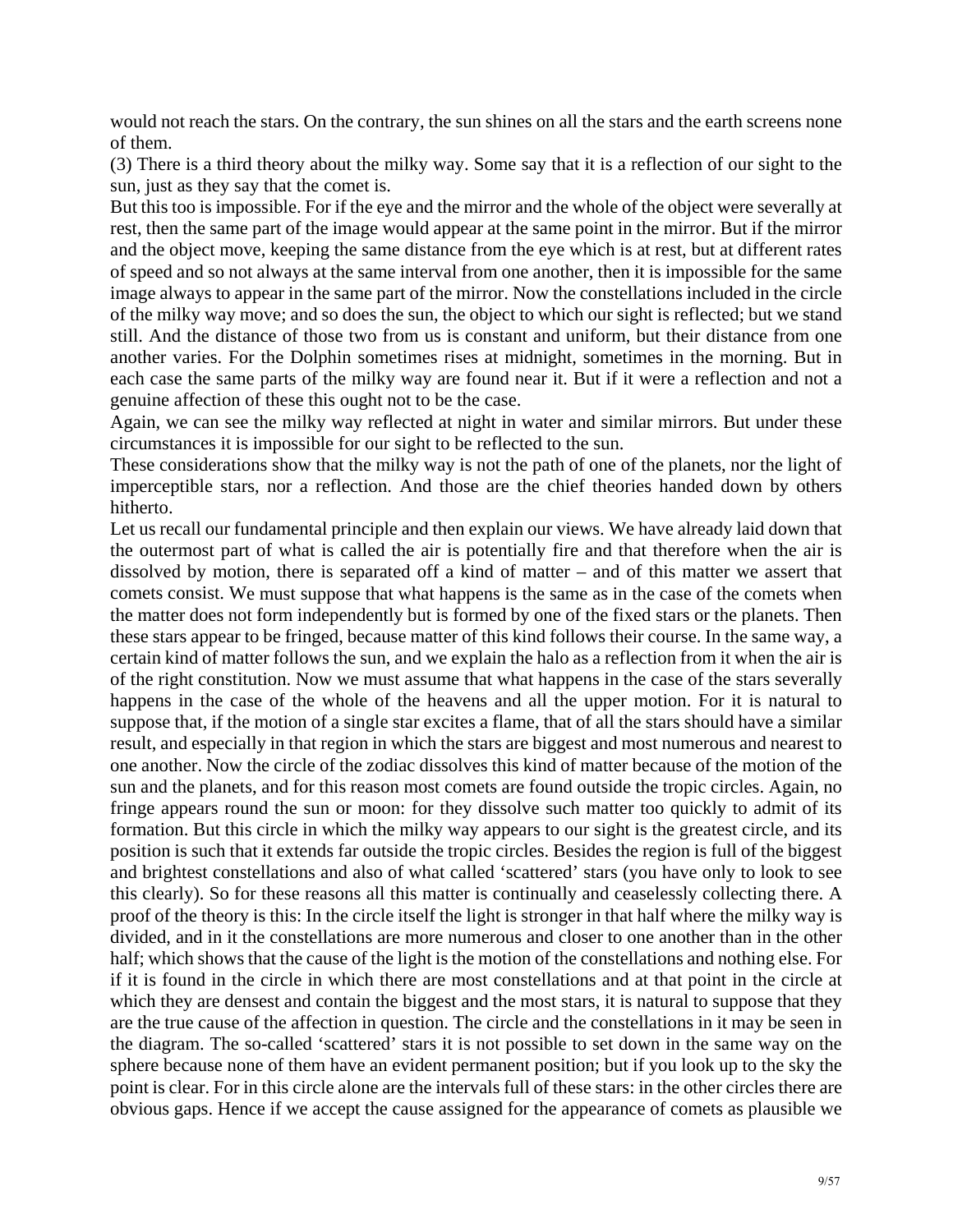must assume that the same kind of thing holds good of the milky way. For the fringe which in the former case is an affection of a single star here forms in the same way in relation to a whole circle. So if we are to define the milky way we may call it 'a fringe attaching to the greatest circle, and due to the matter secreted'. This, as we said before, explains why there are few comets and why they appear rarely; it is because at each revolution of the heavens this matter has always been and is always being separated off and gathered into this region.

We have now explained the phenomena that occur in that part of the terrestrial world which is continuous with the motions of the heavens, namely, shooting-stars and the burning flame, comets and the milky way, these being the chief affections that appear in that region.

### 9

Let us go on to treat of the region which follows next in order after this and which immediately surrounds the earth. It is the region common to water and air, and the processes attending the formation of water above take place in it. We must consider the principles and causes of all these phenomena too as before. The efficient and chief and first cause is the circle in which the sun made to evaporate by the sun's rays and the other heat from above, and rises. But when the heat which was raising it leaves it, in part dispersing to the higher region, in part quenched through rising so far into the upper air, then the vapour cools because its heat is gone and because the place is cold, and condenses again and turns from air into water. And after the water has formed it falls moves. For the sun as it approaches or recedes, obviously causes dissipation and condensation and so gives rise to generation and destruction. Now the earth remains but the moisture surrounding it is down again to the earth.

The exhalation of water is vapour: air condensing into water is cloud. Mist is what is left over when a cloud condenses into water, and is therefore rather a sign of fine weather than of rain; for mist might be called a barren cloud. So we get a circular process that follows the course of the sun. For according as the sun moves to this side or that, the moisture in this process rises or falls. We must think of it as a river flowing up and down in a circle and made up partly of air, partly of water. When the sun is near, the stream of vapour flows upwards; when it recedes, the stream of water flows down: and the order of sequence, at all events, in this process always remains the same. So if 'Oceanus' had some secret meaning in early writers, perhaps they may have meant this river that flows in a circle about the earth.

So the moisture is always raised by the heat and descends to the earth again when it gets cold. These processes and, in some cases, their varieties are distinguished by special names. When the water falls in small drops it is called a drizzle; when the drops are larger it is rain.

#### 10

hoar-frost; and this appears in winter and is commoner in cold places. It is dew when the vapour has dew is more commonly found when the season or the place is warm, whereas the opposite, as has been said, is the case with hoar-frost. For obviously vapour is warmer than water, having still the fire that raised it: consequently more cold is needed to freeze it. Some of the vapour that is formed by day does not rise high because the ratio of the fire that is raising it to the water that is being raised is small. When this cools and descends at night it is called dew and hoar-frost. When the vapour is frozen before it has condensed to water again it is condensed into water and the heat is not so great as to dry up the moisture that has been raised nor the cold sufficient (owing to the warmth of the climate or season) for the vapour itself to freeze. For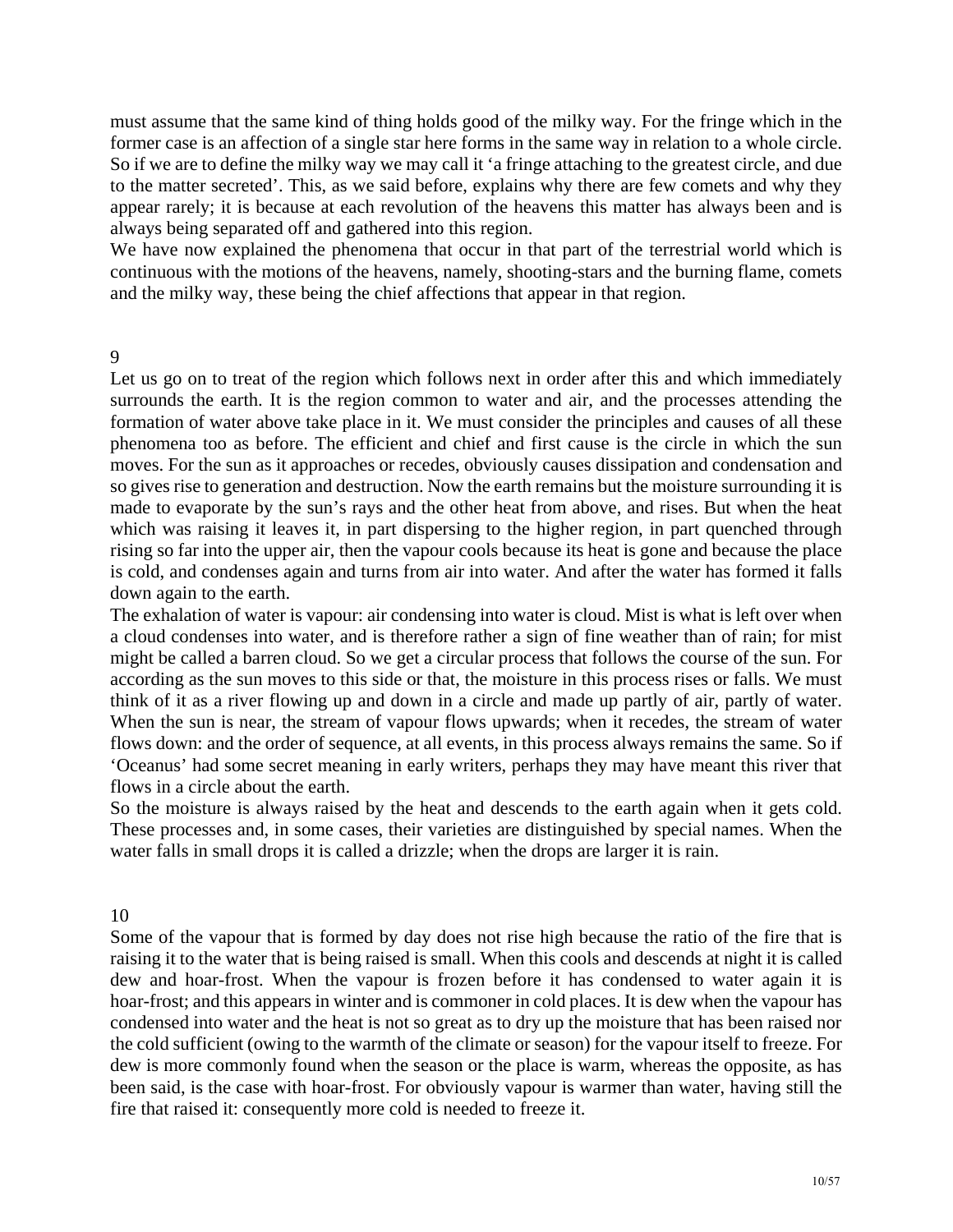Both dew and hoar-frost are found when the sky is clear and there is no wind. For the vapour could not be raised unless the sky were clear, and if a wind were blowing it could not condense.

The fact that hoar-frost is not found on mountains contributes to prove that these phenomena occur because the vapour does not rise high. One reason for this is that it rises from hollow and watery places, so that the heat that is raising it, bearing as it were too heavy a burden cannot lift it to a great height but soon lets it fall again. A second reason is that the motion of the air is more pronounced at a height, and this dissolves a gathering of this kind.

that which explains why dew is found in warm weather and not in cold. For the south wind brings evaporation. But in Pontus the south wind does not bring warmth enough to cause evaporation, Everywhere, except in Pontus, dew is found with south winds and not with north winds. There the opposite is the case and it is found with north winds and not with south. The reason is the same as warm, and the north, wintry weather. For the north wind is cold and so quenches the heat of the whereas the coldness of the north wind concentrates the heat by a sort of recoil, so that there is more evaporation and not less. This is a thing which we can often observe in other places too. Wells, for instance, give off more vapour in a north than in a south wind. Only the north winds quench the heat before any considerable quantity of vapour has gathered, while in a south wind the evaporation is allowed to accumulate.

Water, once formed, does not freeze on the surface of the earth, in the way that it does in the region of the clouds.

## 11

From the latter there fall three bodies condensed by cold, namely rain, snow, hail. Two of these correspond to the phenomena on the lower level and are due to the same causes, differing from them only in degree and quantity.

of the former and little of the latter. For rain is due to the cooling of a great amount of vapour, for dew there is little: for the vapour collects for it in a single day and from a small area, as its quick formation and scanty quantity show. Snow and hoar-frost are one and the same thing, and so are rain and dew: only there is a great deal the region from which and the time during which the vapour is collected are considerable. But of

The relation of hoar-frost and snow is the same: when cloud freezes there is snow, when vapour freezes there is hoar-frost. Hence snow is a sign of a cold season or country. For a great deal of heat is still present and unless the cold were overpowering it the cloud would not freeze. For there still survives in it a great deal of the heat which caused the moisture to rise as vapour from the earth.

Hail on the other hand is found in the upper region, but the corresponding phenomenon in the vaporous region near the earth is lacking. For, as we said, to snow in the upper region corresponds hoar-frost in the lower, and to rain in the upper region, dew in the lower. But there is nothing here to correspond to hail in the upper region. Why this is so will be clear when we have explained the nature of hail.

# 12

But we must go on to collect the facts bearing on the origin of it, both those which raise no difficulties and those which seem paradoxical.

Hail is ice, and water freezes in winter; yet hailstorms occur chiefly in spring and autumn and less often in the late summer, but rarely in winter and then only when the cold is less intense. And in general hailstorms occur in warmer, and snow in colder places. Again, there is a difficulty about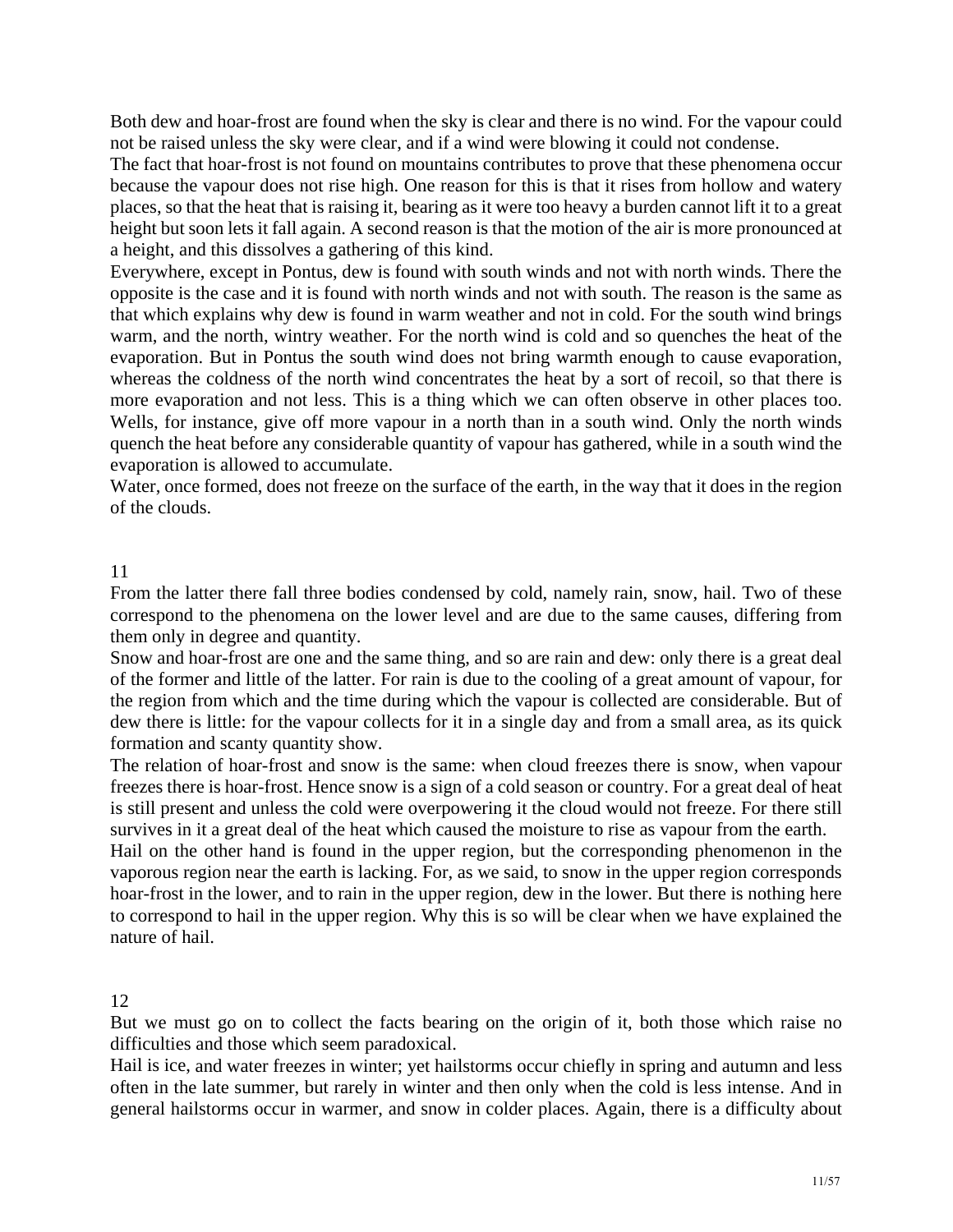water freezing in the upper region. It cannot have frozen before becoming water: and water cannot remain suspended in the air for any space of time. Nor can we say that the case is like that of particles of moisture which are carried up owing to their small size and rest on the iar (the water swimming on the air just as small particles of earth and gold often swim on water). In that case large drops are formed by the union of many small, and so fall down. This cannot take place in the case of hail, since solid bodies cannot coalesce like liquid ones. Clearly then drops of that size were suspended in the air or else they could not have been so large when frozen.

Some think that the cause and origin of hail is this. The cloud is thrust up into the upper not as that theory would have it. Moreover, where the hailstones are large, the cause of their atmosphere, which is colder because the reflection of the sun's rays from the earth ceases there, and upon its arrival there the water freezes. They think that this explains why hailstorms are commoner in summer and in warm countries; the heat is greater and it thrusts the clouds further up from the earth. But the fact is that hail does not occur at all at a great height: yet it ought to do so, on their theory, just as we see that snow falls most on high mountains. Again clouds have often been observed moving with a great noise close to the earth, terrifying those who heard and saw them as portents of some catastrophe. Sometimes, too, when such clouds have been seen, without any noise, there follows a violent hailstorm, and the stones are of incredible size, and angular in shape. This shows that they have not been falling for long and that they were frozen near to the earth, and freezing must be present in the highest degree: for hail is ice as every one can see. Now those hailstones are large which are angular in shape. And this shows that they froze close to the earth, for those that fall far are worn away by the length of their fall and become round and smaller in size. It clearly follows that the congelation does not take place because the cloud is thrust up into the cold upper region.

concentrated within still more by the outer heat, it freezes the water it has formed and there is hail. falls in a certain time and the cold is sufficient to freeze it in less, there is no difficulty about its Now we see that warm and cold react upon one another by recoil. Hence in warm weather the lower parts of the earth are cold and in a frost they are warm. The same thing, we must suppose, happens in the air, so that in the warmer seasons the cold is concentrated by the surrounding heat and causes the cloud to go over into water suddenly. (For this reason rain-drops are much larger on warm days than in winter, and showers more violent. A shower is said to be more violent in proportion as the water comes down in a body, and this happens when the condensation takes place quickly, – though this is just the opposite of what Anaxagoras says. He says that this happens when the cloud has risen into the cold air; whereas we say that it happens when the cloud has descended into the warm air, and that the more the further the cloud has descended). But when the cold has been We get hail when the process of freezing is quicker than the descent of the water. For if the water having frozen in the air, provided that the freezing takes place in a shorter time than its fall. The nearer to the earth, and the more suddenly, this process takes place, the more violent is the rain that results and the larger the raindrops and the hailstones because of the shortness of their fall. For the same reason large raindrops do not fall thickly. Hail is rarer in summer than in spring and autumn, though commoner than in winter, because the air is drier in summer, whereas in spring it is still moist, and in autumn it is beginning to grow moist. It is for the same reason that hailstorms sometimes occur in the late summer as we have said.

The fact that the water has previously been warmed contributes to its freezing quickly: for so it cools sooner. Hence many people, when they want to cool hot water quickly, begin by putting it in the sun. So the inhabitants of Pontus when they encamp on the ice to fish (they cut a hole in the ice and then fish) pour warm water round their reeds that it may freeze the quicker, for they use the ice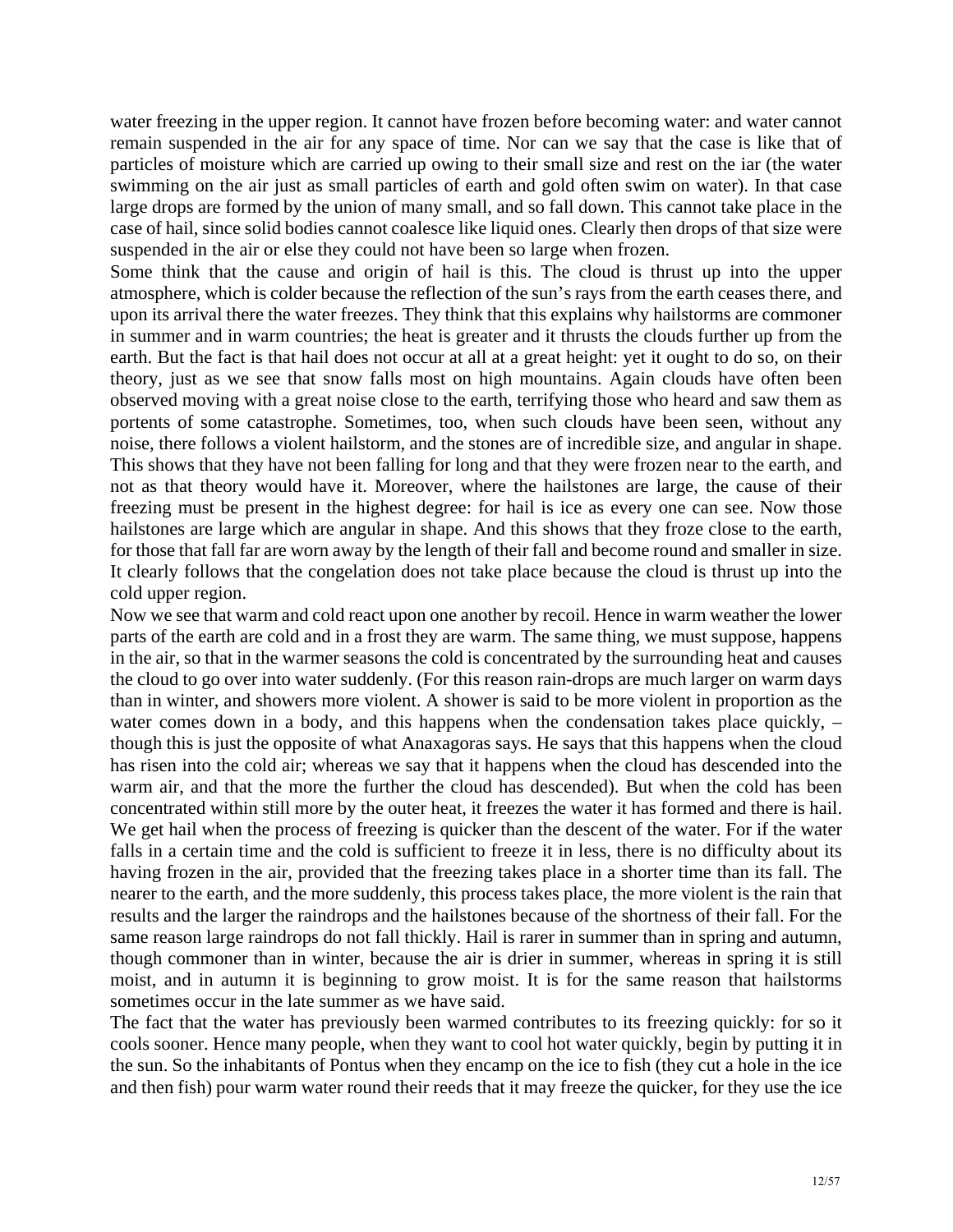like lead to fix the reeds. Now it is in hot countries and seasons that the water which forms soon grows warm.

It is for the same reason that rain falls in summer and not in winter in Arabia and Ethiopia too, and that in torrents and repeatedly on the same day. For the concentration or recoil due to the extreme heat of the country cools the clouds quickly.

So much for an account of the nature and causes of rain, dew, snow, hoar-frost, and hail.

## 13

Let us explain the nature of winds, and all windy vapours, also of rivers and of the sea. But here, too, we must first discuss the difficulties involved: for, as in other matters, so in this no theory has been handed down to us that the most ordinary man could not have thought of.

Some say that what is called air, when it is in motion and flows, is wind, and that this same air when that all the winds are one wind, because the air that moves is in fact all of it one and the same; they maintain that the winds appear to differ owing to the region from which the air may happen to flow on each occasion, but really do not differ at all. This is just like thinking that all rivers are one and the same river, and the ordinary unscientific view is better than a scientific theory like this. If all rivers flow from one source, and the same is true in the case of the winds, there might be some truth cause and whence they derive their source; whether one ought to think of the wind as issuing from it condenses again becomes cloud and water, implying that the nature of wind and water is the same. So they define wind as a motion of the air. Hence some, wishing to say a clever thing, assert in this theory; but if it is no more true in the one case than in the other, this ingenious idea is plainly false. What requires investigation is this: the nature of wind and how it originates, its efficient a sort of vessel and flowing until the vessel is empty, as if let out of a wineskin, or, as painters represent the winds, as drawing their source from themselves.

We find analogous views about the origin of rivers. It is thought that the water is raised by the sun and descends in rain and gathers below the earth and so flows from a great reservoir, all the rivers from one, or each from a different one. No water at all is generated, but the volume of the rivers consists of the water that is gathered into such reservoirs in winter. Hence rivers are always fuller in winter than in summer, and some are perennial, others not. Rivers are perennial where the reservoir is large and so enough water has collected in it to last out and not be used up before the winter rain returns. Where the reservoirs are smaller there is less water in the rivers, and they are dried up and their vessel empty before the fresh rain comes on.

But if any one will picture to himself a reservoir adequate to the water that is continuously flowing day by day, and consider the amount of the water, it is obvious that a receptacle that is to contain all the water that flows in the year would be larger than the earth, or, at any rate, not much smaller.

contrary, just as above the earth small drops form and these join others, till finally the water unite. This is proved by facts. When men construct an aqueduct they collect the water in pipes and Though it is evident that many reservoirs of this kind do exist in many parts of the earth, yet it is unreasonable for any one to refuse to admit that air becomes water in the earth for the same reason as it does above it. If the cold causes the vaporous air to condense into water above the earth we must suppose the cold in the earth to produce this same effect, and recognize that there not only exists in it and flows out of it actually formed water, but that water is continually forming in it too. Again, even in the case of the water that is not being formed from day to day but exists as such, we must not suppose as some do that rivers have their source in definite subterranean lakes. On the descends in a body as rain, so too we must suppose that in the earth the water at first trickles together little by little, and that the sources of the rivers drip, as it were, out of the earth and then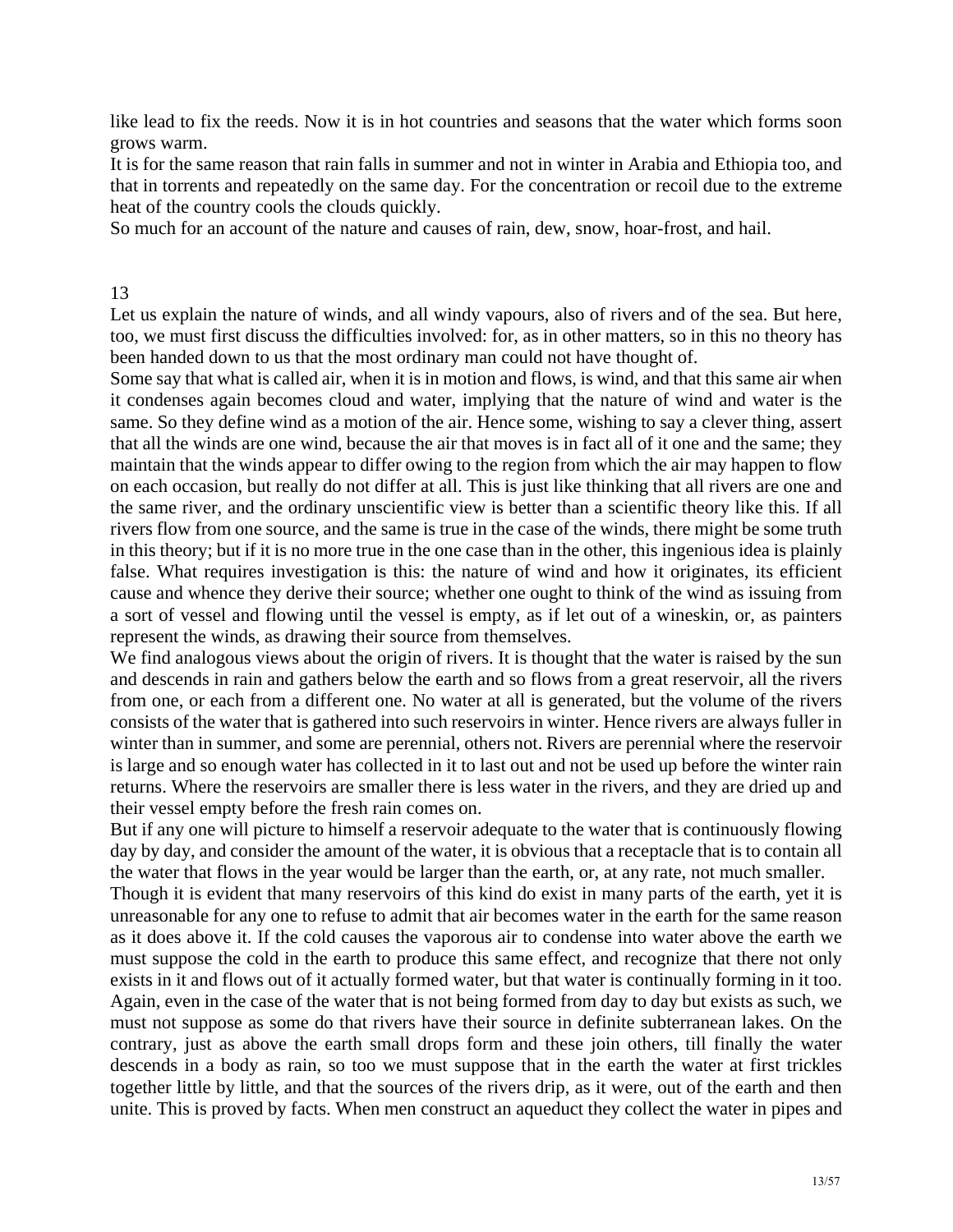trenches, as if the earth in the higher ground were sweating the water out. Hence, too, the head-waters of rivers are found to flow from mountains, and from the greatest mountains there flow and turned down: in either case it will contain the same volume of matter) and, they also cool the the most numerous and greatest rivers. Again, most springs are in the neighbourhood of mountains and of high ground, whereas if we except rivers, water rarely appears in the plains. For mountains and high ground, suspended over the country like a saturated sponge, make the water ooze out and trickle together in minute quantities but in many places. They receive a great deal of water falling as rain (for it makes no difference whether a spongy receptacle is concave and turned up or convex vapour that rises and condense it back into water.

Hence, as we said, we find that the greatest rivers flow from the greatest mountains. This can be seen by looking at itineraries: what is recorded in them consists either of things which the writer has seen himself or of such as he has compiled after inquiry from those who have seen them.

contains many inhabitable regions which are occupied by many nations and in which there are said outside the pillars, while the Istrus flows through all Europe into the Euxine. Most of the remaining In Asia we find that the most numerous and greatest rivers flow from the mountain called Parnassus, admittedly the greatest of all mountains towards the south-east. When you have crossed it you see the outer ocean, the further limit of which is unknown to the dwellers in our world. Besides other rivers there flow from it the Bactrus, the Choaspes, the Araxes: from the last a branch separates off and flows into lake Maeotis as the Tanais. From it, too, flows the Indus, the volume of whose stream is greatest of all rivers. From the Caucasus flows the Phasis, and very many other great rivers besides. Now the Caucasus is the greatest of the mountains that lie to the northeast, both as regards its extent and its height. A proof of its height is the fact that it can be seen from the so-called 'deeps' and from the entrance to the lake. Again, the sun shines on its peaks for a third part of the night before sunrise and again after sunset. Its extent is proved by the fact that thought to be great lakes, yet they say that all these regions are visible up to the last peak. From Pyrene (this is a mountain towards the west in Celtice) there flow the Istrus and the Tartessus. The latter flows rivers flow northwards from the Hercynian mountains, which are the greatest in height and extent about that region. In the extreme north, beyond furthest Scythia, are the mountains called Rhipae. The stories about their size are altogether too fabulous: however, they say that the most and (after the Istrus) the greatest rivers flow from them. So, too, in Libya there flow from the Aethiopian mountains the Aegon and the Nyses; and from the so-called Silver Mountain the two greatest of named rivers, the river called Chremetes that flows into the outer ocean, and the main source of the Nile. Of the rivers in the Greek world, the Achelous flows from Pindus, the Inachus from the same mountain; the Strymon, the Nestus, and the Hebrus all three from Scombrus; many rivers, too, flow from Rhodope.

All other rivers would be found to flow in the same way, but we have mentioned these as examples. Even where rivers flow from marshes, the marshes in almost every case are found to lie below mountains or gradually rising ground.

It is clear then that we must not suppose rivers to originate from definite reservoirs: for the whole earth, we might almost say, would not be sufficient (any more than the region of the clouds would be) if we were to suppose that they were fed by actually existing water only and it were not the case that as some water passed out of existence some more came into existence, but rivers always drew their stream from an existing store. Secondly, the fact that rivers rise at the foot of mountains proves that a place transmits the water it contains by gradual percolation of many drops, little by little, and that this is how the sources of rivers originate. However, there is nothing impossible about the existence of such places containing a quantity of water like lakes: only they cannot be big enough to produce the supposed effect. To think that they are is just as absurd as if one were to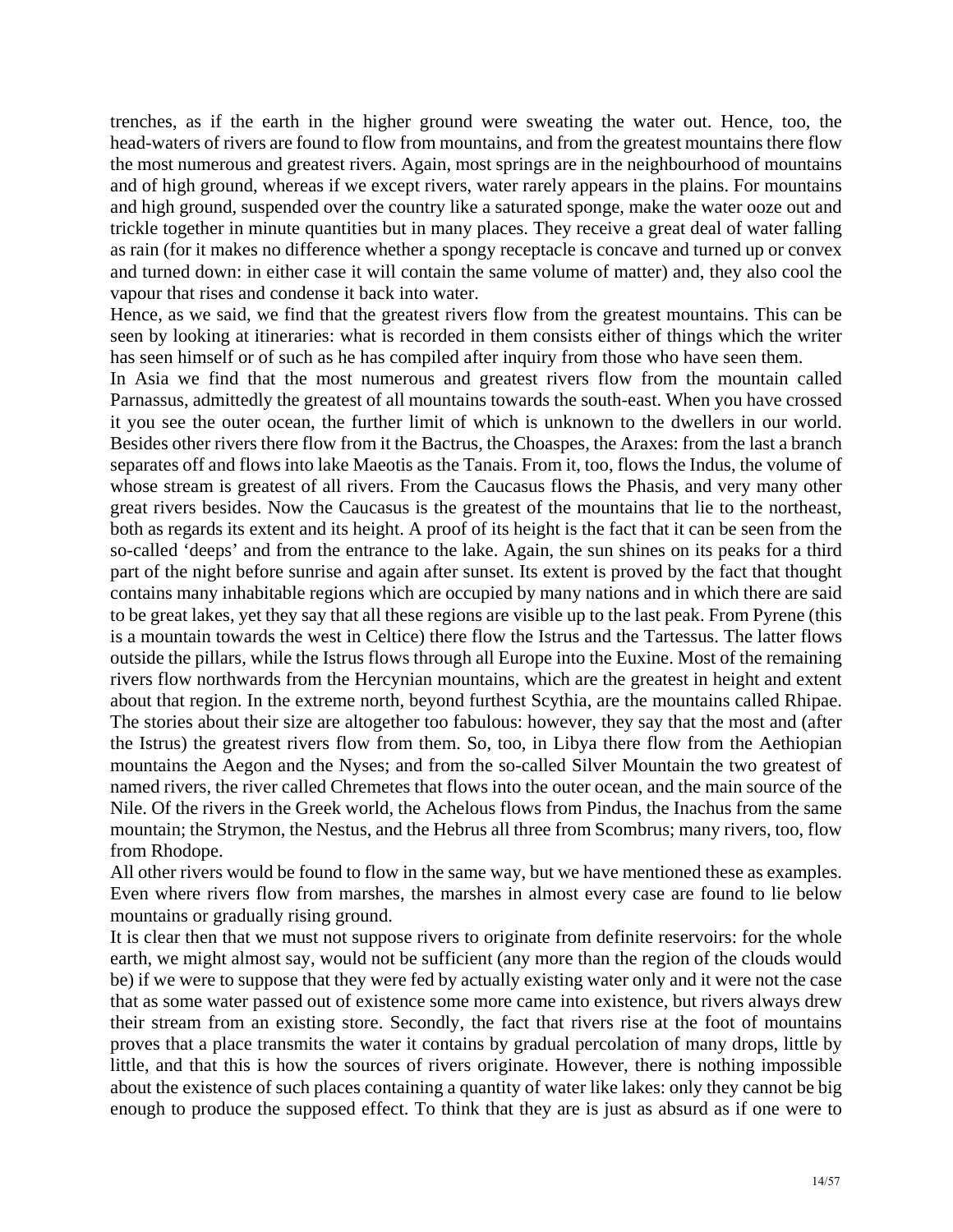suppose that rivers drew all their water from the sources we see (for most rivers do flow from springs). So it is no more reasonable to suppose those lakes to contain the whole volume of water than these springs.

up. They are found in many parts of the earth: in the Peloponnesus, for instance, there are many That there exist such chasms and cavities in the earth we are taught by the rivers that are swallowed such rivers in Arcadia. The reason is that Arcadia is mountainous and there are no channels from its valleys to the sea. So these places get full of water, and this, having no outlet, under the pressure of the water that is added above, finds a way out for itself underground. In Greece this kind of thing happens on quite a small scale, but the lake at the foot of the Caucasus, which the inhabitants of these parts call a sea, is considerable. Many great rivers fall into it and it has no visible outlet but issues below the earth off the land of the Coraxi about the so-called 'deeps of Pontus'. This is a place of unfathomable depth in the sea: at any rate no one has yet been able to find bottom there by sounding. At this spot, about three hundred stadia from land, there comes up sweet water over a large area, not all of it together but in three places. And in Liguria a river equal in size to the Rhodanus is swallowed up and appears again elsewhere: the Rhodanus being a navigable river.

## 14

drier the springs necessarily give out, and when this happens the rivers first decrease in size and then finally become dry; and when rivers change and disappear in one part and come into existence correspondingly in another, the sea must needs be affected. The same parts of the earth are not always moist or dry, but they change according as rivers come into existence and dry up. And so the relation of land to sea changes too and a place does not always remain land or sea throughout all time, but where there was dry land there comes to be sea, and where there is now sea, there one day comes to be dry land. But we must suppose these changes to follow some order and cycle. The principle and cause of these changes is that the interior of the earth grows and decays, like the bodies of plants and animals. Only in the case of these latter the process does not go on by parts, but each of them necessarily grows or decays as a whole, whereas it does go on by parts in the case of the earth. Here the causes are cold and heat, which increase and diminish on account of the sun and its course. It is owing to them that the parts of the earth come to have a different character, that some parts remain moist for a certain time, and then dry up and grow old, while other parts in their turn are filled with life and moisture. Now when places become

If the sea was once pushed out by rivers and encroached upon the land anywhere, it necessarily leaves that place dry when it recedes; again, if the dry land has encroached on the sea at all by a process of silting set up by the rivers when at their full, the time must come when this place will be flooded again.

and becoming dry. Here, too, the change is gradual and lasts a long time and men do not remember But the whole vital process of the earth takes place so gradually and in periods of time which are so immense compared with the length of our life, that these changes are not observed, and before their course can be recorded from beginning to end whole nations perish and are destroyed. Of such destructions the most utter and sudden are due to wars; but pestilence or famine cause them too. Famines, again, are either sudden and severe or else gradual. In the latter case the disappearance of a nation is not noticed because some leave the country while others remain; and this goes on until the land is unable to maintain any inhabitants at all. So a long period of time is likely to elapse from the first departure to the last, and no one remembers and the lapse of time destroys all record even before the last inhabitants have disappeared. In the same way a nation must be supposed to lose account of the time when it first settled in a land that was changing from a marshy and watery state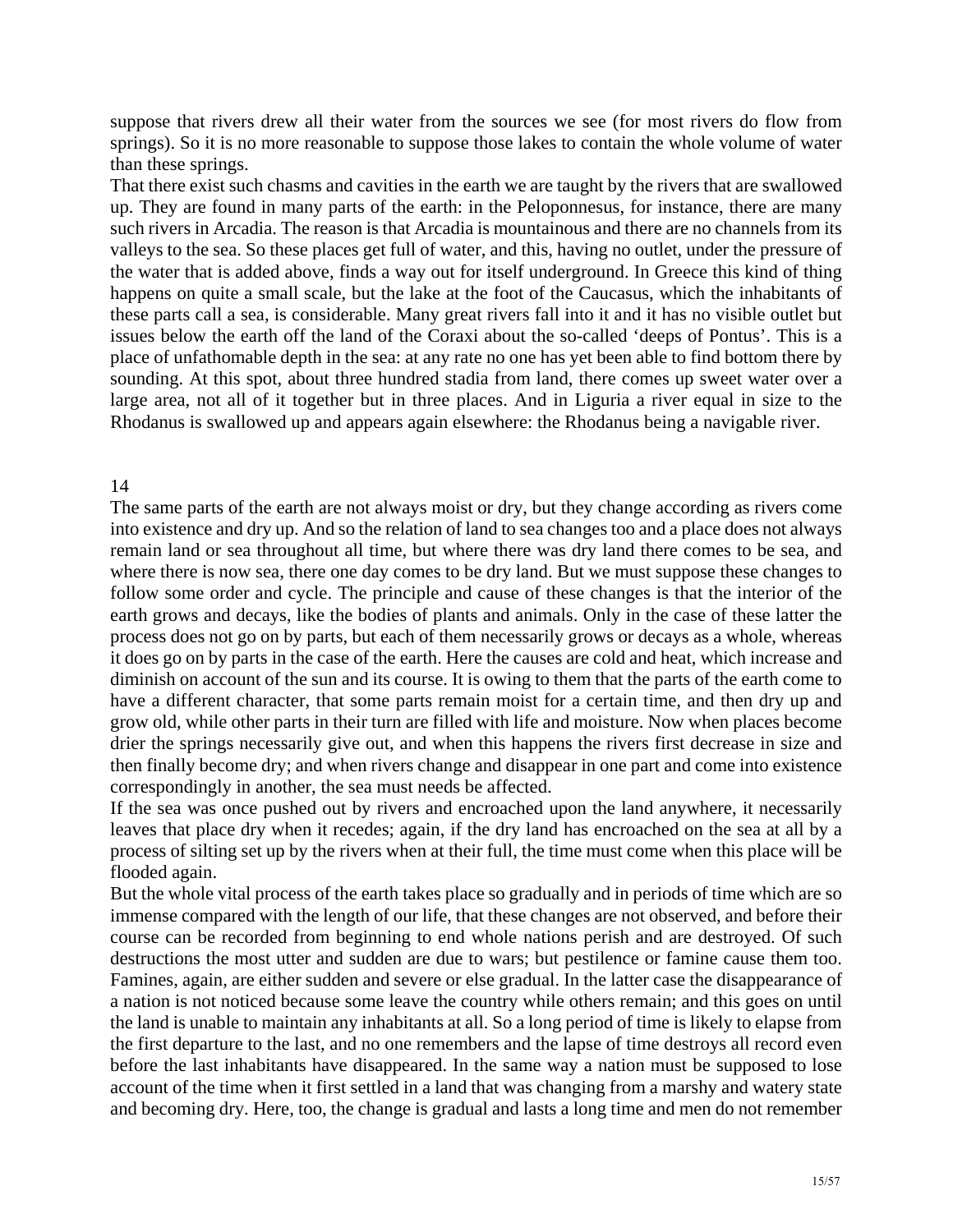who came first, or when, or what the land was like when they came. This has been the case with Egypt. Here it is obvious that the land is continually getting drier and that the whole country is a And Egypt was nothing more than what is called Thebes, as Homer, too, shows, modern though he deposit of the river Nile. But because the neighbouring peoples settled in the land gradually as the marshes dried, the lapse of time has hidden the beginning of the process. However, all the mouths of the Nile, with the single exception of that at Canopus, are obviously artificial and not natural. is in relation to such changes. For Thebes is the place that he mentions; which implies that Memphis did not yet exist, or at any rate was not as important as it is now. That this should be so is natural, since the lower land came to be inhabited later than that which lay higher. For the parts that lie nearer to the place where the river is depositing the silt are necessarily marshy for a longer time since the water always lies most in the newly formed land. But in time this land changes its character, and in its turn enjoys a period of prosperity. For these places dry up and come to be in good condition while the places that were formerly well-tempered some day grow excessively dry and deteriorate. This happened to the land of Argos and Mycenae in Greece. In the time of the Trojan wars the Argive land was marshy and could only support a small population, whereas the land of Mycenae was in good condition (and for this reason Mycenae was the superior). But now the opposite is the case, for the reason we have mentioned: the land of Mycenae has become completely dry and barren, while the Argive land that was formerly barren owing to the water has now become fruitful. Now the same process that has taken place in this small district must be supposed to be going on over whole countries and on a large scale.

and coldness; for great, dense, and cold mountains catch and keep and create most water: whereas Men whose outlook is narrow suppose the cause of such events to be change in the universe, in the sense of a coming to be of the world as a whole. Hence they say that the sea being dried up and is growing less, because this is observed to have happened in more places now than formerly. But this is only partially true. It is true that many places are now dry, that formerly were covered with water. But the opposite is true too: for if they look they will find that there are many places where the sea has invaded the land. But we must not suppose that the cause of this is that the world is in process of becoming. For it is absurd to make the universe to be in process because of small and trifling changes, when the bulk and size of the earth are surely as nothing in comparison with the whole world. Rather we must take the cause of all these changes to be that, just as winter occurs in the seasons of the year, so in determined periods there comes a great winter of a great year and with it excess of rain. But this excess does not always occur in the same place. The deluge in the time of Deucalion, for instance, took place chiefly in the Greek world and in it especially about ancient Hellas, the country about Dodona and the Achelous, a river which has often changed its course. Here the Selli dwelt and those who were formerly called Graeci and now Hellenes. When, therefore, such an excess of rain occurs we must suppose that it suffices for a long time. We have seen that some say that the size of the subterranean cavities is what makes some rivers perennial and others not, whereas we maintain that the size of the mountains is the cause, and their density if the mountains that overhang the sources of rivers are small or porous and stony and clayey, these rivers run dry earlier. We must recognize the same kind of thing in this case too. Where such abundance of rain falls in the great winter it tends to make the moisture of those places almost everlasting. But as time goes on places of the latter type dry up more, while those of the former, moist type, do so less: until at last the beginning of the same cycle returns.

Since there is necessarily some change in the whole world, but not in the way of coming into existence or perishing (for the universe is permanent), it must be, as we say, that the same places are not for ever moist through the presence of sea and rivers, nor for ever dry. And the facts prove this. The whole land of the Egyptians, whom we take to be the most ancient of men, has evidently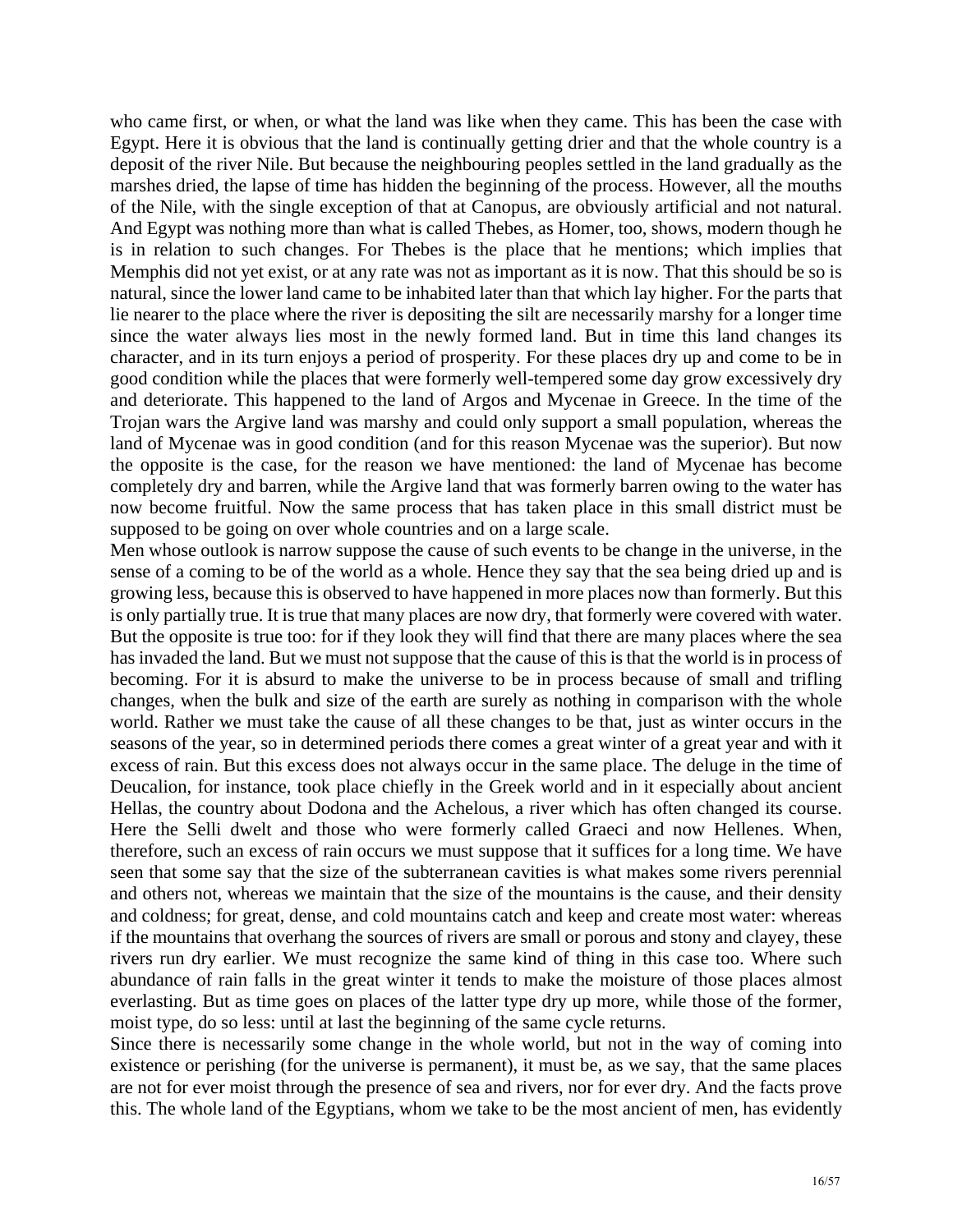gradually come into existence and been produced by the river. This is clear from an observation of the country, and the facts about the Red Sea suffice to prove it too. One of their kings tried to make a canal to it (for it would have been of no little advantage to them for the whole region to have become navigable; Sesostris is said to have been the first of the ancient kings to try), but he found that the sea was higher than the land. So he first, and Darius afterwards, stopped making the canal, lest the sea should mix with the river water and spoil it. So it is clear that all this part was once unbroken sea. For the same reason Libya – the country of Ammon – is, strangely enough, lower and hollower than the land to the seaward of it. For it is clear that a barrier of silt was formed and after it lakes and dry land, but in course of time the water that was left behind in the lakes dried up and is now all gone. Again the silting up of the lake Maeotis by the rivers has advanced so much that the limit to the size of the ships which can now sail into it to trade is much lower than it was sixty years ago. Hence it is easy to infer that it, too, like most lakes, was originally produced by the rivers and that it must end by drying up entirely.

Again, this process of silting up causes a continuous current through the Bosporus; and in this case we can directly observe the nature of the process. Whenever the current from the Asiatic shore threw up a sandbank, there first formed a small lake behind it. Later it dried up and a second sandbank formed in front of the first and a second lake. This process went on uniformly and without interruption. Now when this has been repeated often enough, in the course of time the strait must become like a river, and in the end the river itself must dry up.

So it is clear, since there will be no end to time and the world is eternal, that neither the Tanais nor the Nile has always been flowing, but that the region whence they flow was once dry: for their effect may be fulfilled, but time cannot. And this will be equally true of all other rivers. But if rivers come into existence and perish and the same parts of the earth were not always moist, the sea must needs change correspondingly. And if the sea is always advancing in one place and receding in another it is clear that the same parts of the whole earth are not always either sea or land, but that all this changes in course of time.

So we have explained that the same parts of the earth are not always land or sea and why that is so: and also why some rivers are perennial and others not.

## Book II

## 1

Let us explain the nature of the sea and the reason why such a large mass of water is salt and the way in which it originally came to be.

The old writers who invented theogonies say that the sea has springs, for they want earth and sea to remainder forms the sea. So the sea is being dried up and is growing less, and will end by being sun heats it, and that this explains its saltness: for all sweat is salt. Others say that the saltness is due have foundations and roots of their own. Presumably they thought that this view was grander and more impressive as implying that our earth was an important part of the universe. For they believed that the whole world had been built up round our earth and for its sake, and that the earth was the most important and primary part of it. Others, wiser in human knowledge, give an account of its origin. At first, they say, the earth was surrounded by moisture. Then the sun began to dry it up, part of it evaporated and is the cause of winds and the turnings back of the sun and the moon, while the some day entirely dried up. Others say that the sea is a kind of sweat exuded by the earth when the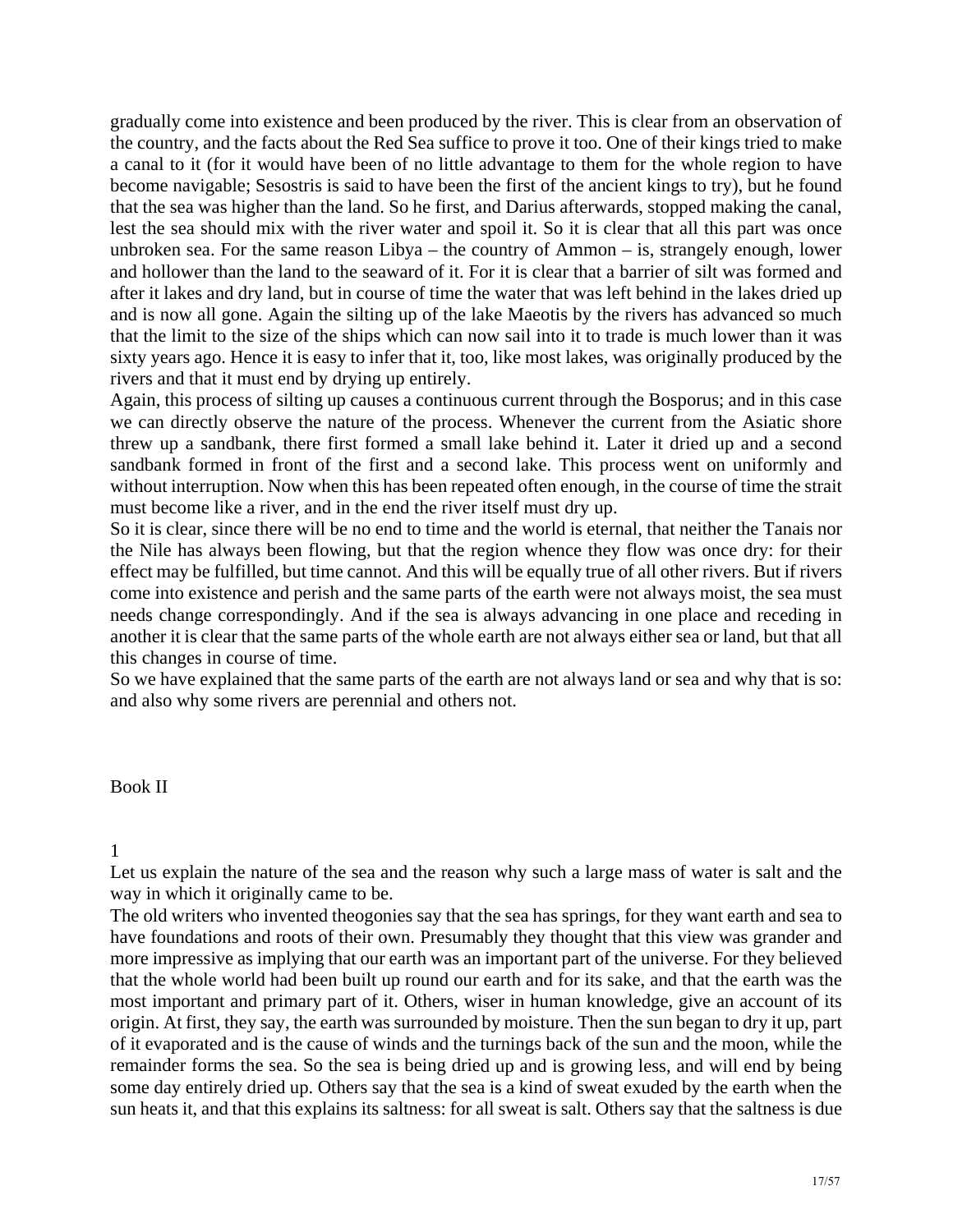to the earth. Just as water strained through ashes becomes salt, so the sea owes its saltness to the admixture of earth with similar properties.

We must now consider the facts which prove that the sea cannot possibly have springs. The waters we find on the earth either flow or are stationary. All flowing water has springs. (By a spring, as we have explained above, we must not understand a source from which waters are ladled as it were from a vessel, but a first point at which the water which is continually forming and percolating gathers.) Stationary water is either that which has collected and has been left standing, marshy it is always artificial, I mean as in the case of wells, otherwise the spring would have to be above pools, for instance, and lakes, which differ merely in size, or else it comes from springs. In this case the outlet. Hence the water from fountains and rivers flows of itself, whereas wells need to be worked artificially. All the waters that exist belong to one or other of these classes.

On the basis of this division we can sec that the sea cannot have springs. For it falls under neither of the two classes; it does not flow and it is not artificial; whereas all water from springs must belong to one or other of them. Natural standing water from springs is never found on such a large scale.

Again, there are several seas that have no communication with one another at all. The Red Sea, for instance, communicates but slightly with the ocean outside the straits, and the Hyrcanian and Caspian seas are distinct from this ocean and people dwell all round them. Hence, if these seas had had any springs anywhere they must have been discovered.

observed, but where the land narrows and contracts the sea the motion that was imperceptible in the It is true that in straits, where the land on either side contracts an open sea into a small space, the sea appears to flow. But this is because it is swinging to and fro. In the open sea this motion is not open necessarily strikes the attention.

just as single rivers flow from mountains, so it is with the earth as a whole: the greatest volume of not pass below the earth, but round its northern part, and that it was the height of this which The whole of the Mediterranean does actually flow. The direction of this flow is determined by the depth of the basins and by the number of rivers. Maeotis flows into Pontus and Pontus into the Aegean. After that the flow of the remaining seas is not so easy to observe. The current of Maeotis and Pontus is due to the number of rivers (more rivers flow into the Euxine and Maeotis than into the whole Mediterranean with its much larger basin), and to their own shallowness. For we find the sea getting deeper and deeper. Pontus is deeper than Maeotis, the Aegean than Pontus, the Sicilian sea than the Aegean; the Sardinian and Tyrrhenic being the deepest of all. (Outside the pillars of Heracles the sea is shallow owing to the mud, but calm, for it lies in a hollow.) We see, then, that water flows from the higher regions in the north. Their alluvium makes the northern seas shallow, while the outer seas are deeper. Some further evidence of the height of the northern regions of the earth is afforded by the view of many of the ancient meteorologists. They believed that the sun did obscured the sun and caused night.

So much to prove that there cannot be sources of the sea and to explain its observed flow.

 $\mathcal{D}$ 

We must now discuss the origin of the sea, if it has an origin, and the cause of its salt and bitter taste.

What made earlier writers consider the sea to be the original and main body of water is this. It seems reasonable to suppose that to be the case on the analogy of the other elements. Each of them has a main bulk which by reason of its mass is the origin of that element, and any parts which change and mix with the other elements come from it. Thus the main body of fire is in the upper region; that of air occupies the place next inside the region of fire; while the mass of the earth is that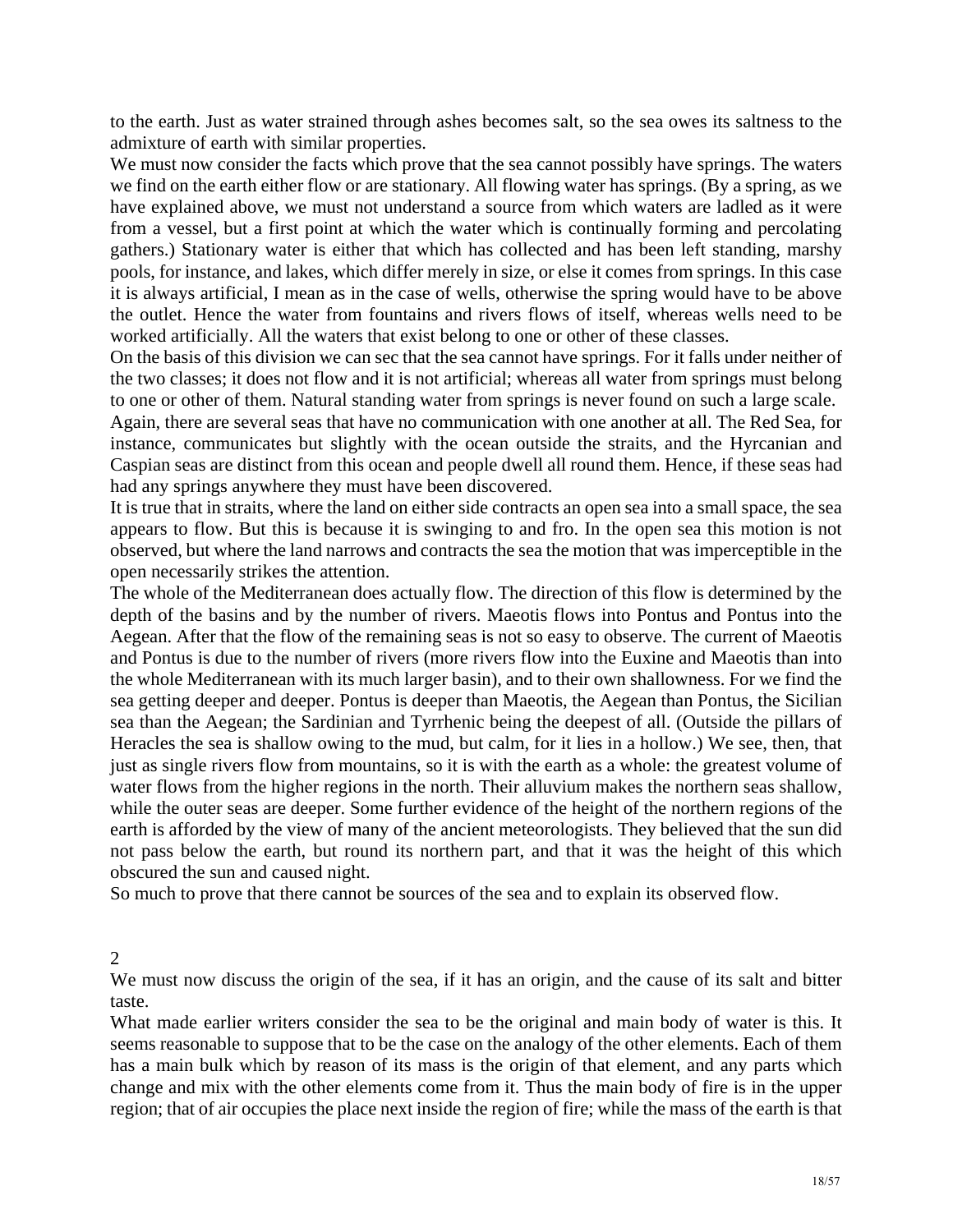round which the rest of the elements are seen to lie. So we must clearly look for something analogous in the case of water. But here we can find no such single mass, as in the case of the other elements, except the sea. River water is not a unity, nor is it stable, but is seen to be in a continuous process of becoming from day to day. It was this difficulty which made people regard the sea as the origin and source of moisture and of all water. And so we find it maintained that rivers not only flow into the sea but originate from it, the salt water becoming sweet by filtration.

But this view involves another difficulty. If this body of water is the origin and source of all water, why is it salt and not sweet? The reason for this, besides answering this question, will ensure our having a right first conception of the nature of the sea.

The earth is surrounded by water, just as that is by the sphere of air, and that again by the sphere called that of fire (which is the outermost both on the common view and on ours). Now the sun, moving as it does, sets up processes of change and becoming and decay, and by its agency the finest and sweetest water is every day carried up and is dissolved into vapour and rises to the upper region, where it is condensed again by the cold and so returns to the earth. This, as we have said before, is the regular course of nature.

Hence all my predecessors who supposed that the sun was nourished by moisture are absurdly water in the world evaporate. Again, it is absurd, considering the number and size of the stars, that generated but becomes water again and so perishes; on the contrary, all the moisture alike is mistaken. Some go on to say that the solstices are due to this, the reason being that the same places cannot always supply the sun with nourishment and that without it he must perish. For the fire we are familiar with lives as long as it is fed, and the only food for fire is moisture. As if the moisture that is raised could reach the sun! or this ascent were really like that performed by flame as it comes into being, and to which they supposed the case of the sun to be analogous! Really there is no similarity. A flame is a process of becoming, involving a constant interchange of moist and dry. It cannot be said to be nourished since it scarcely persists as one and the same for a moment. This cannot be true of the sun; for if it were nourished like that, as they say it is, we should obviously not only have a new sun every day, as Heraclitus says, but a new sun every moment. Again, when the sun causes the moisture to rise, this is like fire heating water. So, as the fire is not fed by the water above it, it is absurd to suppose that the sun feeds on that moisture, even if its heat made all the these thinkers should consider the sun only and overlook the question how the rest of the heavenly bodies subsist. Again, they are met by the same difficulty as those who say that at first the earth itself was moist and the world round the earth was warmed by the sun, and so air was generated and the whole firmament grew, and the air caused winds and solstices. The objection is that we always plainly see the water that has been carried up coming down again. Even if the same amount does not come back in a year or in a given country, yet in a certain period all that has been carried up is returned. This implies that the celestial bodies do not feed on it, and that we cannot distinguish between some air which preserves its character once it is generated and some other which is dissolved and all of it condensed back into water.

The drinkable, sweet water, then, is light and is all of it drawn up: the salt water is heavy and remains behind, but not in its natural place. For this is a question which has been sufficiently discussed (I mean about the natural place that water, like the other elements, must in reason have), and the answer is this. The place which we see the sea filling is not its natural place but that of water. It seems to belong to the sea because the weight of the salt water makes it remain there, while the sweet, drinkable water which is light is carried up. The same thing happens in animal bodies. Here, too, the food when it enters the body is sweet, yet the residuum and dregs of liquid food are found to be bitter and salt. This is because the sweet and drinkable part of it has been drawn away by the natural animal heat and has passed into the flesh and the other parts of the body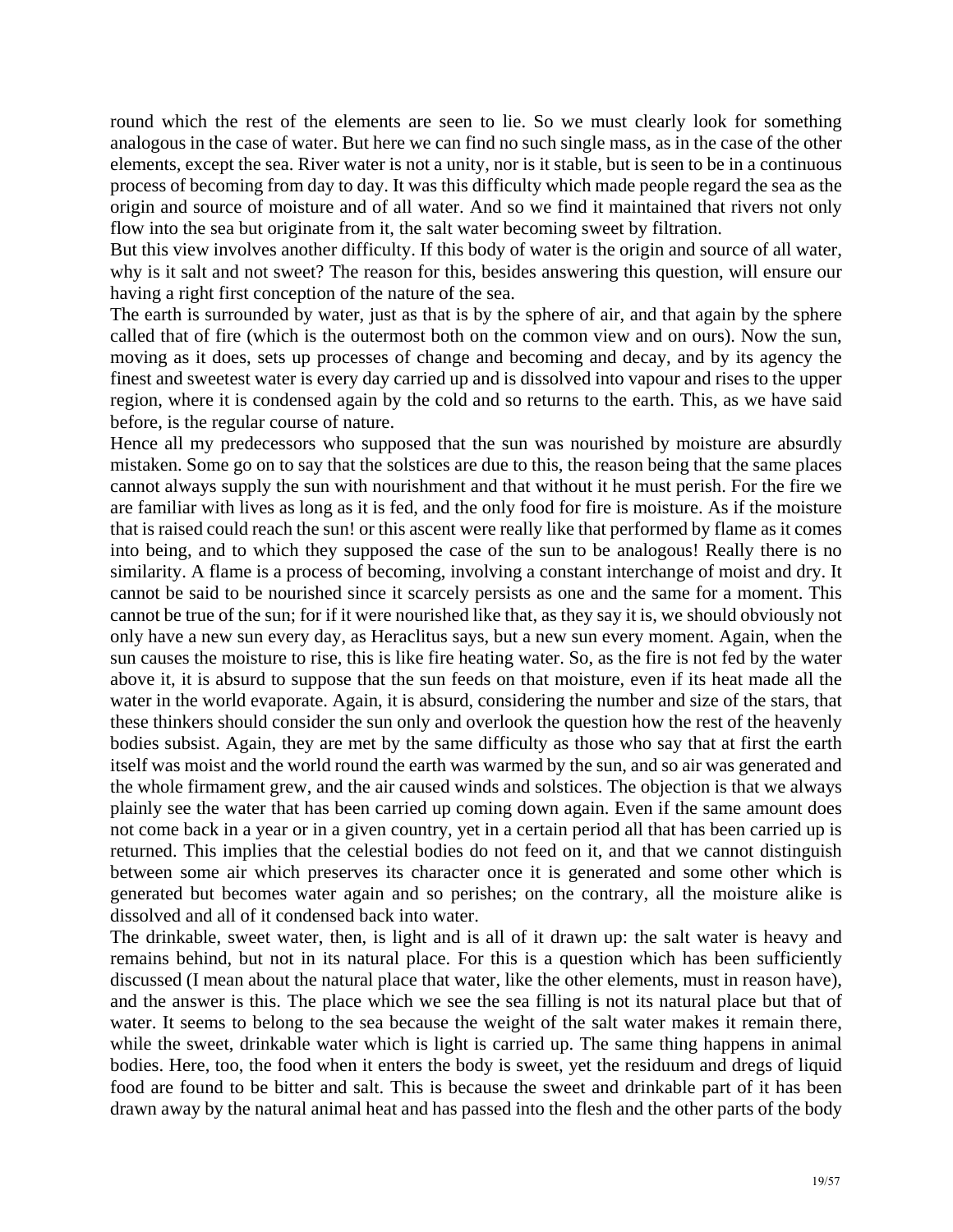according to their several natures. Now just as here it would be wrong for any one to refuse to call the belly the place of liquid food because that disappears from it soon, and to call it the place of the residuum because this is seen to remain, so in the case of our present subject. This place, we say, is the place of water. Hence all rivers and all the water that is generated flow into it: for water flows into the deepest place, and the deepest part of the earth is filled by the sea. Only all the light and sweet part of it is quickly carried off by the sun, while herest remains for the reason we have explained. It is quite natural that some people should have been puzzled by the old question why such a mass of water leaves no trace anywhere (for the sea does not increase though innumerable and vast rivers are flowing into it every day.) But if one considers the matter the solution is easy. The same amount of water does not take as long to dry up when it is spread out as when it is gathered in a body, and indeed the difference is so great that in the one case it might persist the whole day long while in the other it might all disappear in a moment – as for instance if one were to spread out a cup of water over a large table. This is the case with the rivers: all the time they are flowing their water forms a compact mass, but when it arrives at a vast wide place it quickly and imperceptibly evaporates.

But the theory of the Phaedo about rivers and the sea is impossible. There it is said that the earth is pierced by intercommunicating channels and that the original head and source of all waters is what is called Tartarus – a mass of water about the centre, from which all waters, flowing and standing, are derived. This primary and original water is always surging to and fro, and so it causes the rivers to flow on this side of the earth's centre and on that; for it has no fixed seat but is always oscillating about the centre. Its motion up and down is what fills rivers. Many of these form lakes in various places (our sea is an instance of one of these), but all of them come round again in a circle to the original source of their flow, many at the same point, but some at a point opposite to that from which they issued; for instance, if they started from the other side of the earth's centre, they might return from this side of it. They descend only as far as the centre, for after that all motion is upwards. Water gets its tastes and colours from the kind of earth the rivers happened to flow through.

situation and length they cut off the course of many others and swallow them up. This is why the But on this theory rivers do not always flow in the same sense. For since they flow to the centre from which they issue forth they will not be flowing down any more than up, but in whatever direction the surging of Tartarus inclines to. But at this rate we shall get the proverbial rivers flowing upwards, which is impossible. Again, where is the water that is generated and what goes up again as vapour to come from? For this must all of it simply be ignored, since the quantity of water is always the same and all the water that flows out from the original source flows back to it again. This itself is not true, since all rivers are seen to end in the sea except where one flows into another. Not one of them ends in the earth, but even when one is swallowed up it comes to the surface again. And those rivers are large which flow for a long distance through a lowying country, for by their Istrus and the Nile are the greatest of the rivers which flow into our sea. Indeed, so many rivers fall into them that there is disagreement as to the sources of them both. All of which is plainly impossible on the theory, and the more so as it derives the sea from Tartarus.

Enough has been said to prove that this is the natural place of water and not of the sea, and to explain why sweet water is only found in rivers, while salt water is stationary, and to show that the sea is the end rather than the source of water, analogous to the residual matter of all food, and especially liquid food, in animal bodies.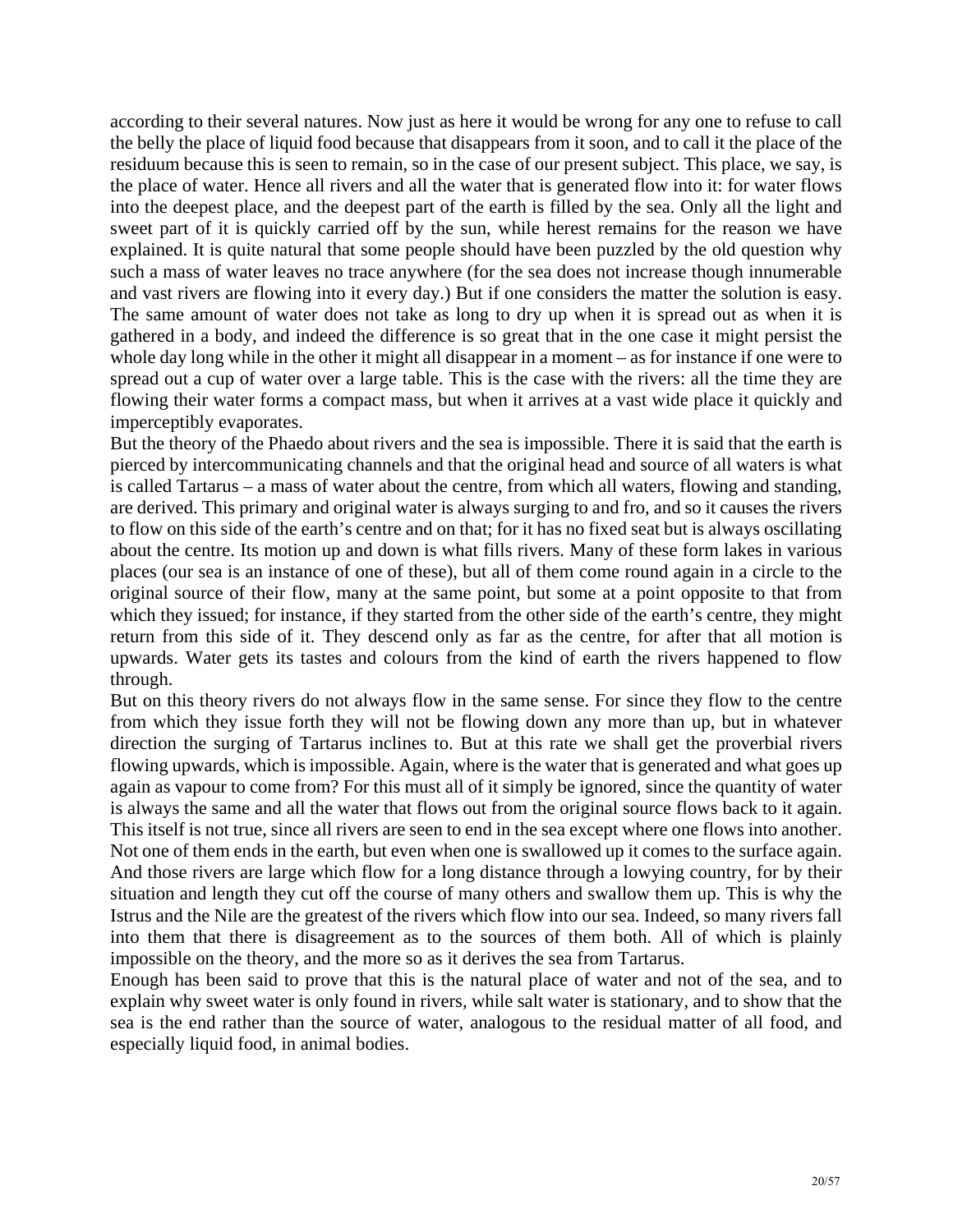### 3

We must now explain why the sea is salt, and ask whether it eternally exists as identically the same body, or whether it did not exist at all once and some day will exist no longer, but will dry up as some people think.

must have been carried up beforehand. So the sea will never dry up: for before that can happen the recedes. This notion about the sea is derived from the fact that many places are found to be drier now than they once were. Why this is so we have explained. The phenomenon is due to temporary excess of rain and not to any process of becoming in which the universe or its parts are involved. Some day the opposite will take place and after that the earth will grow dry once again. We must Every one admits this, that if the whole world originated the sea did too; for they make them come into being at the same time. It follows that if the universe is eternal the same must be true of the sea. Any one who thinks like Democritus that the sea is diminishing and will disappear in the end reminds us of Aesop's tales. His story was that Charybdis had twice sucked in the sea: the first time she made the mountains visible; the second time the islands; and when she sucks it in for the last time she will dry it up entirely. Such a tale is appropriate enough to Aesop in a rage with the ferryman, but not to serious inquirers. Whatever made the sea remain at first, whether it was its weight, as some even of those who hold these views say (for it is easy to see the cause here), or some other reason – clearly the same thing must make it persist for ever. They must either deny that the water raised by the sun will return at all, or, if it does, they must admit that the sea persists for ever or as long as this process goes on, and again, that for the same period of time that sweet water water that has gone up beforehand will return to it: for if you say that this happens once you must admit its recurrence. If you stop the sun's course there is no drying agency. If you let it go on it will draw up the sweet water as we have said whenever it approaches, and let it descend again when it recognize that this process always goes on thus in a cycle, for that is more satisfactory than to suppose a change in the whole world in order to explain these facts. But we have dwelt longer on this point than it deserves.

To return to the saltness of the sea: those who create the sea once for all, or indeed generate it at all, cannot account for its saltness. It makes no difference whether the sea is the residue of all the moisture that is about the earth and has been drawn up by the sun, or whether all the flavour existing in the whole mass of sweet water is due to the admixture of a certain kind of earth. Since the total volume of the sea is the same once the water that evaporated has returned, it follows that it must either have been salt at first too, or, if not at first, then not now either. If it was salt from the very beginning, then we want to know why that was so; and why, if salt water was drawn up then, that is not the case now.

Again, if it is maintained that an admixture of earth makes the sea salt (for they say that earth has many flavours and is washed down by the rivers and so makes the sea salt by its admixture), it is strange that rivers should not be salt too. How can the admixture of this earth have such a striking effect in a great quantity of water and not in each river singly? For the sea, differing in nothing from rivers but in being salt, is evidently simply the totality of river water, and the rivers are the vehicle in which that earth is carried to their common destination.

residual liquid that gathers in the bladder. That, too, becomes bitter and salt though the liquid we It is equally absurd to suppose that anything has been explained by calling the sea 'the sweat of the earth', like Empedicles. Metaphors are poetical and so that expression of his may satisfy the requirements of a poem, but as a scientific theory it is unsatisfactory. Even in the case of the body it is a question how the sweet liquid drunk becomes salt sweat whether it is merely by the departure of some element in it which is sweetest, or by the admixture of something, as when water is strained through ashes. Actually the saltness seems to be due to the same cause as in the case of the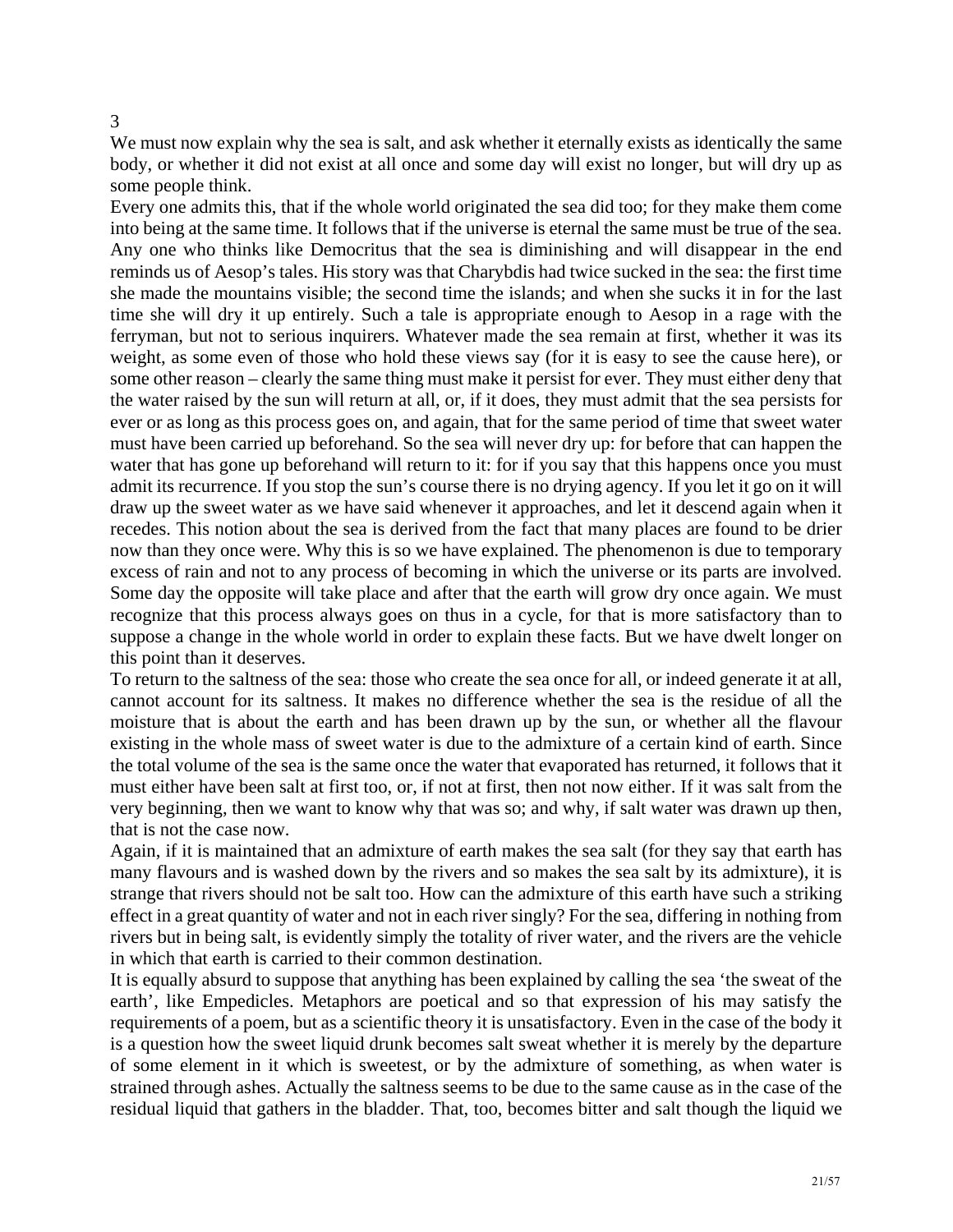drink and that contained in our food is sweet. If then the bitterness is due in these cases (as with the water strained through lye) to the presence of a certain sort of stuff that is carried along by the urine (as indeed we actually find a salt deposit settling in chamber-pots) and is secreted from the flesh in sweat (as if the departing moisture were washing the stuff out of the body), then no doubt the admixture of something earthy with the water is what makes the sea salt.

the earth sweat now when it happens to be in process of drying? If it did so then, it ought to do so Now in the body stuff of this kind, viz. the sediment of food, is due to failure to digest: but how there came to be any such thing in the earth requires explanation. Besides, how can the drying and warming of the earth cause the secretion such a great quantity of water; especially as that must be a mere fragment of what is left in the earth? Again, waiving the question of quantity, why does not now. But it does not: on the contrary, when it is dry it graws moist, but when it is moist it does not secrete anything at all. How then was it possible for the earth at the beginning when it was moist to sweat as it grew dry? Indeed, the theory that maintains that most of the moisture departed and was drawn up by the sun and that what was left over is the sea is more reasonable; but for the earth to sweat when it is moist is impossible.

Since all the attempts to account for the saltness of the sea seem unsuccessful let us explain it by the help of the principle we have used already.

Since we recognize two kinds of evaporation, one moist, the other dry, it is clear that the latter must be recognized as the source of phenomena like those we are concerned with.

But there is a question which we must discuss first. Does the sea always remain numerically one and consisting of the same parts, or is it, too, one in form and volume while its parts are in continual change, like air and sweet water and fire? All of these are in a constant state of change, but the form and the quantity of each of them are fixed, just as they are in the case of a flowing river or a burning flame. The answer is clear, and there is no doubt that the same account holds good of all these things alike. They differ in that some of them change more rapidly or more slowly than others; and they all are involved in a process of perishing and becoming which yet affects them all in a regular course.

grows and is naturally generated always leaves an undigested residue, like that of things burnt, dry exhalation which accounts for its great quantity. Now since, as we have said, the moist and the the water that are formed by condensation, and must redescend to the earth in rain. This process This being so we must go on to try to explain why the sea is salt. There are many facts which make it clear that this taste is due to the admixture of something. First, in animal bodies what is least digested, the residue of liquid food, is salt and bitter, as we said before. All animal excreta are undigested, but especially that which gathers in the bladder (its extreme lightness proves this; for everything that is digested is condensed), and also sweat; in these then is excreted (along with other matter) an identical substance to which this flavour is due. The case of things burnt is analogous. What heat fails to assimilate becomes the excrementary residue in animal bodies, and, in things burnt, ashes. That is why some people say that it was burnt earth that made the sea salt. To say that it was burnt earth is absurd; but to say that it was something like burnt earth is true. We must suppose that just as in the cases we have described, so in the world as a whole, everything that consisting of this sort of earth. All the earthy stuff in the dry exhalation is of this nature, and it is the dry evaporations are mixed, some quantity of this stuff must always be included in the clouds and must always go on with such regularity as the sublunary world admits of. and it is the answer to the question how the sea comes to be salt.

It also explains why rain that comes from the south, and the first rains of autumn, are brackish. The south is the warmest of winds and it blows from dry and hot regions. Hence it carries little moist vapour and that is why it is hot. (It makes no difference even if this is not its true character and it is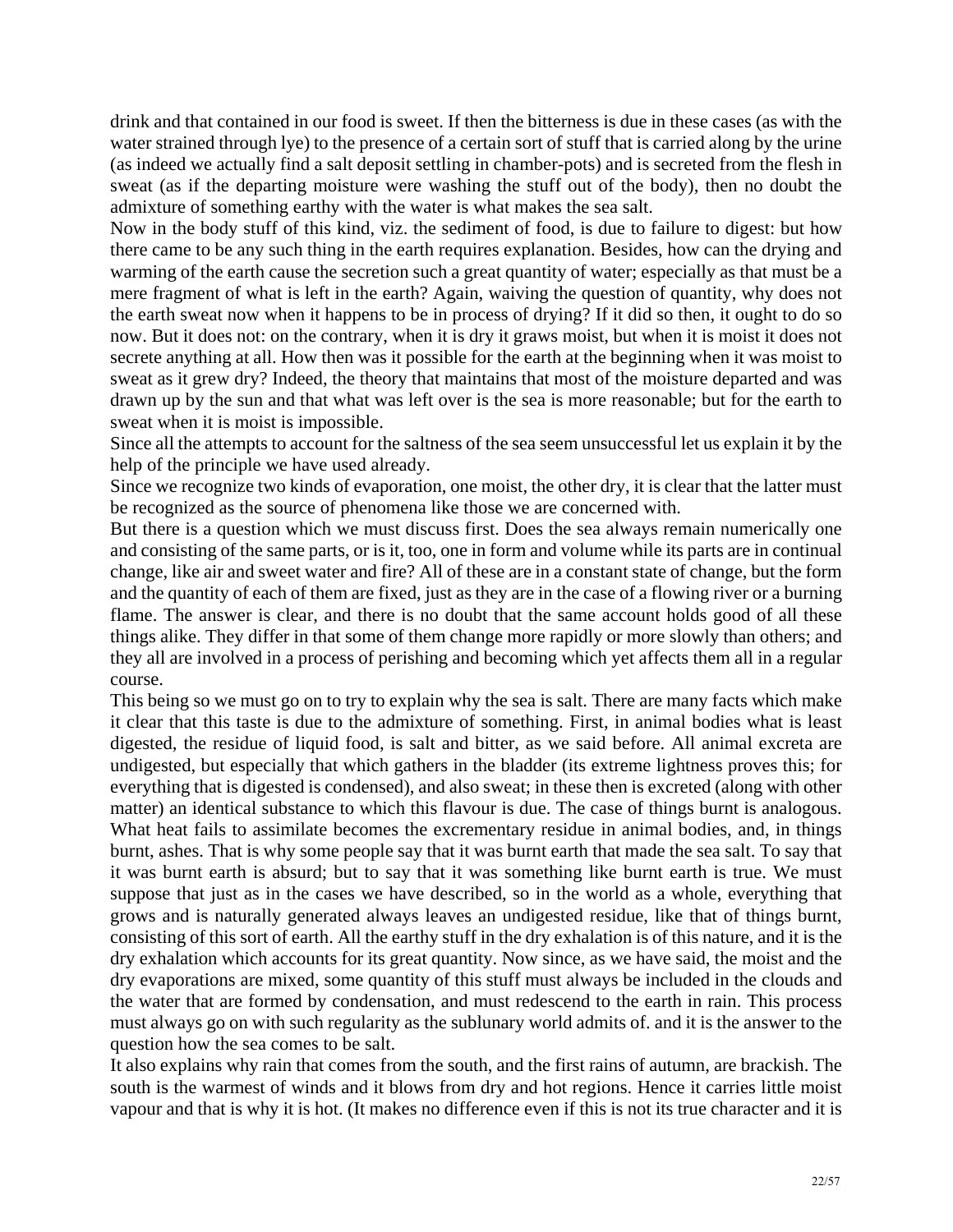originally a cold wind, for it becomes warm on its way by incorporating with itself a great quantity of dry evaporation from the places it passes over.) The north wind, on the other hand, comb ing from moist regions, is full of vapour and therefore cold. It is dry in our part of the world because it drives the clouds away before it, but in the south it is rainy; just as the south is a dry wind in Libya. So the south wind charges the rain that falls with a great quantity of this stuff. Autumn rain is brackish because the heaviest water must fall first; so that that which contains the greatest quantity of this kind of earth descends quickest.

This, too, is why the sea is warm. Everything that has been exposed to fire contains heat potentially, as we see in the case of lye and ashes and the dry and liquid excreta of animals. Indeed those animals which are hottest in the belly have the hottest excreta.

The action of this cause is continually making the sea more salt, but some part of its saltness is always being drawn up with the sweet water. This is less than the sweet water in the same ratio in which the salt and brackish element in rain is less than the sweet, and so the saltness of the sea remains constant on the whole. Salt water when it turns into vapour becomes sweet, and the vapour does not form salt water when it condenses again. This I know by experiment. The same thing is true in every case of the kind: wine and all fluids that evaporate and condense back into a liquid state become water. They all are water modified by a certain admixture, the nature of which determines their flavour. But this subject must be considered on another more suitable occasion.

becoming sweet; this returns from above with the rain. But it is now different from what it was For the present let us say this. The sea is there and some of it is continually being drawn up and when it was drawn up, and its weight makes it sink below the sweet water. This process prevents the sea, as it does rivers, from drying up except from local causes (this must happen to sea and rivers alike). On the other hand the parts neither of the earth nor of the sea remain constant but only their whole bulk. For the same thing is true of the earth as of the sea: some of it is carried up and some comes down with the rain, and both that which remains on the surface and that which comes down again change their situations.

vessel is sweet, the earthy stuff, the admixture of which makes the water salt, being separated off as river when they are quite fit to navigate in the sea. This circumstance has before now caused loss to There is more evidence to prove that saltness is due to the admixture of some substance, besides that which we have adduced. Make a vessel of wax and put it in the sea, fastening its mouth in such a way as to prevent any water getting in. Then the water that percolates through the wax sides of the it were by a filter. It is this stuff which make salt water heavy (it weighs more than fresh water) and thick. The difference in consistency is such that ships with the same cargo very nearly sink in a shippers freighting their ships in a river. That the thicker consistency is due to an admixture of something is proved by the fact that if you make strong brine by the admixture of salt, eggs, even when they are full, float in it. It almost becomes like mud; such a quantity of earthy matter is there in the sea. The same thing is done in salting fish.

it salt. In Chaonia there is a spring of brackish water that flows into a neighbouring river which is Again if, as is fabled, there is a lake in Palestine, such that if you bind a man or beast and throw it in it floats and does not sink, this would bear out what we have said. They say that this lake is so bitter and salt that no fish live in it and that if you soak clothes in it and shake them it cleans them. The following facts all of them support our theory that it is some earthy stuff in the water which makes sweet but contains no fish. The local story is that when Heracles came from Erytheia driving the oxen and gave the inhabitants the choice, they chose salt in preference to fish. They get the salt from the spring. They boil off some of the water and let the rest stand; when it has cooled and the heat and moisture have evaporated together it gives them salt, not in lumps but loose and light like snow. It is weaker than ordinary salt and added freely gives a sweet taste, and it is not as white as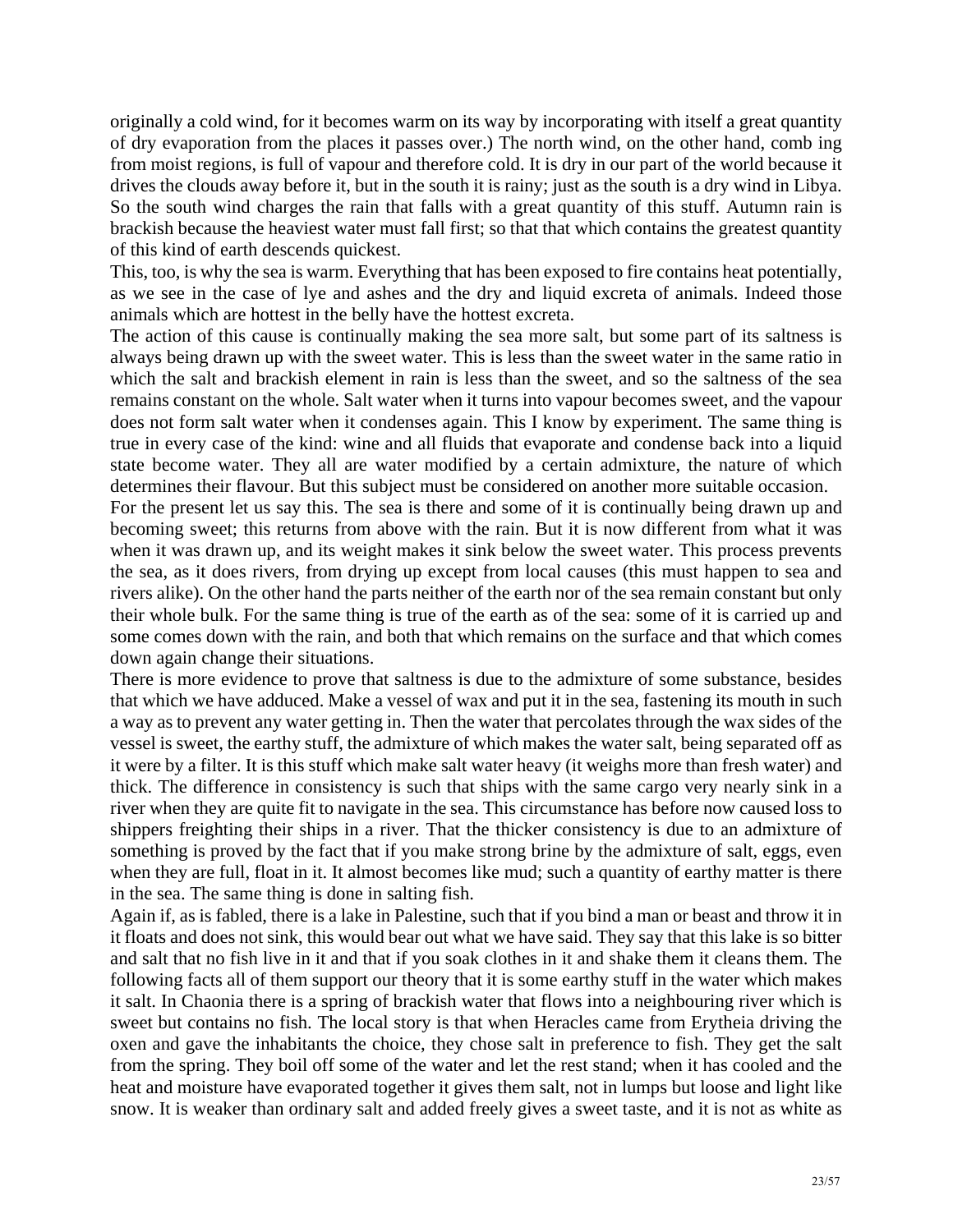salt generally is. Another instance of this is found in Umbria. There is a place there where reeds and rushes grow. They burn some of these, put the ashes into water and boil it off. When a little water is left and has cooled it gives a quantity of salt.

Most salt rivers and springs must once have been hot. Then the original fire in them was extinguished but the earth through which they percolate preserves the character of lye or ashes. Springs and rivers with all kinds of flavours are found in many places. These flavours must in every case be due to the fire that is or was in them, for if you expose earth to different degrees of heat it assumes various kinds and shades of flavour. It becomes full of alum and lye and other things of the kind, and the fresh water percolates through these and changes its character. Sometimes it becomes acid as in Sicania, a part of Sicily. There they get a salt and acid water which they use as vinegar to season some of their dishes. In the neighbourhood of Lyncus, too, there is a spring of acid water, and in Scythia a bitter spring. The water from this makes the whole of the river into which it flows bitter. These differences are explained by a knowledge of the particular mixtures that determine different savours. But these have been explained in another treatise.

We have now given an account of waters and the sea, why they persist, how they change, what their nature is, and have explained most of their natural operations and affections.

4

earth. (This explains why there is more rain in winter and more by night than by day: though the Let us proceed to the theory of winds. Its basis is a distinction we have already made. We recognize two kinds of evaporation, one moist, the other dry. The former is called vapour: for the other there is no general name but we must call it a sort of smoke, applying to the whole of it a word that is proper to one of its forms. The moist cannot exist without the dry nor the dry without the moist: whenever we speak of either we mean that it predominates. Now when the sun in its circular course approaches, it draws up by its heat the moist evaporation: when it recedes the cold makes the vapour that had been raised condense back into water which falls and is distributed through the fact is not recognized because rain by night is more apt to escape observation than by day.) But there is a great quantity of fire and heat in the earth, and the sun not only draws up the moisture that lies on the surface of it, but warms and dries the earth itself. Consequently, since there are two kinds of evaporation, as we have said, one like vapour, the other like smoke, both of them are necessarily generated. That in which moisture predominates is the source of rain, as we explained before, while the dry evaporation is the source and substance of all winds. That things must necessarily take this course is clear from the resulting phenomena themselves, for the evaporation that is to produce them must necessarily differ; and the sun and the warmth in the earth not only can but must produce these evaporations.

wind, but when it condenses again is water. Air, as we have explained in an earlier book, is made up because it derives from water it is naturally cold, like water that has not been warmed): whereas the smoky evaporation is hot and dry. Hence each contributes a part, and air is moist and hot. It is absurd that this air that surrounds us should become wind when in motion, whatever be the source of its motion on the contrary the case of winds is like that of rivers. We do not call water that flows Since the two evaporations are specifically distinct, wind and rain obviously differ and their substance is not the same, as those say who maintain that one and the same air when in motion is of these as constituents. Vapour is moist and cold (for its fluidity is due to its moistness, and anyhow a river, even if there is a great quantity of it, but only if the flow comes from a spring. So too with the winds; a great quantity of air might be moved by the fall of some large object without flowing from any source or spring.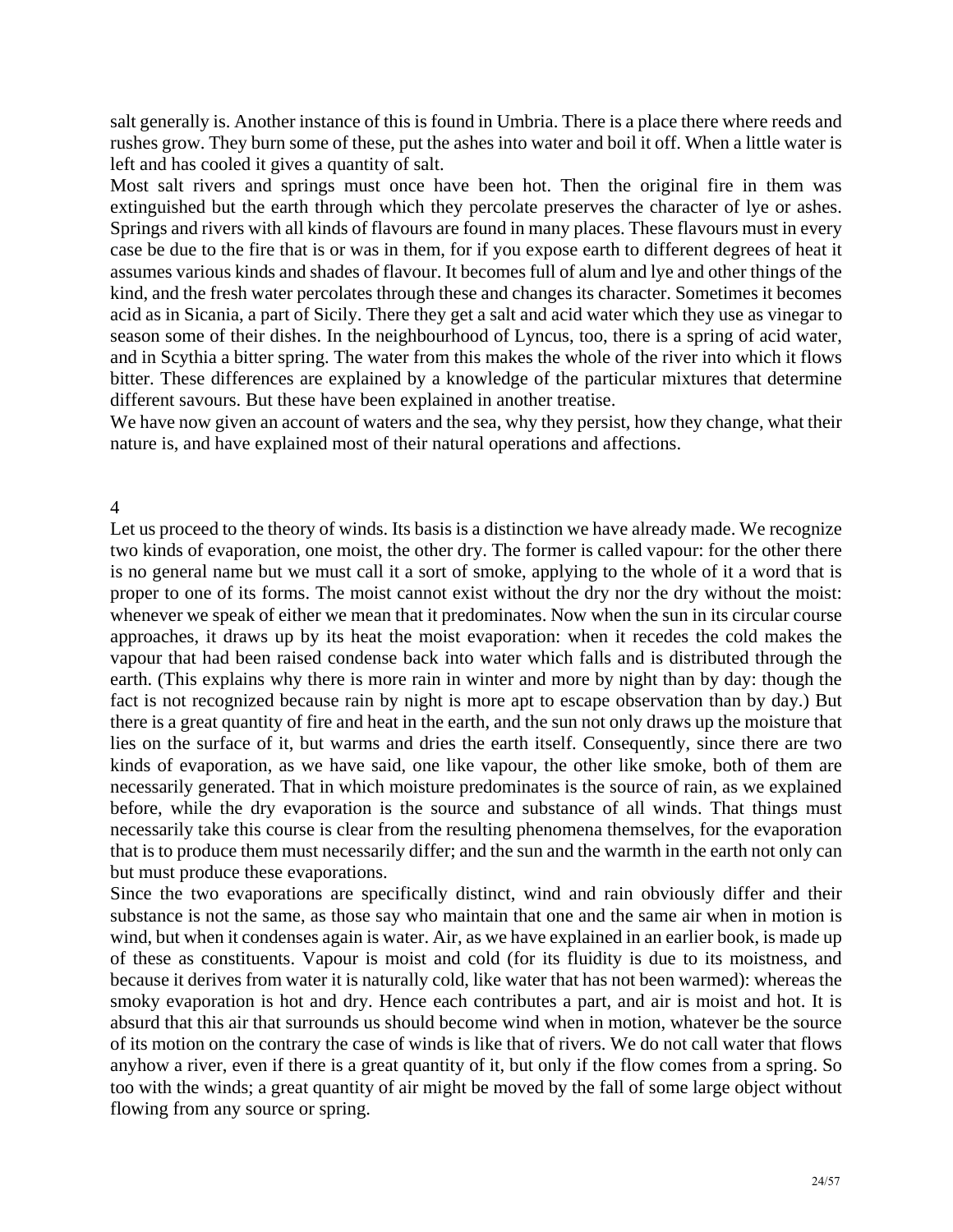The facts bear out our theory. It is because the evaporation takes place uninterruptedly but differs in degree and quantity that clouds and winds appear in their natural proportion according to the season; and it is because there is now a great excess of the vaporous, now of the dry and smoky exhalation, that some years are rainy and wet, others windy and dry. Sometimes there is much drought or rain, and it prevails over a great and continuous stretch of country. At other times it is local; the surrounding country often getting seasonable or even excessive rains while there is drought in a certain part; or, contrariwise, all the surrounding country gets little or even no rain while a certain part gets rain in abundance. The reason for all this is that while the same affection is generally apt to prevail over a considerable district because adjacent places (unless there is something special to differentiate them) stand in the same relation to the sun, yet on occasion the dry evaporation will prevail in one part and the moist in another, or conversely. Again the reason for this latter is that each evaporation goes over to that of the neighbouring district: for instance, the dry evaporation circulates in its own place while the moist migrates to the next district or is even driven by winds to some distant place: or else the moist evaporation remains and the dry moves away. Just as in the case of the body when the stomach is dry the lower belly is often in the contrary state, and when it is dry the stomach is moist and cold, so it often happens that the evaporations reciprocally take one another's place and interchange.

causes that make wind cease on the advent of rain, and rain fall on the cessation of wind. Further, after rain wind generally rises in those places where the rain fell, and when rain has come on the wind ceases. These are necessary effects of the principles we have explained. After rain the earth is being dried by its own heat and that from above and gives off the evaporation which we saw to be the material cause of. wind. Again, suppose this secretion is present and wind prevails; the heat is continually being thrown off, rising to the upper region, and so the wind ceases; then the fall in temperature makes vapour form and condense into water. Water also forms and cools the dry evaporation when the clouds are driven together and the cold concentrated in them. These are the

The cause of the predominance of winds from the north and from the south is the same. (Most winds, as a matter of fact, are north winds or south winds.) These are the only regions which the sun does not visit: it approaches them and recedes from them, but its course is always over the west and the east. Hence clouds collect on either side, and when the sun approaches it provokes the moist evaporation, and when it recedes to the opposite side there are storms and rain. So summer and winter are due to the sun's motion to and from the solstices, and water ascends and falls again for the same reason. Now since most rain falls in those regions towards which and from which the sun turns and these are the north and the south, and since most evaporation must take place where there is the greatest rainfall, just as green wood gives most smoke, and since this evaporation is wind, it is natural that the most and most important winds should come from these quarters. (The winds from the north are called Boreae, those from the south Noti.)

that the source of winds is above. But since wind is defined as 'a quantity of dry evaporation from The course of winds is oblique: for though the evaporation rises straight up from the earth, they blow round it because all the surrounding air follows the motion of the heavens. Hence the question might be asked whether winds originate from above or from below. The motion comes from above: before we feel the wind blowing the air betrays its presence if there are clouds or a mist, for their motion shows that the wind has begun to blow before it has actually reached us; and this implies the earth moving round the earth', it is clear that while the origin of the motion is from above, the matter and the generation of wind come from below. The oblique movement of the rising evaporation is caused from above: for the motion of the heavens determines the processes that are at a distance from the earth, and the motion from below is vertical and every cause is more active where it is nearest to the effect; but in its generation and origin wind plainly derives from the earth.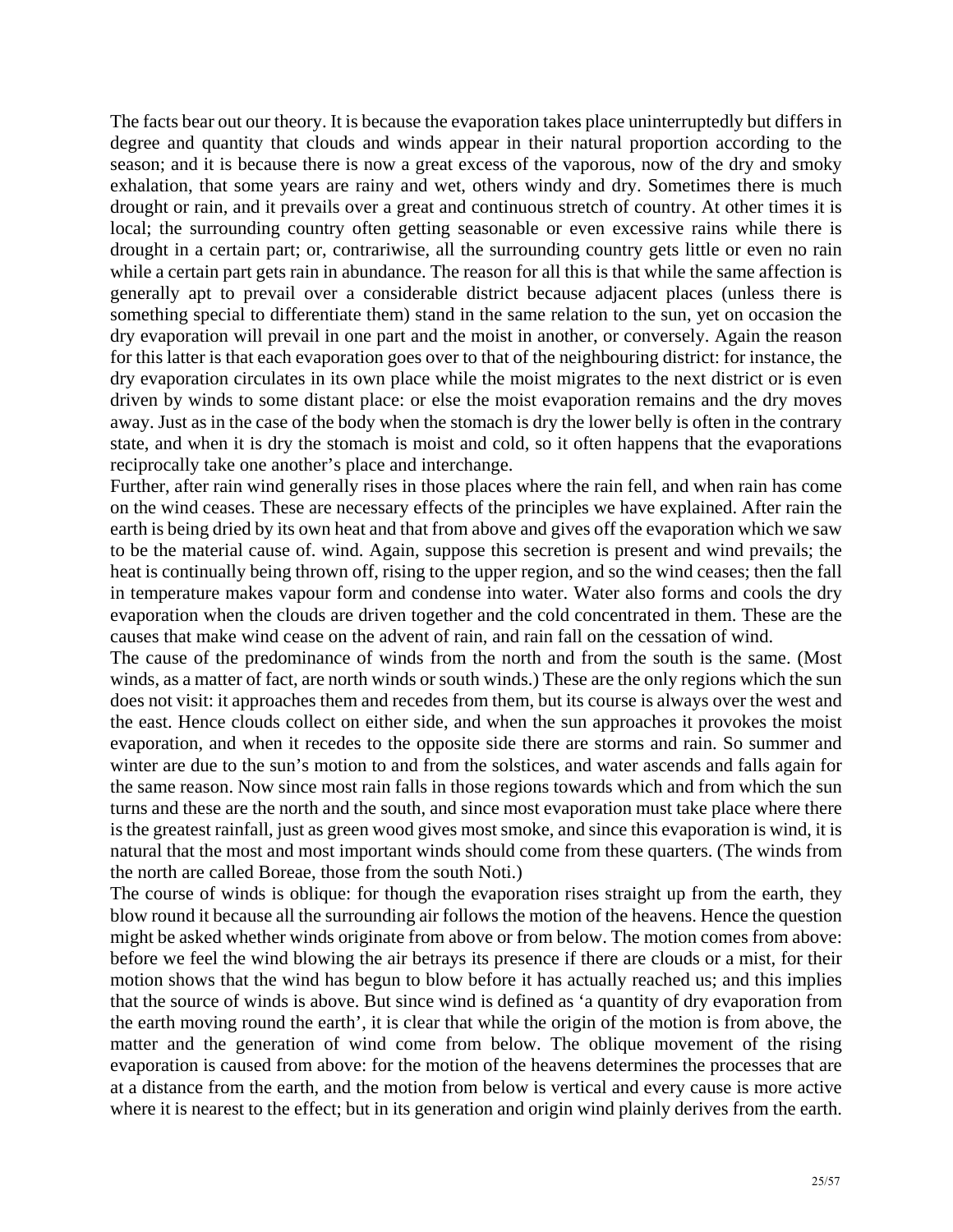The facts bear out the view that winds are formed by the gradual union of many evaporations just as rivers derive their sources from the water that oozes from the earth. Every wind is weakest in the spot from which it blows; as they proceed and leave their source at a distance they gather strength. Thus the winter in the north is windless and calm: that is, in the north itself; but, the breeze that blows from there so gently as to escape observation becomes a great wind as it passes on.

We have explained the nature and origin of wind, the occurrence of drought and rains, the reason why rain stops wind and wind rises after rain, the prevalence of north and south winds and also why wind moves in the way it does.

## 5

in bulk: just as, when you throw a little fuel into a great fire, it is often burnt up before giving off The sun both checks the formation of winds and stimulates it. When the evaporation is small in amount and faint the sun wastes it and dissipates by its greater heat the lesser heat contained in the evaporation. It also dries up the earth, the source of the evaporation, before the latter has appeared any smoke. In these ways the sun checks winds and prevents them from rising at all: it checks them by wasting the evaporation, and prevents their rising by drying up the earth quickly. Hence calm is very apt to prevail about the rising of Orion and lasts until the coming of the Etesiae and their 'forerunners'.

Calm is due to two causes. Either cold quenches the evaporation, for instance a sharp frost: or excessive heat wastes it. In the intermediate periods, too, the causes are generally either that the evaporation has not had time to develop or that it has passed away and there is none as yet to replace it.

Both the setting and the rising of Orion are considered to be treacherous and stormy, because they place at a change of season (namely of summer or winter; and because the size of the constellation makes its rise last over many days) and a state of change is always indefinite and therefore liable to disturbance.

because the cold pf the nights checks the melting of the ice. What is frozen gives off no The Etesiae blow after the summer solstice and the rising of the dog-star: not at the time when the sun is closest nor when it is distant; and they blow by day and cease at night. The reason is that when the sun is near it dries up the earth before evaporation has taken place, but when it has receded a little its heat and the evaporation are present in the right proportion; so the ice melts and the earth, dried by its own heat and that of the sun, smokes and vapours. They abate at night evaporation, nor does that which contains no dryness at all: it is only where something dry contains moisture that it gives off evaporation under the influence of heat.

The question is sometimes asked: why do the north winds which we call the Etesiae blow continuously after the summer solstice, when there are no corresponding south winds after the winter solstice? The facts are reasonable enough: for the so-called 'white south winds' do blow at the corresponding season, though they are not equally continuous and so escape observation and offering little resistance evaporate then, the thoroughly frozen parts requiring greater heat to melt give rise to this inquiry. The reason for this is that the north wind I from the arctic regions which are full of water and snow. The sun thaws them and so the Etesiae blow: after rather than at the summer solstice. (For the greatest heat is developed not when the sun is nearest to the north, but when its heat has been felt for a considerable period and it has not yet receded far. The 'bird winds' blow in the same way after the winter solstice. They, too, are weak Etesiae, but they blow less and later than the Etesiae. They begin to blow only on the seventieth day because the sun is distant and therefore weaker. They do not blow so continuously because only things on the surface of the earth and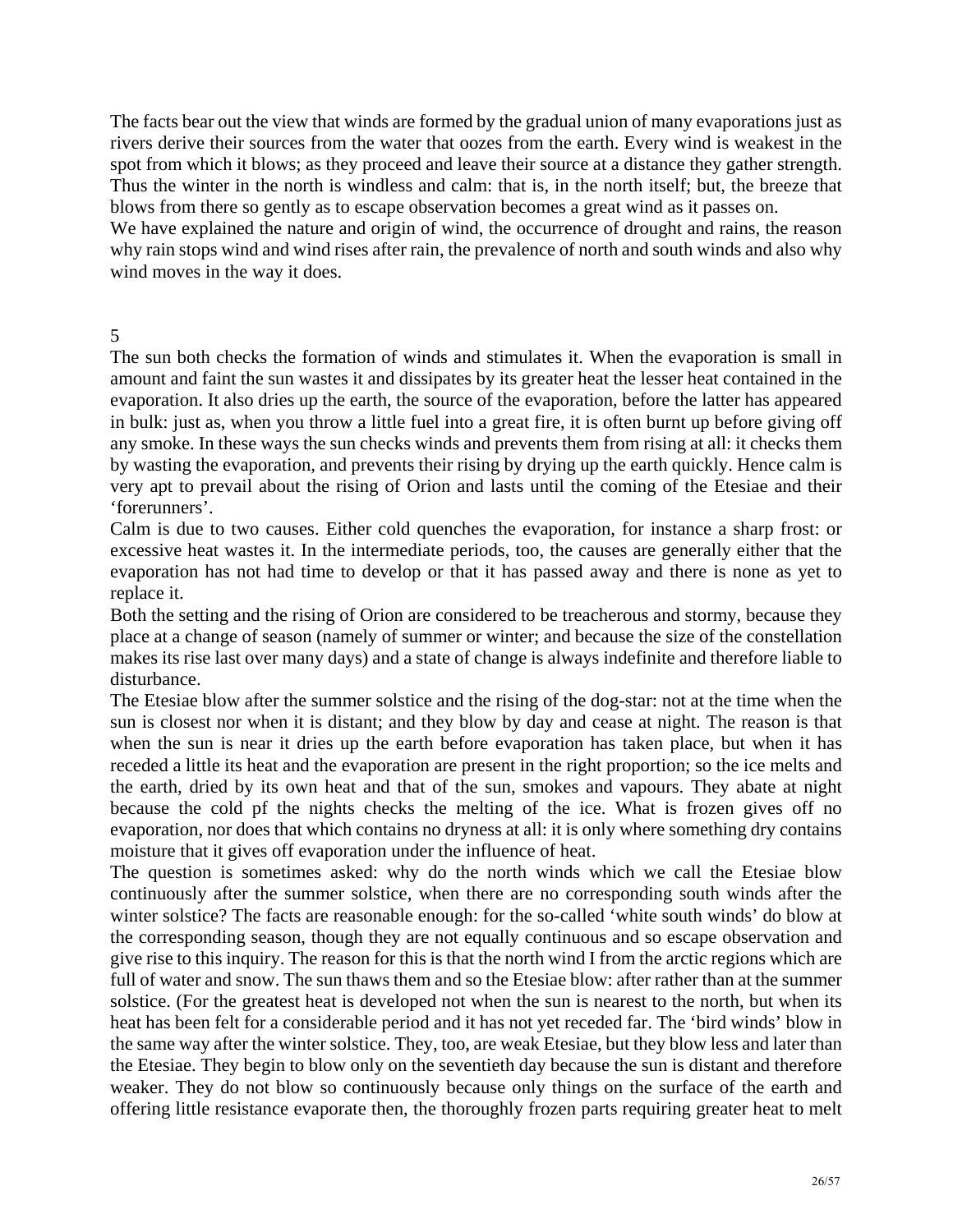them. So they blow intermittently till the true Etesiae come on again at the summer solstice: for from that time onwards the wind tends to blow continuously.) But the south wind blows from the tropic of Cancer and not from the antarctic region.

There are two inhabitable sections of the earth: one near our upper, or nothern pole, the other near cones towards the south pole give corresponding segments of the earth. These sections alone are the other or southern pole; and their shape is like that of a tambourine. If you draw lines from the centre of the earth they cut out a drum-shaped figure. The lines form two cones; the base of the one is the tropic, of the other the ever visible circle, their vertex is at the centre of the earth. Two other habitable. Beyond the tropics no one can live: for there the shade would not fall to the north, whereas the earth is known to be uninhabitable before the sun is in the zenith or the shade is thrown to the south: and the regions below the Bear are uninhabitable because of the cold.

(The Crown, too, moves over this region: for it is in the zenith when it is on our meridian.)

climate admits of its extending all round the earth. For we meet with no excessive heat or cold in So we see that the way in which they now describe the geography of the earth is ridiculous. They depict the inhabited earth as round, but both ascertained facts and general considerations show this to be impossible. If we reflect we see that the inhabited region is limited in breadth, while the the direction of its length but only in that of its breadth; so that there is nothing to prevent our travelling round the earth unless the extent of the sea presents an obstacle anywhere. The records of journeys by sea and land bear this out. They make the length far greater than the breadth. If we compute these voyages and journeys the distance from the Pillars of Heracles to India exceeds that from Aethiopia to Maeotis and the northernmost Scythians by a ratio of more than 5 to 3, as far as such matters admit of accurate statement. Yet we know the whole breadth of the region we dwell in up to the uninhabited parts: in one direction no one lives because of the cold, in the other because of the heat.

But it is the sea which divides as it seems the parts beyond India from those beyond the Pillars of Heracles and prevents the earth from being inhabited all round.

limits of the region we live in. The prevalence of north winds here is due to our lying near the north. south wind is greater and stronger and warmer than the north and penetrates farther to the north Now since there must be a region bearing the same relation to the southern pole as the place we live in bears to our pole, it will clearly correspond in the ordering of its winds as well as in other things. So just as we have a north wind here, they must have a corresponding wind from the antarctic. This wind cannot reach us since our own north wind is like a land breeze and does not even reach the Yet even here they give out and fail to penetrate far: in the southern sea beyond Libya east and west winds are always blowing alternately, like north and south winds with us. So it is clear that the south wind is not the wind that blows from the south pole. It is neither that nor the wind from the winter tropic. For symmetry would require another wind blowing from the summer tropic, which there is not, since we know that only one wind blows from that quarter. So the south wind clearly blows from the torrid region. Now the sun is so near to that region that it has no water, or snow which might melt and cause Etesiae. But because that place is far more extensive and open the than the north wind does to the south.

The origin of these winds and their relation to one another has now been explained.

6

Let us now explain the position of the winds, their oppositions, which can blow simultaneously with which, and which cannot, their names and number, and any other of their affections that have not been treated in the 'particular questions'. What we say about their position must be followed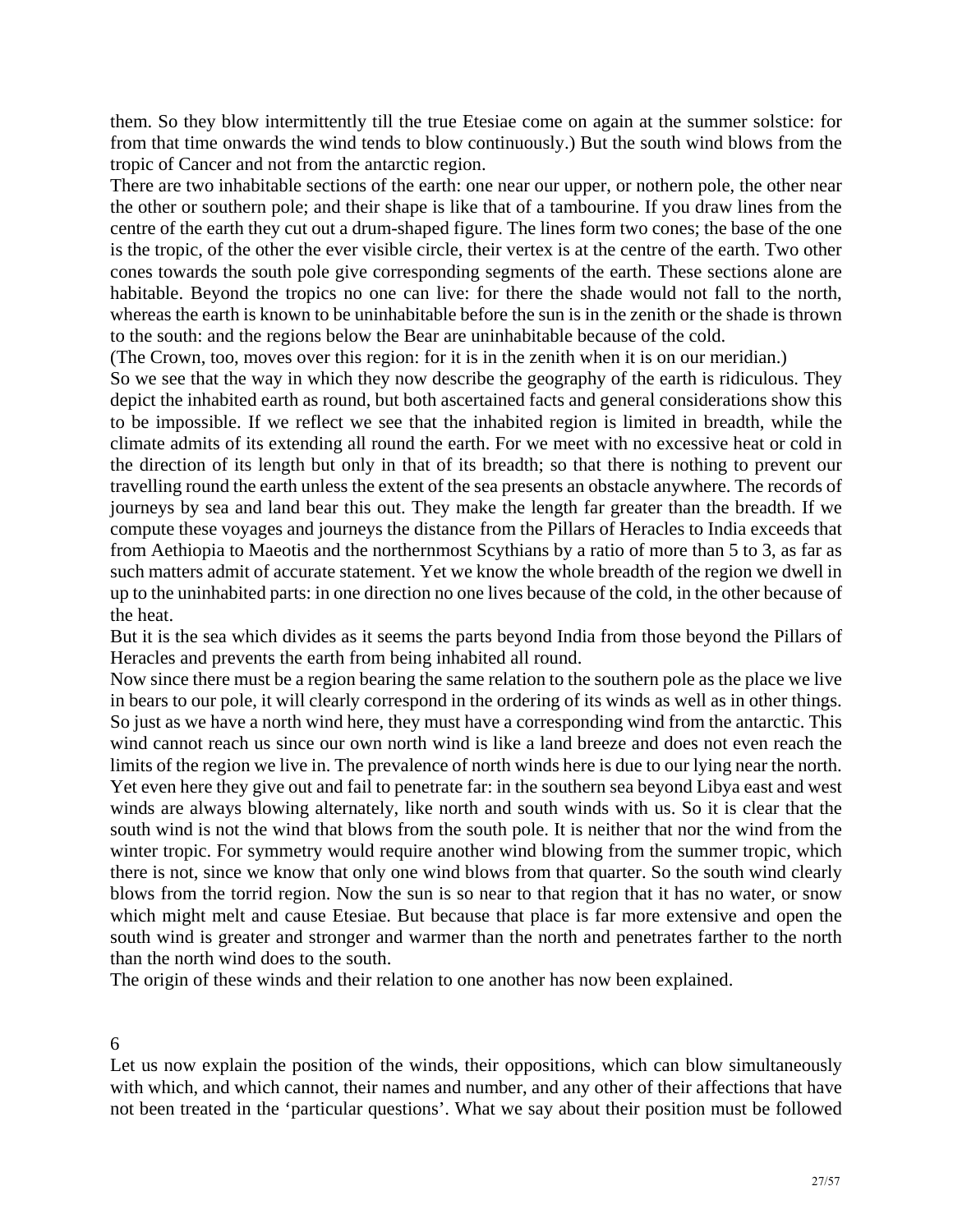with the help of the figure. For clearness' sake we have drawn the circle of the horizon, which is round, but it represents the zone in which we live; for that can be divided in the same way. Let us also begin by laying down that those things are locally contrary which are locally most distant from one another, just as things specifically most remote from one another are specific contraries. Now things that face one another from opposite ends of a diameter are locally most distant from one another. (See diagram.)

Let A be the point where the sun sets at the equinox and B, the point opposite, the place where it rises at the equinox. Let there be another diameter cutting this at right angles, and let the point H on it be the north and its diametrical opposite O the south. Let Z be the rising of the sun at the summer solstice and E its setting at the summer solstice; D its rising at the winter solstice, and G its setting at the winter solstice. Draw a diameter from Z to G from D to E. Then since those things are locally contrary which are most distant from one another in space, and points diametrically opposite are most distant from one another, those winds must necessarily be contrary to one another that blow from opposite ends of a diameter.

blows from the point where the sun sets at the winter solstice and is diametrically opposite to Caecias: so it is its contrary. Eurus blows from D, coming from the point where the sun rises at the winter solstice. It borders on Notus, and so we often find that people speak of 'Euro-Noti'. Its contrary is not Lips blowing from G but the wind that blows from E which some call Argestes, some Olympias, and some Sciron. This blows from the point where the sun sets at the summer The names of the winds according to their position are these. Zephyrus is the wind that blows from A, this being the point where the sun sets at the equinox. Its contrary is Apeliotes blowing from B the point where the sun rises at the equinox. The wind blowing from H, the north, is the true north wind, called Aparctias: while Notus blowing from O is its contrary; for this point is the south and O is contrary to H, being diametrically opposite to it. Caecias blows from Z, where the sun rises at the summer solstice. Its contrary is not the wind blowing from E but Lips blowing from G. For Lips solstice, and is the only wind that is diametrically opposite to Eurus. These are the winds that are diametrically opposite to one another and their contraries.

wind which the inhabitants of those parts call Phoenicias blows from that point.) There are other winds which have no contraries. The wind they call Thrascias, which lies between Argestes and Aparctias, blows from I; and the wind called Meses, which lies between Caecias and Aparctias, from K. (The line IK nearly coincides with the ever visible circle, but not quite.) These winds have no contraries. Meses has not, or else there would be a wind blowing from the point M which is diametrically opposite. Thrascias corresponding to the point I has not, for then there would be a wind blowing from N, the point which is diametrically opposite. (But perhaps a local

These are the most important and definite winds and these their places.

There are more winds from the north than from the south. The reason for this is that the region in which we live lies nearer to the north. Also, much more water and snow is pushed aside into this quarter because the other lies under the sun and its course. When this thaws and soaks into the earth and is exposed to the heat of the sun and the earth it necessarily causes evaporation to rise in greater quantities and over a greater space.

are north winds too. (Caecias is half north and half east.) South are that which blows from due Of the winds we have described Aparctias is the north wind in the strict sense. Thrascias and Meses south and Lips. East, the wind from the rising of the sun at the equinox and Eurus. Phoenicias is half south and half east. West, the wind from the true west and that called Argestes. More generally these winds are classified as northerly or southerly. The west winds are counted as northerly, for they blow from the place of sunset and are therefore colder; the east winds as southerly, for they are warmer because they blow from the place of sunrise. So the distinction of cold and hot or warm is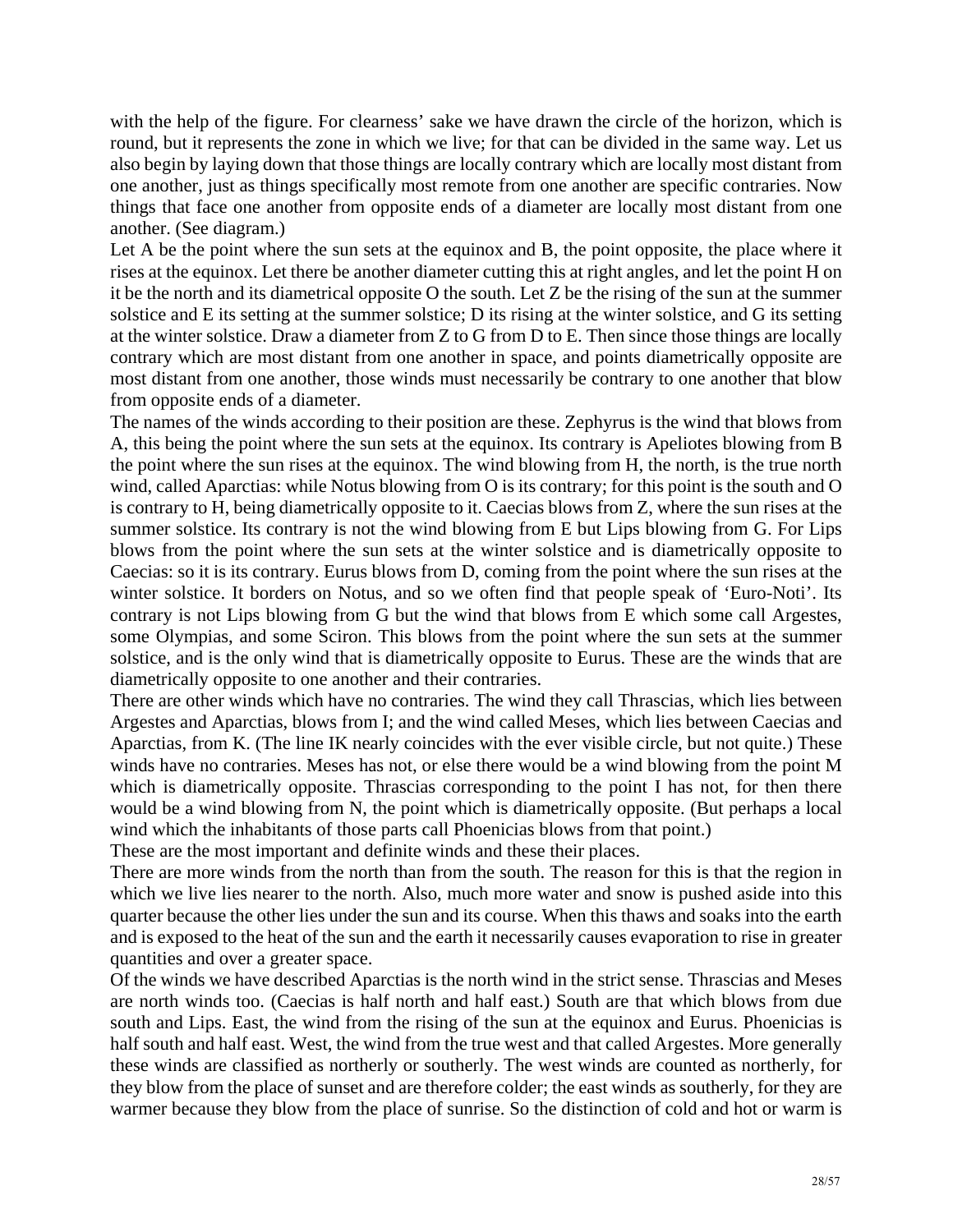the basis for the division of the winds into northerly and southerly. East winds are warmer than west winds because the sun shines on the east longer, whereas it leaves the west sooner and reaches it later.

Since this is the distribution of the winds it is clear that contrary winds cannot blow simultaneously. They are diametrically opposite to one another and one of the two must be overpowered and cease. Winds that are not diametrically opposite to one another may blow simultaneously: for instance the winds from Z and from D. Hence it sometimes happens that both of them, though different winds and blowing from different quarters, are favourable to sailors making for the same point.

Contrary winds commonly blow at opposite seasons. Thus Caecias and in general the winds north of the summer solstice blow about the time of the spring equinox, but about the autumn equinox Lips; and Zephyrus about the summer solstice, but about the winter solstice Eurus.

Aparctias, Thrascias, and Argestes are the winds that fall on others most and stop them. Their source is so close to us that they are greater and stronger than other winds. They bring fair weather most of all winds for the same reason, for, blowing as they do, from close at hand, they overpower the other winds and stop them; they also blow away the clouds that are forming and leave a clear sky – unless they happen to be very cold. Then they do not bring fair weather, but being colder than they are strong they condense the clouds before driving them away.

Caecias does not bring fair weather because it returns upon itself. Hence the saying: 'Bringing it on himself as Caecias does clouds.'

When they cease, winds are succeeded by their neighbours in the direction of the movement of the sun. For an effect is most apt to be produced in the neighbourhood of its cause, and the cause of winds moves with the sun.

are most commonly accompanied by lightning. They are cold because they blow from the north, Contrary winds have either the same or contrary effects. Thus Lips and Caecias, sometimes called Hellespontias, are both rainy gestes and Eurus are dry: the latter being dry at first and rainy afterwards. Meses and Aparctias are coldest and bring most snow. Aparctias, Thrascias, and Argestes bring hail. Notus, Zephyrus, and Eurus are hot. Caecias covers the sky with heavy clouds, Lips with lighter ones. Caecias does this because it returns upon itself and combines the qualities of Boreas and Eurus. By being cold it condenses and gathers the vaporous air, and because it is easterly it carries with it and drives before it a great quantity of such matter. Aparctias, Thrascias, and Argestes bring fair weather for the reason we have explained before. These winds and Meses and lightning is due to cold, being ejected when the clouds contract. Some of these same bring hail with them for the same reason; namely, that they cause a sudden condensation.

blowing; the reason for which, too, we have explained before. Hurricanes are commonest in autumn, and next in spring: Aparctias, Thrascias, and Argestes give rise to them most. This is because hurricanes are generally formed when some winds are blowing and others fall on them; and these are the winds which are most apt to fall on others that are

The Etesiae veer round: they begin from the north, and become for dwellers in the west Thrasciae, Argestae, and Zephyrus (for Zephyrus belongs to the north). For dwellers in the east they veer round as far as Apeliotes.

So much for the winds, their origin and nature and the properties common to them all or peculiar to each.

# 7

We must go on to discuss earthquakes next, for their cause is akin to our last subject.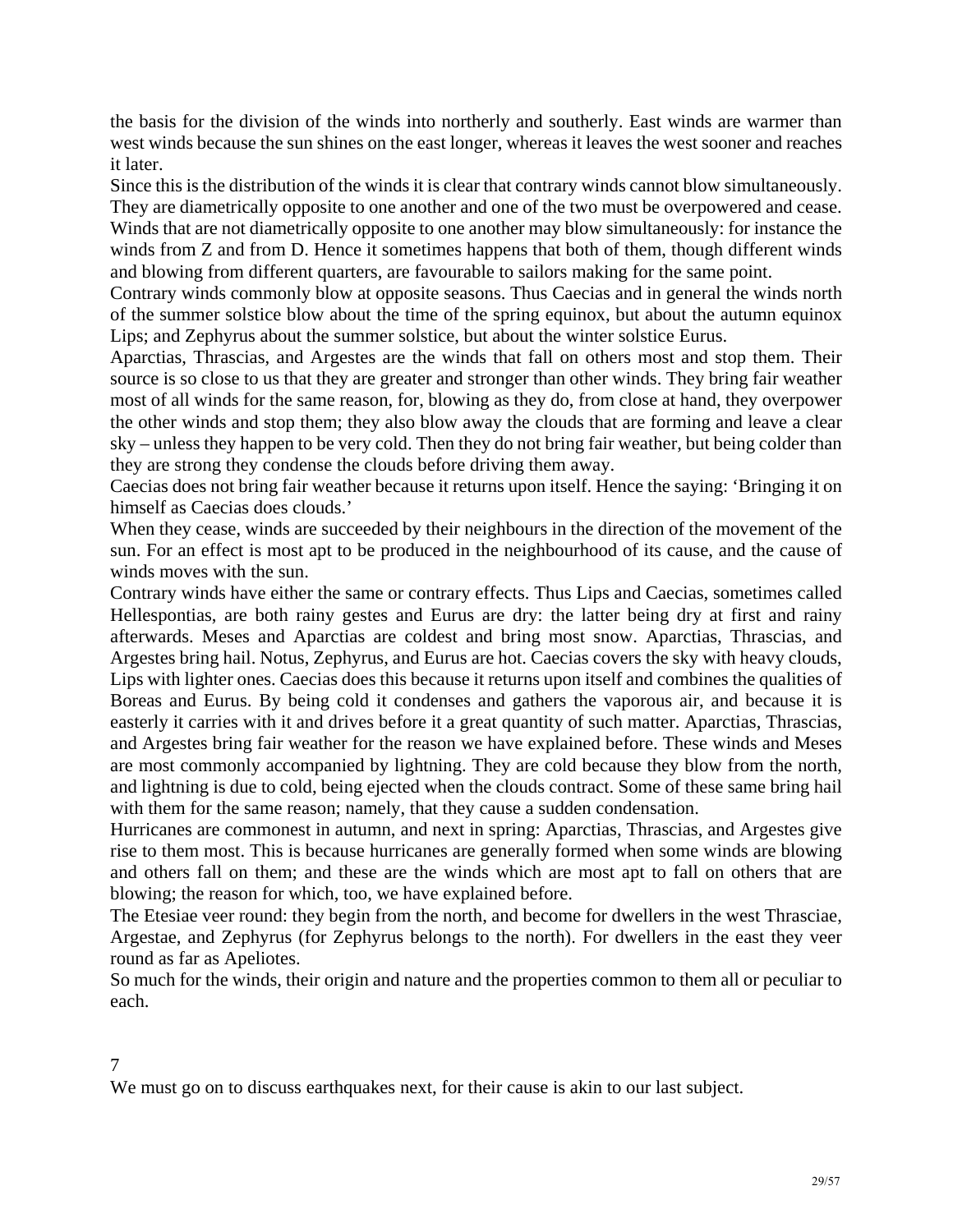The theories that have been put forward up to the present date are three, and their authors three men, Anaxagoras of Clazomenae, and before him Anaximenes of Miletus, and later Democritus of Abdera.

earth and so shakes it, for though the earth is really all of it equally porous, its surface is clogged up Anaxagoras says that the ether, which naturally moves upwards, is caught in hollows below the by rain. This implies that part of the whole sphere is 'above' and part 'below': 'above' being the part on which we live, 'below' the other.

This theory is perhaps too primitive to require refutation. It is absurd to think of up and down otherwise than as meaning that heavy bodies move to the earth from every quarter, and light ones, such as fire, away from it; especially as we see that, as far as our knowledge of the earth goes, the horizon always changes with a change in our position, which proves that the earth is convex and spherical. It is absurd, too, to maintain that the earth rests on the air because of its size, and then to say that impact upwards from below shakes it right through. Besides he gives no account of the circumstances attendant on earthquakes: for not every country or every season is subject to them.

forces its way in and so causes an earthquake. Or again, the earth as it dries draws the water from Democritus says that the earth is full of water and that when a quantity of rain-water is added to this an earthquake is the result. The hollows in the earth being unable to admit the excess of water it the fuller to the emptier parts, and the inrush of the water as it changes its place causes the earthquake.

fall of these masses as they break away. Hence earthquakes take place in times of drought and Anaximenes says that the earth breaks up when it grows wet or dry, and earthquakes are due to the again of heavy rain, since, as we have explained, the earth grows dry in time of drought and breaks up, whereas the rain makes it sodden and destroys its cohesion.

But if this were the case the earth ought to be found to be sinking in many places. Again, why do ought to be on the theory? Besides, on this view, earthquakes ought always to be getting fewer, and should come to an end entirely some day: the notion of contraction by packing together implies this. So this is impossible the theory must be impossible too. earthquakes frequently occur in places which are not excessively subject to drought or rain, as they

8

necessary consequence of this fact. The earth is essentially dry, but rain fills it with moisture. Then will certainly be the body that naturally moves farthest and is most violent. Now that which has the We have already shown that wet and dry must both give rise to an evaporation: earthquakes are a the sun and its own fire warm it and give rise to a quantity of wind both outside and inside it. This wind sometimes flows outwards in a single body, sometimes inwards, and sometimes it is divided. All these are necessary laws. Next we must find out what body has the greatest motive force. This most rapid motion is necessarily the most violent; for its swiftness gives its impact the greatest force. Again, the rarest body, that which can most readily pass through every other body, is that which naturally moves farthest. Wind satisfies these conditions in the highest degree (fire only becomes flame and moves rapidly when wind accompanies it): so that not water nor earth is the cause of earthquakes but wind – that is, the inrush of the external evaporation into the earth.

accompanied by calm. It is true that some take place when a wind is blowing, but this presents no Hence, since the evaporation generally follows in a continuous body in the direction in which it first started, and either all of it flows inwards or all outwards, most earthquakes and the greatest are difficulty. We sometimes find several winds blowing simultaneously. If one of these enters the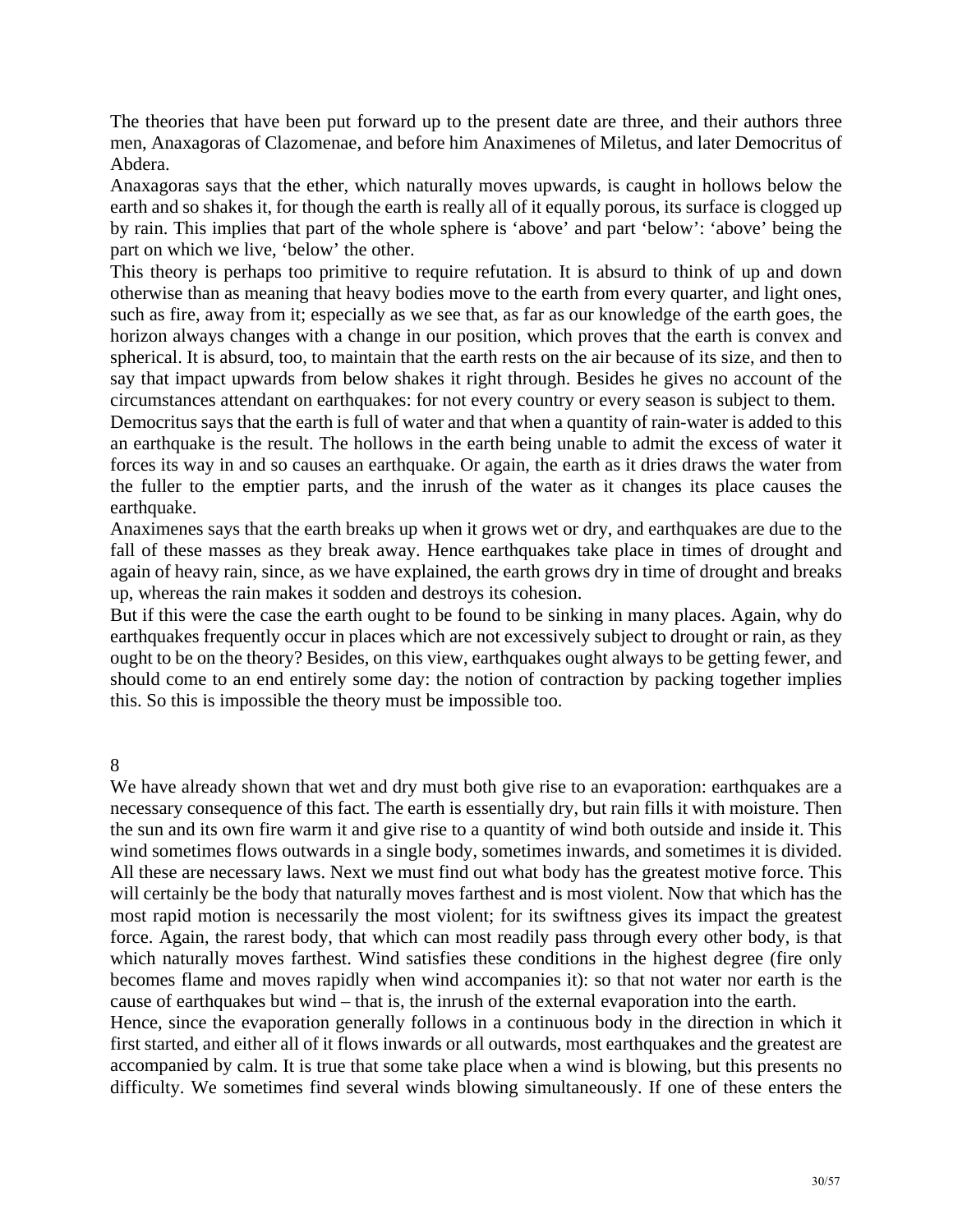earth we get an earthquake attended by wind. Only these earthquakes are less severe because their source and cause is divided.

Again, most earthquakes and the severest occur at night or, if by day, about noon, that being especially towards dawn, for the winds, as a rule, begin to blow then, and if their source changes generally the calmest part of the day. For when the sun exerts its full power (as it does about noon) it shuts the evaporation into the earth. Night, too, is calmer than day. The absence of the sun makes the evaporation return into the earth like a sort of ebb tide, corresponding to the outward flow; about like the Euripus and flows inwards the quantity of wind in the earth is greater and a more violent earthquake results.

which correspond to our description  $-$  where the sea is supposed to flow in channels below the earth. The hot springs, too, near Aedepsus are due to a cause of this kind. It is the confined character of these places that makes them so liable to earthquakes. A great and therefore violent wind is developed, which would naturally blow away from the earth: but the onrush of the sea in a The severest earthquakes take place where the sea is full of currents or the earth spongy and cavernous: so they occur near the Hellespont and in Achaea and Sicily, and those parts of Euboea great mass thrusts it back into the earth. The countries that are spongy below the surface are exposed to earthquakes because they have room for so much wind.

For the same reason earthquakes usually take place in spring and autumn and in times of wet and of drought – because these are the windiest seasons. Summer with its heat and winter with its frost cause calm: winter is too cold, summer too dry for winds to form. In time of drought the air is full of wind; drought is just the predominance of the dry over the moist evaporation. Again, excessive rain causes more of the evaporation to form in the earth. Then this secretion is shut up in a narrow compass and forced into a smaller space by the water that fills the cavities. Thus a great wind is compressed into a smaller space and so gets the upper hand, and then breaks out and beats against the earth and shakes it violently.

caused in us by the force of the wind contained in our bodies. Thus some earthquakes are a sort of We must suppose the action of the wind in the earth to be analogous to the tremors and throbbings tremor, others a sort of throbbing. Again, we must think of an earthquake as something like the tremor that often runs through the body after passing water as the wind returns inwards from without in one volume.

observed in animal bodies. Tetanus and spasms are motions of wind, and their force is such that the up and a lump like a mound rose with a noise: finally it burst, and a great wind came out of it and The force wind can have may be gathered not only from what happens in the air (where one might suppose that it owed its power to produce such effects to its volume), but also from what is united efforts of many men do not succeed in overcoming the movements of the patients. We must suppose, then (to compare great things with small), that what happens in the earth is just like that. Our theory has been verified by actual observation in many places. It has been known to happen that an earthquake has continued until the wind that caused it burst through the earth into the air and appeared visibly like a hurricane. This happened lately near Heracleia in Pontus and some time past at the island Hiera, one of the group called the Aeolian islands. Here a portion of the earth swelled threw up live cinders and ashes which buried the neighbouring town of Lipara and reached some of the towns in Italy. The spot where this eruption occurred is still to be seen.

Indeed, this must be recognized as the cause of the fire that is generated in the earth: the air is first broken up in small particles and then the wind is beaten about and so catches fire.

is heard in the places from which the eruptions issue. This is because the sea is being pushed on A phenomenon in these islands affords further evidence of the fact that winds move below the surface of the earth. When a south wind is going to blow there is a premonitory indication: a sound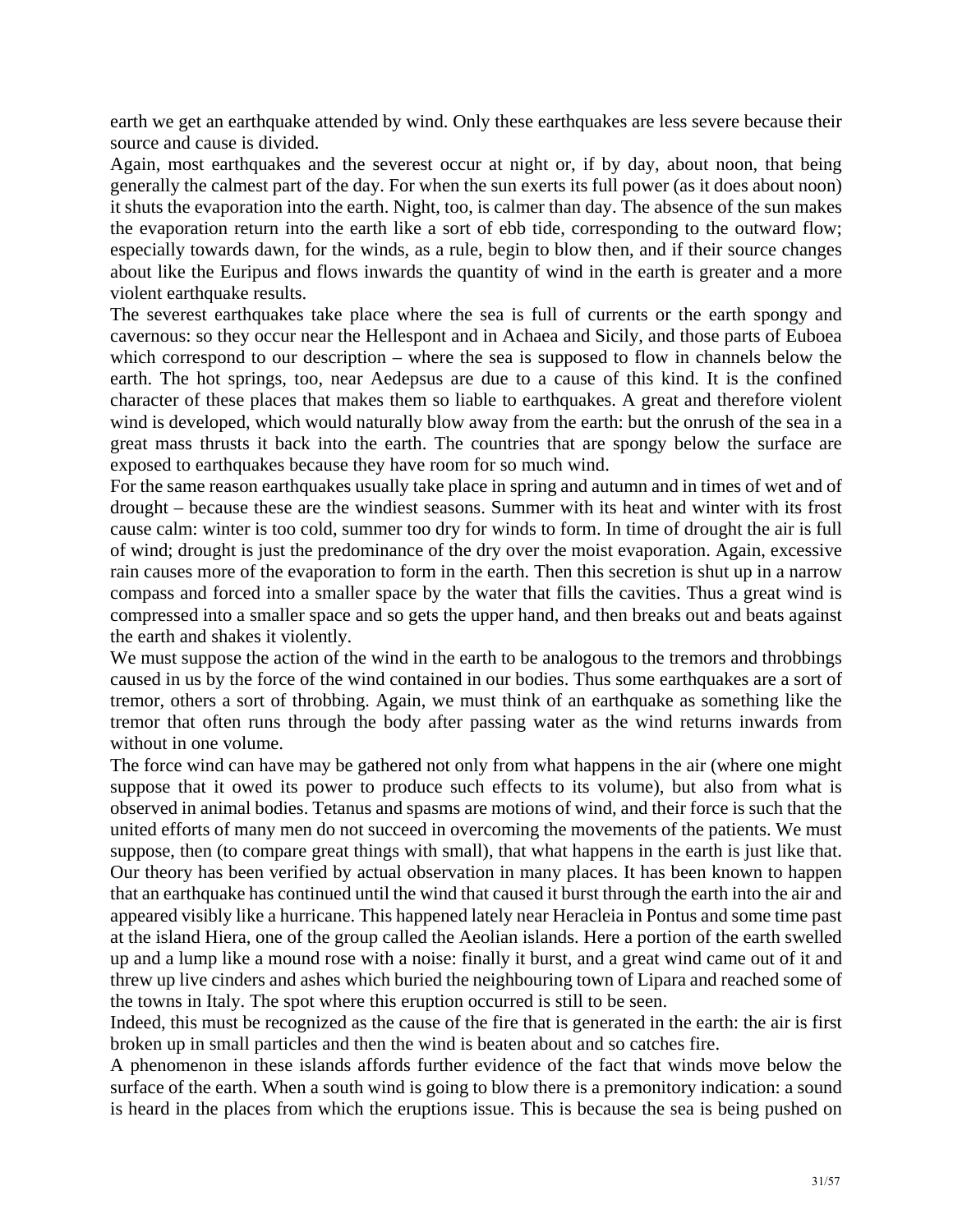from a distance and its advance thrusts back into the earth the wind that was issuing from it. The reason why there is a noise and no earthquake is that the underground spaces are so extensive in proportion to the quantity of the air that is being driven on that the wind slips away into the void beyond.

wind flows back into the earth: again, it must be most marked before the more violent earthquakes, as it is when we breathe out through the mouth, but there is so little of it that it is scarcely noticed, Again, our theory is supported by the facts that the sun appears hazy and is darkened in the absence of clouds, and that there is sometimes calm and sharp frost before earthquakes at sunrise. The sun is necessarily obscured and darkened when the evaporation which dissolves and rarefies the air begins to withdraw into the earth. The calm, too, and the cold towards sunrise and dawn follow from the theory. The calm we have already explained. There must as a rule be calm because the for when the wind is not part outside earth, part inside, but moves in a single body, its strength must be greater. The cold comes because the evaporation which is naturally and essentially hot enters the earth. (Wind is not recognized to be hot, because it sets the air in motion, and that is full of a quantity of cold vapour. It is the same with the breath we blow from our mouth: close by it is warm, whereas at a distance it is cold for the same reason as wind.) Well, when this evaporation disappears into the earth the vaporous exhalation concentrates and causes cold in any place in which this disappearance occurs.

A sign which sometimes precedes earthquakes can be explained in the same way. Either by day or a little after sunset, in fine weather, a little, light, long-drawn cloud is seen, like a long very straight line. This is because the wind is leaving the air and dying down. Something analogous to this happens on the sea-shore. When the sea breaks in great waves the marks left on the sand are very thick and crooked, but when the sea is calm they are slight and straight (because the secretion is small). As the sea is to the shore so the wind is to the cloudy air; so, when the wind drops, this very straight and thin cloud is left, a sort of wave-mark in the air.

earth is on the point of being interposed, but the light and heat of the sun has not quite vanished into the earth, and calm ensues. For there often are winds before eclipses: at nightfall if the eclipse An earthquake sometimes coincides with an eclipse of the moon for the same reason. When the from the air but is dying away, the wind which causes the earthquake before the eclipse, turns off is at midnight, and at midnight if the eclipse is at dawn. They are caused by the lessening of the warmth from the moon when its sphere approaches the point at which the eclipse is going to take place. So the influence which restrained and quieted the air weakens and the air moves again and a wind rises, and does so later, the later the eclipse.

same place. The severity of the earthquake is determined by the quantity of wind and the shape of A severe earthquake does not stop at once or after a single shock, but first the shocks go on, often for about forty days; after that, for one or even two years it gives premonitory indications in the the passages through which it flows. Where it is beaten back and cannot easily find its way out the shocks are most violent, and there it must remain in a cramped space like water that cannot escape. Any throbbing in the body does not cease suddenly or quickly, but by degrees according as the affection passes off. So here the agency which created the evaporation and gave it an impulse to motion clearly does not at once exhaust the whole of the material from which it forms the wind which we call an earthquake. So until the rest of this is exhausted the shocks must continue, though more gently, and they must go on until there is too little of the evaporation left to have any perceptible effect on the earth at all.

Subterranean noises, too, are due to the wind; sometimes they portend earthquakes but sometimes they have been heard without any earthquake following. Just as the air gives off various sounds when it is struck, so it does when it strikes other things; for striking involves being struck and so the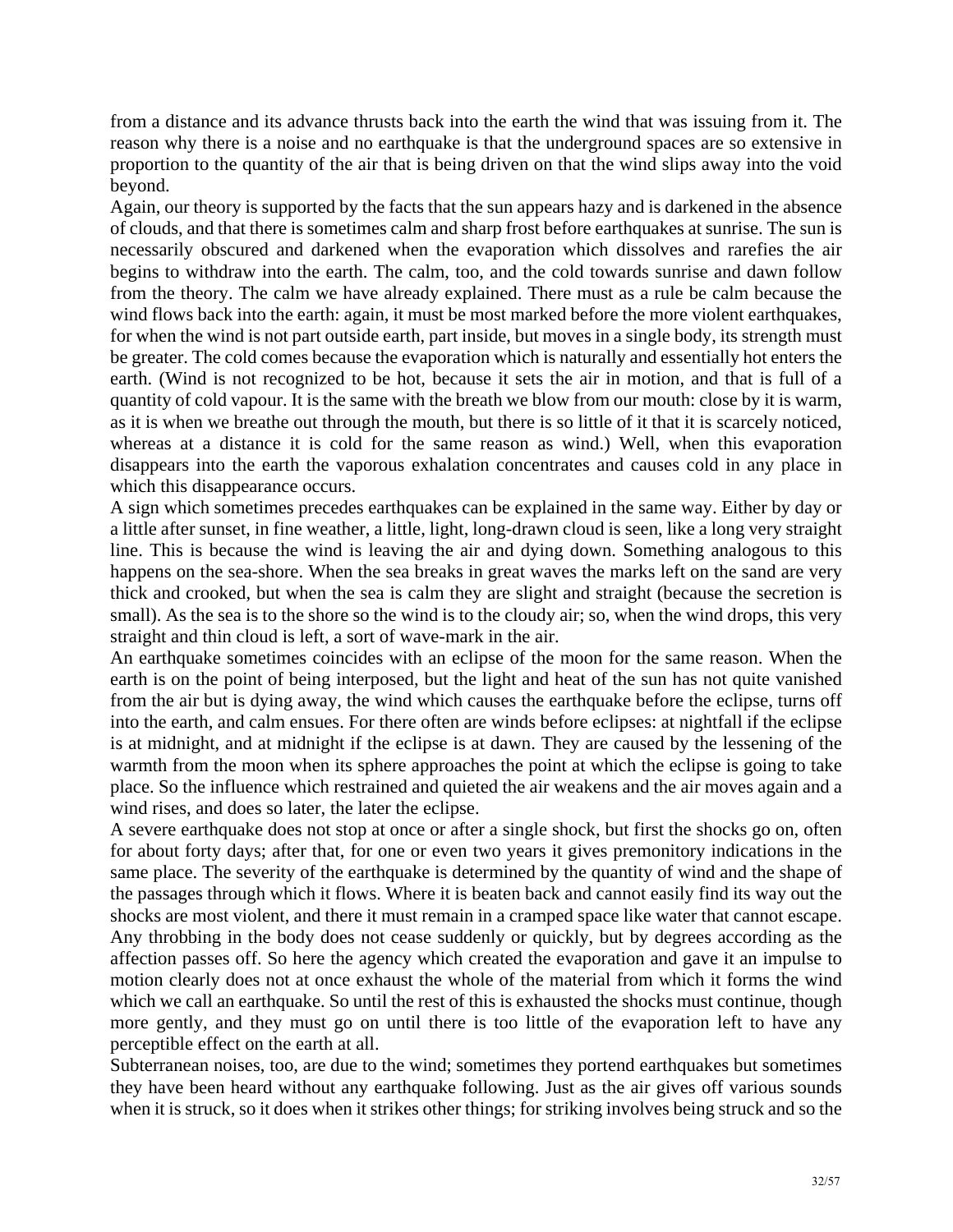two cases are the same. The sound precedes the shock because sound is thinner and passes through things more readily than wind. But when the wind is too weak by reason of thinness to cause an earthquake the absence of a shock is due to its filtering through readily, though by striking hard and hollow masses of different shapes it makes various noises, so that the earth sometimes seems to 'bellow' as the portentmongers say.

upsetting). No, earth and water are material causes (being patients, not agents): the true cause is the Water has been known to burst out during an earthquake. But that does not make water the cause of the earthquake. The wind is the efficient cause whether it drives the water along the surface or up from below: just as winds are the causes of waves and not waves of winds. Else we might as well say that earth was the cause; for it is upset in an earthquake, just like water (for effusion is a form of wind.

earth, and then the tidal wave came on and simultaneously there was an earthquake. This was the The combination of a tidal wave with an earthquake is due to the presence of contrary winds. It occurs when the wind which is shaking the earth does not entirely succeed in driving off the sea which another wind is bringing on, but pushes it back and heaps it up in a great mass in one place. Given this situation it follows that when this wind gives way the whole body of the sea, driven on by the other wind, will burst out and overwhelm the land. This is what happened in Achaea. There a south wind was blowing, but outside a north wind; then there was a calm and the wind entered the more violent as the sea allowed no exit to the wind that had entered the earth, but shut it in. So in their struggle with one another the wind caused the earthquake, and the wave by its settling down the inundation.

Earthquakes are local and often affect a small district only; whereas winds are not local. Such phenomena are local when the evaporations at a given place are joined by those from the next and unite; this, as we explained, is what happens when there is drought or excessive rain locally. Now earthquakes do come about in this way but winds do not. For earthquakes, rains, and droughts have their source and origin inside the earth, so that the sun is not equally able to direct all the evaporations in one direction. But on the evaporations in the air the sun has more influence so that, when once they have been given an impulse by its motion, which is determined by its various positions, they flow in one direction.

When the wind is present in sufficient quantity there is an earthquake. The shocks are horizontal like a tremor; except occasionally, in a few places, where they act vertically, upwards from below, like a throbbing. It is the vertical direction which makes this kind of earthquake so rare. The motive force does not easily accumulate in great quantity in the position required, since the surface of the earth secretes far more of the evaporation than its depths. Wherever an earthquake of this kind does occur a quantity of stones comes to the surface of the earth (as when you throw up things in a winnowing fan), as we see from Sipylus and the Phlegraean plain and the district in Liguria, which were devastated by this kind of earthquake.

enough to make any difference; but those in the open sea can only be shaken if the whole of the sea Islands in the middle of the sea are less exposed to earthquakes than those near land. First, the volume of the sea cools the evaporations and overpowers them by its weight and so crushes them. Then, currents and not shocks are produced in the sea by the action of the winds. Again, it is so extensive that evaporations do not collect in it but issue from it, and these draw the evaporations from the earth after them. Islands near the continent really form part of it: the intervening sea is not that surrounds them is shaken too.

We have now explained earthquakes, their nature and cause, and the most important of the circumstances attendant on their appearance.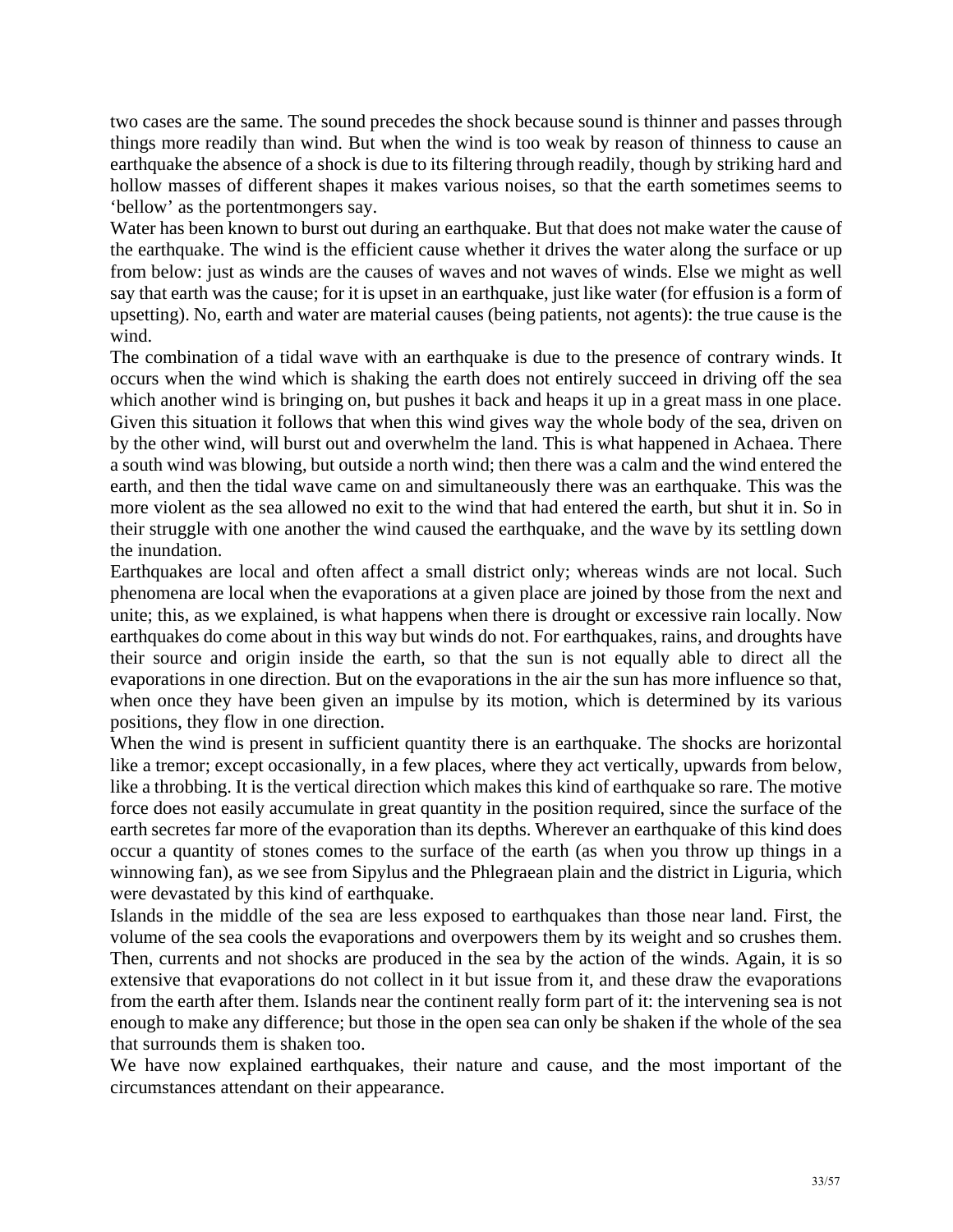#### 9

Let us go on to explain lightning and thunder, and further whirlwind, fire-wind, and thunderbolts: for the cause of them all is the same.

As we have said, there are two kinds of exhalation, moist and dry, and the atmosphere contains them both potentially. It, as we have said before, condenses into cloud, and the density of the with the neighbouring clouds, and the sound of this collision is what we call thunder. This collision clouds is highest at their upper limit. (For they must be denser and colder on the side where the heat escapes to the upper region and leaves them. This explains why hurricanes and thunderbolts and all analogous phenomena move downwards in spite of the fact that everything hot has a natural tendency upwards. Just as the pips that we squeeze between our fingers are heavy but often jump upwards: so these things are necessarily squeezed out away from the densest part of the cloud.) Now the heat that escapes disperses to the up region. But if any of the dry exhalation is caught in the process as the air cools, it is squeezed out as the clouds contract, and collides in its rapid course is analogous, to compare small with great, to the sound we hear in a flame which men call the laughter or the threat of Hephaestus or of Hestia. This occurs when the wood dries and cracks and the exhalation rushes on the flame in a body. So in the clouds, the exhalation is projected and its impact on dense clouds causes thunder: the variety of the sound is due to the irregularity of the clouds and the hollows that intervene where their density is interrupted. This then, is thunder, and this its cause.

this is what we call lightning, where we see as it were the exhalation coloured in the act of its It usually happens that the exhalation that is ejected is inflamed and burns with a thin and faint fire: ejection. It comes into existence after the collision and the thunder, though we see it earlier because sight is quicker than hearing. The rowing of triremes illustrates this: the oars are going back again before the sound of their striking the water reaches us.

this fire, and thunder the hissing noise of its extinction in the cloud. However, there are some who maintain that there is actually fire in the clouds. Empedocles says that it consists of some of the sun's rays which are intercepted: Anaxagoras that it is part of the upper ether (which he calls fire) which has descended from above. Lightning, then, is the gleam of

be so. Again, this intercepting of the fire is impossible on either theory, but especially it is said to be drawn down from the upper ether. Some reason ought to be given why that which naturally ascends should descend, and why it should not always do so, but only when it is cloudy. When the sky is clear there is no lightning: to say that there is, is altogether wanton. But this involves the view that lightning actually is prior to thunder and does not merely appear to

equally unattractive: this, too, is a most careless explanation. Thunder, lightning, and the rest must The view that the heat of the sun's rays intercepted in the clouds is the cause of these phenomena is have a separate and determinate cause assigned to them on which they ensue. But this theory does nothing of the sort. It is like supposing that water, snow, and hail existed all along and were produced when the time came and not generated at all, as if the atmosphere brought each to hand out of its stock from time to time. They are concretions in the same way as thunder and lightning are discretions, so that if it is true of either that they are not generated but pre-exist, the same must be true of the other. Again, how can any distinction be made about the intercepting between this case and that of interception in denser substances such as water? Water, too, is heated by the sun and by fire: yet when it contracts again and grows cold and freezes no such ejection as they describe occurs, though it ought on their the. to take place on a proportionate scale. Boiling is due to the exhalation generated by fire: but it is impossible for it to exist in the water beforehand; and besides they call the noise 'hissing', not 'boiling'. But hissing is really boiling on a small scale: for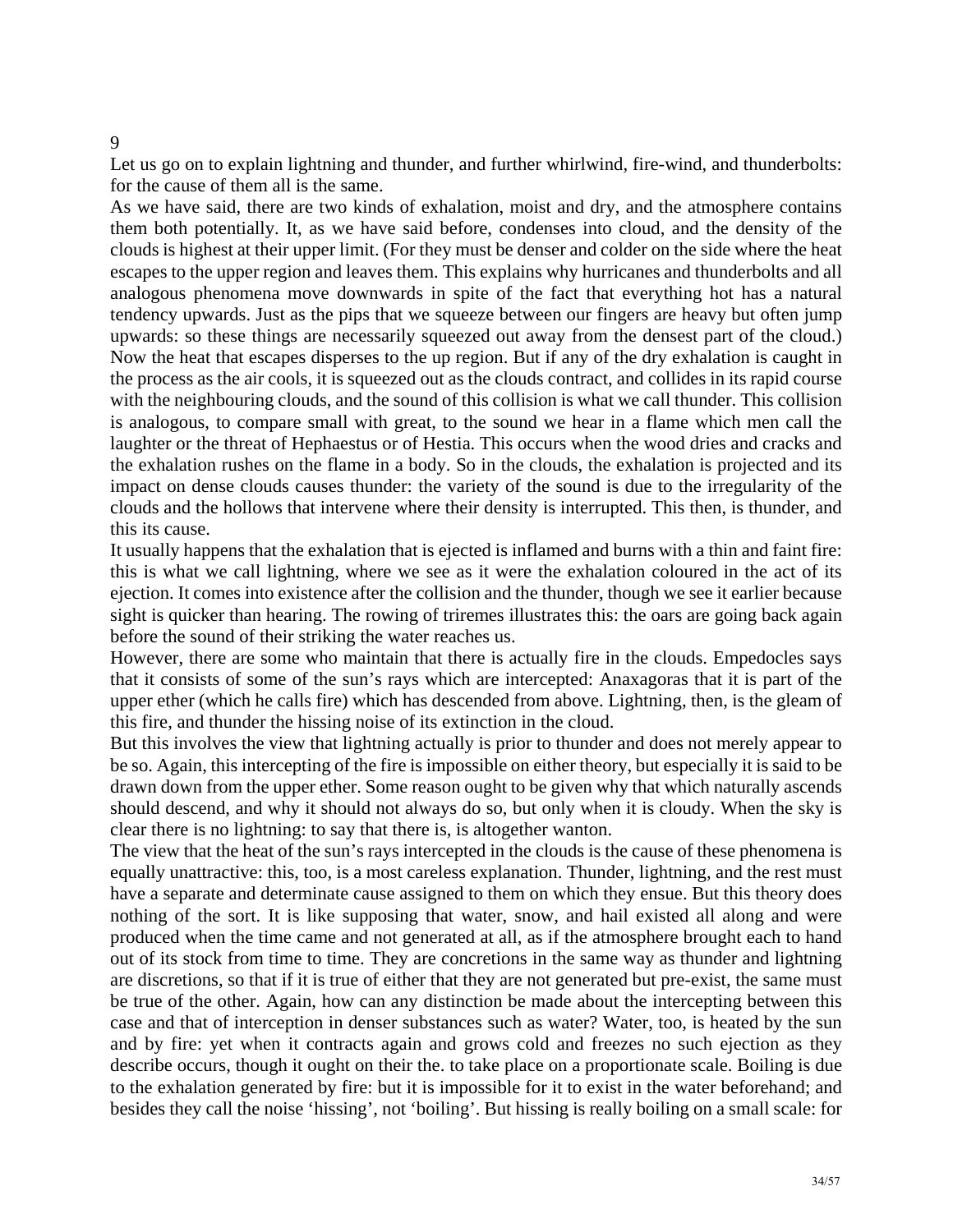when that which is brought into contact with moisture and is in process of being extinguished gets the better of it, then it boils and makes the noise in question. Some – Cleidemus is one of them – say that lightning is nothing objective but merely an appearance. They compare it to what happens when you strike the sea with a rod by night and the water is seen to shine. They say that the moisture in the cloud is beaten about in the same way, and that lightning is the appearance of brightness that ensues.

This theory is due to ignorance of the theory of reflection, which is the real cause of that phenomenon. The water appears to shine when struck because our sight is reflected from it to some bright object: hence the phenomenon occurs mainly by night: the appearance is not seen by day because the daylight is too in, tense and obscures it.

the earth, and earthquake under it, and in the clouds thunder. The essential constituent of all these These are the theories of others about thunder and lightning: some maintaining that lightning is a reflection, the others that lightning is fire shining through the cloud and thunder its extinction, the fire not being generated in each case but existing beforehand. We say that the same stuff is wind on phenomena is the same: namely, the dry exhalation. If it flows in one direction it is wind, in another it causes earthquakes; in the clouds, when they are in a process of change and contract and condense into water, it is ejected and causes thunder and lightning and the other phenomena of the same nature.

So much for thunder and lightning.

### Book III

# 1

Let us explain the remaining operations of this secretion in the same way as we have treated the rest. When this exhalation is secreted in small and scattered quantities and frequently, and is transitory, and its constitution rare, it gives rise to thunder and lightning. But if it is secreted in a body and is denser, that is, less rare, we get a hurricane. The fact that it issues in body explains its violence: it is due to the rapidity of the secretion. Now when this secretion issues in a great and continuous current the result corresponds to what we get when the opposite development takes place and rain and a quantity of water are produced. As far as the matter from which they are developed goes both sets of phenomena are the same. As soon as a stimulus to the development of either potentiality appears, that of which there is the greater quantity present in the cloud is at once secreted from it, and there results either rain, or, if the other exhalation prevails, a hurricane.

circumstances like those found when a wind is forced from an open into a narrow space in a pushed on from behind; so it is compelled to move sideways in the direction of least resistance. The Sometimes the exhalation in the cloud, when it is being secreted, collides with another under gateway or a road. It often happens in such cases that the first part of the moving body is deflected because of the resistance due either to the narrowness or to a contrary current, and so the wind forms a circle and eddy. It is prevented from advancing in a straight line: at the same time it is same thing happens to the next part, and the next, and so on, till the series becomes one, that is, till a circle is formed: for if a figure is described by a single motion that figure must itself be one. This is how eddies are generated on the earth, and the case is the same in the clouds as far as the beginning of them goes. Only here (as in the case of the hurricane which shakes off the cloud without cessation and becomes a continuous wind) the cloud follows the exhalation unbroken, and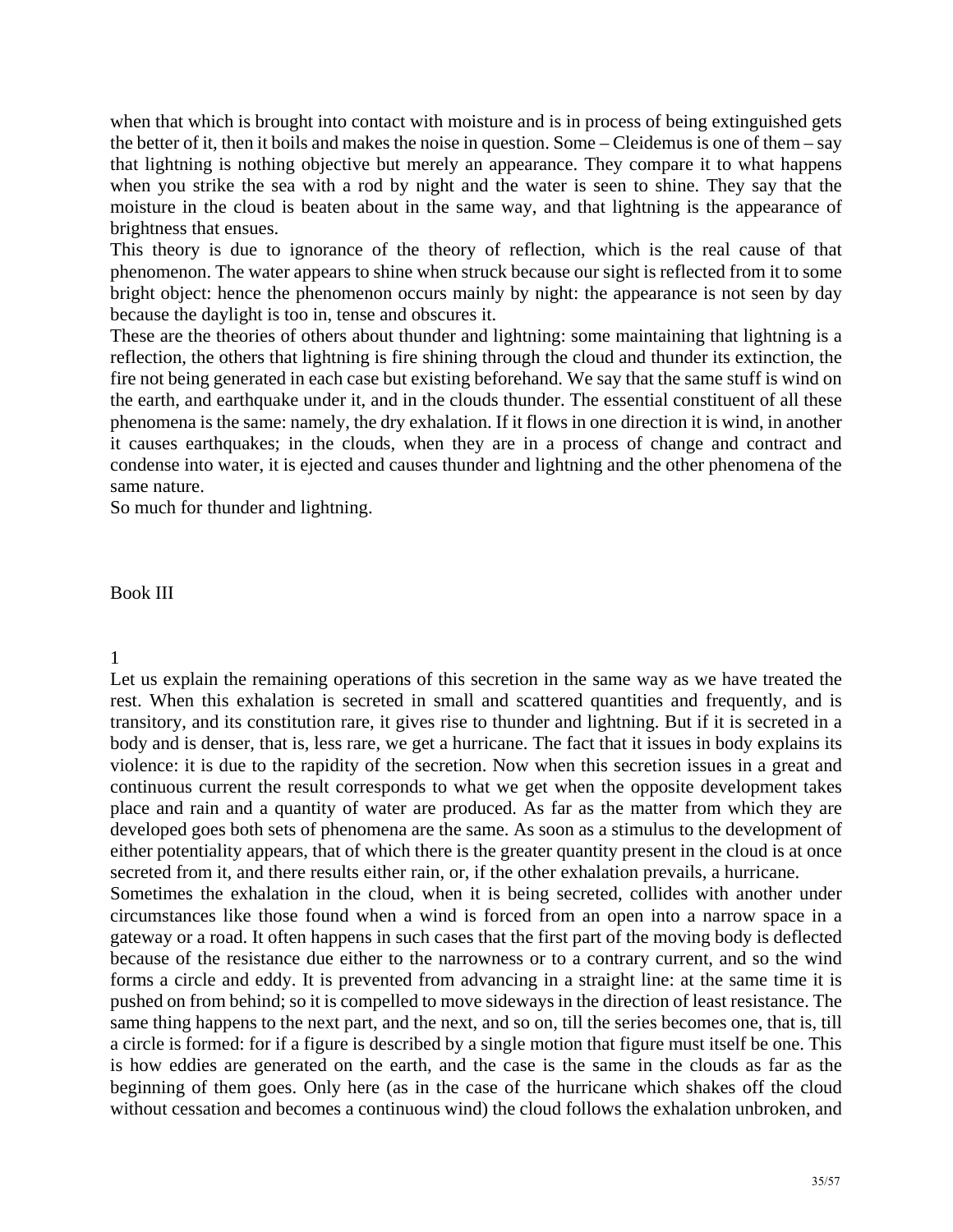the exhalation, failing to break away from the cloud because of its density, first moves in a circle for the reason given and then descends, because clouds are always densest on the side where the heat escapes. This phenomenon is called a whirlwind when it is colourless; and it is a sort of undigested hurricane. There is never a whirlwind when the weather is northerly, nor a hurricane when there is snow. The reason is that all these phenomena are 'wind', and wind is a dry and warm evaporation. Now frost and cold prevail over this principle and quench it at its birth: that they do prevail is clear or there could be no snow or northerly rain, since these occur when the cold does prevail.

So the whirlwind originates in the failure of an incipient hurricane to escape from its cloud: it is due to the resistance which generates the eddy, and it consists in the spiral which descends to the earth and drags with it the cloud which it cannot shake off. It moves things by its wind in the direction in which it is blowing in a straight line, and whirls round by its circular motion and forcibly snatches up whatever it meets.

When the cloud burns as it is drawn downwards, that is, when the exhalation becomes rarer, it is called a fire-wind, for its fire colours the neighbouring air and inflames it.

When there is a great quantity of exhalation and it is rare and is squeezed out in the cloud itself we get a thunderbolt. If the exhalation is exceedingly rare this rareness prevents the thunderbolt from scorching and the poets call it 'bright': if the rareness is less it does scorch and they call it 'smoky'. The former moves rapidly because of its rareness, and because of its rapidity passes through an object before setting fire to it or dwelling on it so as to blacken it: the slower one does blacken the object, but passes through it before it can actually burn it. Further, resisting substances are affected, unresisting ones are not. For instance, it has happened that the bronze of a shield has been melted while the woodwork remained intact because its texture was so loose that the exhalation filtered through without affecting it. So it has passed through clothes, too, without burning them, and has merely reduced them to shreds.

Such evidence is enough by itself to show that the exhalation is at work in all these cases, but we sometimes get direct evidence as well, as in the case of the conflagration of the temple at Ephesus which we lately witnessed. There independent sheets of flame left the main fire and were carried bodily in many directions. Now that smoke is exhalation and that smoke burns is certain, and has been stated in another place before; but when the flame moves bodily, then we have ocular proof that smoke is exhalation. On this occasion what is seen in small fires appeared on a much larger scale because of the quantity of matter that was burning. The beams which were the source of the exhalation split, and a quantity of it rushed in a body from the place from which it issued forth and went up in a blaze: so that the flame was actually seen moving through the air away and falling on the houses. For we must recognize that exhalation accompanies and precedes thunderbolts though it is colourless and so invisible. Hence, where the thunderbolt is going to strike, the object moves before it is struck, showing that the exhalation leads the way and falls on the object first. Thunder, too, splits things not by its noise but because the exhalation that strikes the object and that which makes the noise are ejected simultaneously. This exhalation splits the thing it strikes but does not scorch it at all.

We have now explained thunder and lightning and hurricane, and further firewinds, whirlwinds, and thunderbolts, and shown that they are all of them forms of the same thing and wherein they all differ.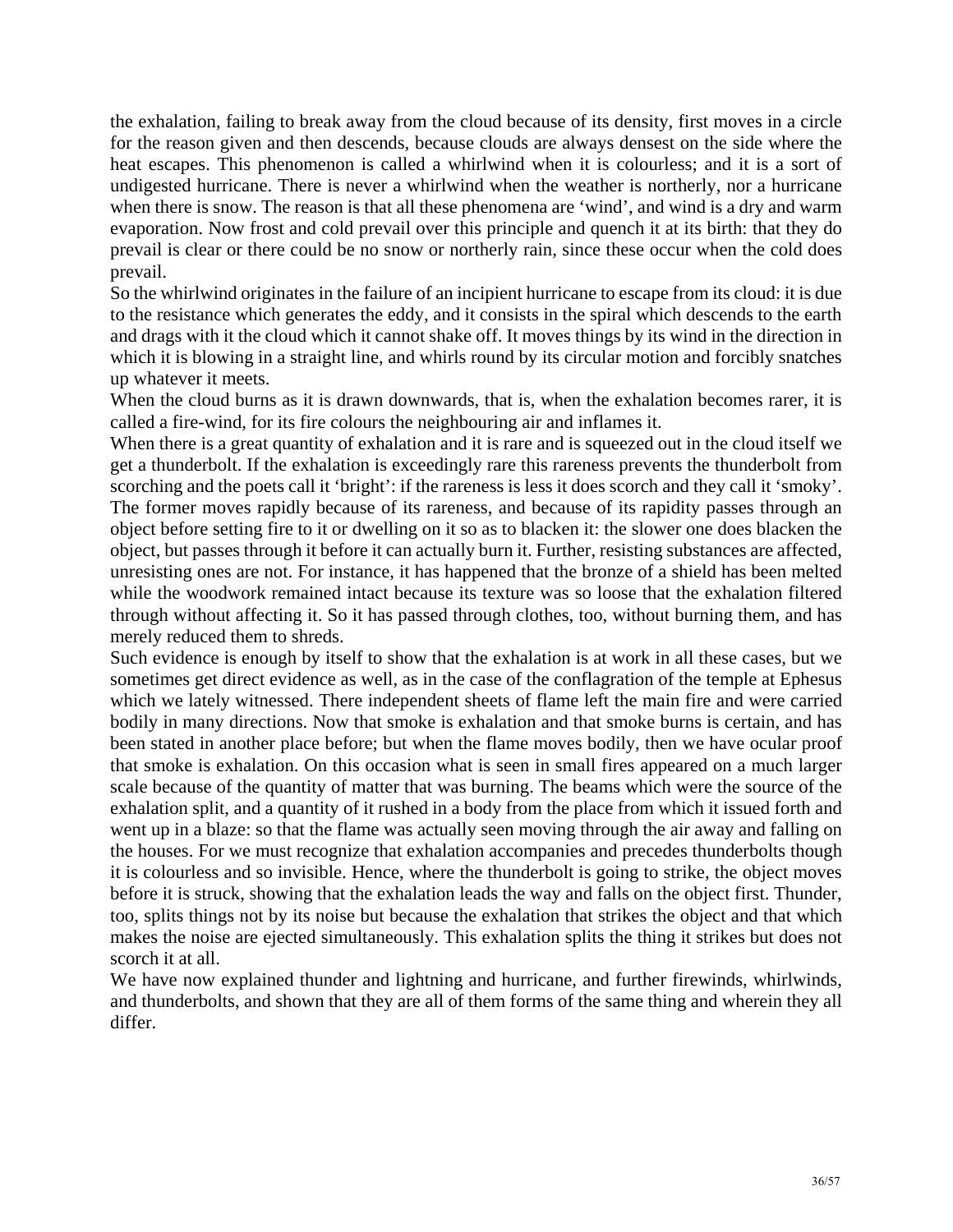2

Let us now explain the nature and cause of halo, rainbow, mock suns, and rods, since the same account applies to them all.

We must first describe the phenomena and the circumstances in which each of them occurs. The halo often appears as a complete circle: it is seen round the sun and the moon and bright stars, by night as well as by day, and at midday or in the afternoon, more rarely about sunrise or sunset.

The rainbow never forms a full circle, nor any segment greater than a semicircle. At sunset and sunrise the circle is smallest and the segment largest: as the sun rises higher the circle is larger and the segment smaller. After the autumn equinox in the shorter days it is seen at every hour of the day, in the summer not about midday. There are never more than two rainbows at one time. Each of them is three-coloured; the colours are the same in both and their number is the same, but in the outer rainbow they are fainter and their position is reversed. In the inner rainbow the first and largest band is red; in the outer rainbow the band that is nearest to this one and smallest is of the same colour: the other bands correspond on the same principle. These are almost the only colours which painters cannot manufacture: for there are colours which they create by mixing, but no mixing will give red, green, or purple. These are the colours of the rainbow, though between the red and the green an orange colour is often seen.

Mock suns and rods are always seen by the side of the sun, not above or below it nor in the opposite quarter of the sky. They are not seen at night but always in the neighbourhood of the sun, either as it is rising or setting but more commonly towards sunset. They have scarcely ever appeared when the sun was on the meridian, though this once happened in Bosporus where two mock suns rose with the sun and followed it all through the day till sunset.

way in which the reflection to the sun or some other bright object takes place. These are the facts about each of these phenomena: the cause of them all is the same, for they are all reflections. But they are different varieties, and are distinguished by the surface from which and the

does happen it does so rarely. The reason is that the colours are not so easy to see in the dark and that many other conditions must coincide, and all that in a single day in the month. For if there is to be one it must be at full moon, and then as the moon is either rising or setting. So we have only met with two instances of a moon rainbow in more than fifty years. The rainbow is seen by day, and it was formerly thought that it never appeared by night as a moon rainbow. This opinion was due to the rarity of the occurrence: it was not observed, for though it

a smooth surface just as it is from water; also that in some mirrors the forms of things are reflected, the mirror will be sensibly divisible since divisibility is involved in the notion of figure. But since We must accept from the theory of optics the fact that sight is reflected from air and any object with in others only their colours. Of the latter kind are those mirrors which are so small as to be indivisible for sense. It is impossible that the figure of a thing should be reflected in them, for if it is something must be reflected in them and figure cannot be, it remains that colour alone should be reflected. The colour of a bright object sometimes appears bright in the reflection, but it sometimes, either owing to the admixture of the colour of the mirror or to weakness of sight, gives rise to the appearance of another colour.

However, we must accept the account we have given of these things in the theory of sensation, and take some things for granted while we explain others.

## 3

or the moon or one of the other stars: the explanation being in all these cases the same. Let us begin by explaining the shape of the halo; why it is a circle and why it appears round the sun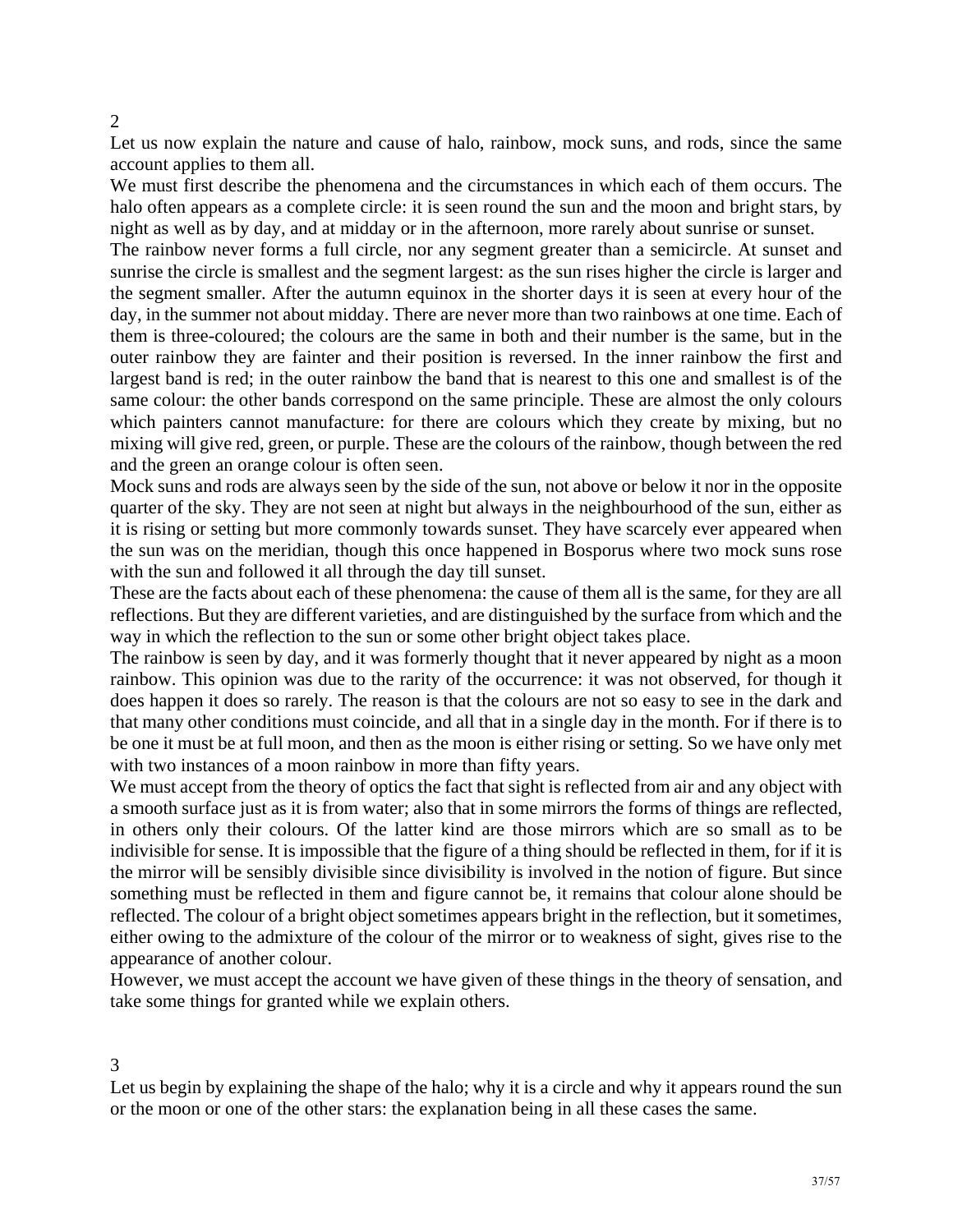Sight is reflected in this way when air and vapour are condensed into a cloud and the condensed matter is uniform and consists of small parts. Hence in itself it is a sign of rain, but if it fades away, of fine weather, if it is broken up, of wind. For if it does not fade away and is not broken up but is allowed to attain its normal state, it is naturally a sign of rain since it shows that a process of condensation is proceeding which must, when it is carried to an end, result in rain. For the same the wind blows from the quarter in which the main division appears in the halo. Its fading away is a reason these haloes are the darkest. It is a sign of wind when it is broken up because its breaking up is due to a wind which exists there but has not reached us. This view finds support in the fact that sign of fine weather because if the air is not yet in a state to get the better of the heat it contains and proceed to condense into water, this shows that the moist vapour has not yet separated from the dry and firelike exhalation: and this is the cause of fine weather.

So much for the atmospheric conditions under which the reflection takes place. The reflection is from the mist that forms round the sun or the moon, and that is why the halo is not seen opposite the sun like the rainbow.

Since the reflection takes place in the same way from every point the result is necessarily a circle or a segment of a circle: for if the lines start from the same point and end at the same point and are equal, the points where they form an angle will always lie on a circle.

at a single point E. So if you draw the line it will be a circle and E its centre. Now B is the sun, A the Let AGB and AZB and ADB be lines each of which goes from the point A to the point B and forms an angle. Let the lines AG, AZ, AD be equal and those at B, GB, ZB, DB equal too. (See diagram.) Draw the line AEB. Then the triangles are equal; for their base AEB is equal. Draw perpendiculars to AEB from the angles; GE from G, ZE from Z, DE from D. Then these perpendiculars are equal, being in equal triangles. And they are all in one plane, being all at right angles to AEB and meeting eye, and the circumference passing through the points GZD the cloud from which the line of sight is reflected to the sun.

The mirrors must be thought of as contiguous: each of them is too small to be visible, but their contiguity makes the whole made up of them all to seem one. The bright band is the sun, which is seen as a circle, appearing successively in each of the mirrors as a point indivisible to sense. The halo. The halo is formed rather near the earth because that is calmer: for where there is wind it is band of cloud next to it is black, its colour being intensified by contrast with the brightness of the clear that no halo can maintain its position.

Haloes are commoner round the moon because the greater heat of the sun dissolves the condensations of the air more rapidly.

Haloes are formed round stars for the same reasons, but they are not prognostic in the same way because the condensation they imply is so insignificant as to be barren.

4

We have already stated that the rainbow is a reflection: we have now to explain what sort of reflection it is, to describe its various concomitants, and to assign their causes.

Sight is reflected from all smooth surfaces, such as are air and water among others. Air must be image in front of him and facing him as he walked. This was because his sight was reflected back to the sea 'loom' when there is a south-east wind, and everything seems bigger, and in a mist, too, condensed if it is to act as a mirror, though it often gives a reflection even uncondensed when the sight is weak. Such was the case of a man whose sight was faint and indistinct. He always saw an him. Its morbid condition made it so weak and delicate that the air close by acted as a mirror, just as distant and condensed air normally does, and his sight could not push it back. So promontories in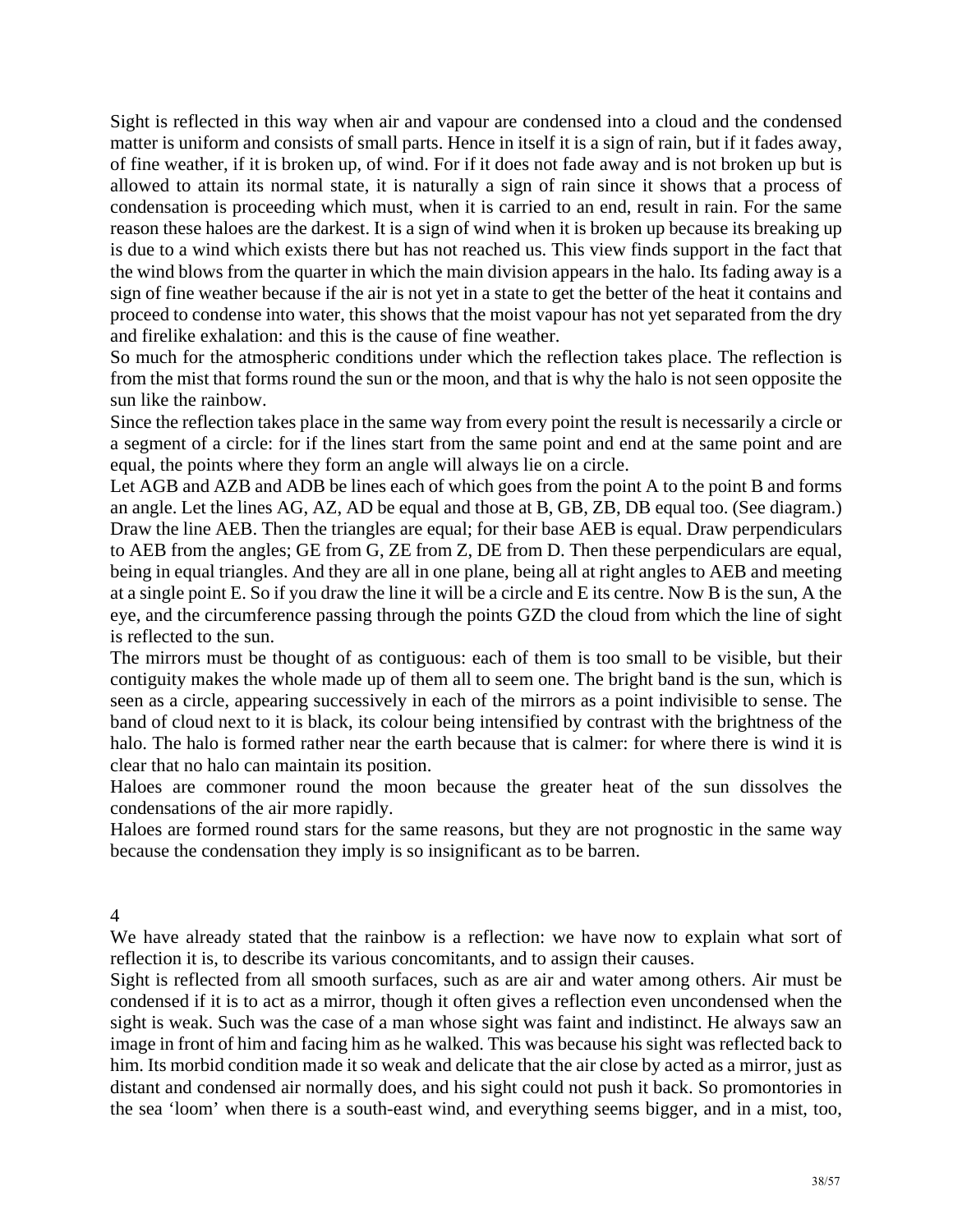things seem bigger: so, too, the sun and the stars seem bigger when rising and setting than on the meridian. But things are best reflected from water, and even in process of formation it is a better mirror than air, for each of the particles, the union of which constitutes a raindrop, is necessarily a object without its shape. Since each of the mirrors is so small as to be invisible and what we see is better mirror than mist. Now it is obvious and has already been stated that a mirror of this kind renders the colour of an object only, but not its shape. Hence it follows that when it is on the point of raining and the air in the clouds is in process of forming into raindrops but the rain is not yet actually there, if the sun is opposite, or any other object bright enough to make the cloud a mirror and cause the sight to be reflected to the object then the reflection must render the colour of the the continuous magnitude made up of them all, the reflection necessarily gives us a continuous magnitude made up of one colour; each of the mirrors contributing the same colour to the whole. We may deduce that since these conditions are realizable there will be an appearance due to reflection whenever the sun and the cloud are related in the way described and we are between them. But these are just the conditions under which the rainbow appears. So it is clear that the rainbow is a reflection of sight to the sun.

reflections, but the rainbow is distinguished by the variety of its colours. The reflection in the one lighter in colour. White light through a dark medium or on a dark surface (it makes no difference) looks red. We know how red the flame of green wood is: this is because so much smoke is mixed with the bright white firelight: so, too, the sun appears red through smoke and mist. That is why in the rainbow reflection the outer circumference is red (the reflection being from small particles of condensation of this kind cannot persist in the neighbourhood of the sun: it must either turn to rain So the rainbow always appears opposite the sun whereas the halo is round it. They are both case is from water which is dark and from a distance; in the other from air which is nearer and water), but not in the case of the halo. The other colours shall be explained later. Again, a or be dissolved, but opposite to the sun there is an interval during which the water is formed. If there were not this distinction haloes would be coloured like the rainbow. Actually no complete or circular halo presents this colour, only small and fragmentary appearances called 'rods'. But if a haze due to water or any other dark substance formed there we should have had, as we maintain, a complete rainbow like that which we do find lamps. A rainbow appears round these in winter, generally with southerly winds. Persons whose eyes are moist see it most clearly because their sight is weak and easily reflected. It is due to the moistness of the air and the soot which the flame gives off and which mixes with the air and makes it a mirror, and to the blackness which that mirror derives from the smoky nature of the soot. The light of the lamp appears as a circle which is not white but purple. It shows the colours of the rainbow; but because the sight that is reflected is too weak and the mirror too dark, red is absent. The rainbow that is seen when oars are raised out of the sea involves the same relative positions as that in the sky, but its colour is more like that round the lamps, being purple rather than red. The reflection is from very small particles continuous with one another, and in this case the particles are fully formed water. We get a rainbow, too, if a man sprinkles fine drops in a room turned to the sun so that the sun is shining in part of the room and throwing a shadow in the rest. Then if one man sprinkles in the room, another, standing outside, sees a rainbow where the sun's rays cease and make the shadow. Its nature and colour is like that from the oars and its cause is the same, for the sprinkling hand corresponds to the oar.

that sight when strained to a distance becomes weaker and less; third, that black is in a sort the negation of sight: an object is black because sight fails; so everything at a distance looks blacker, That the colours of the rainbow are those we described and how the other colours come to appear in it will be clear from the following considerations. We must recognize, as we have said, and lay down: first, that white colour on a black surface or seen through a black medium gives red; second,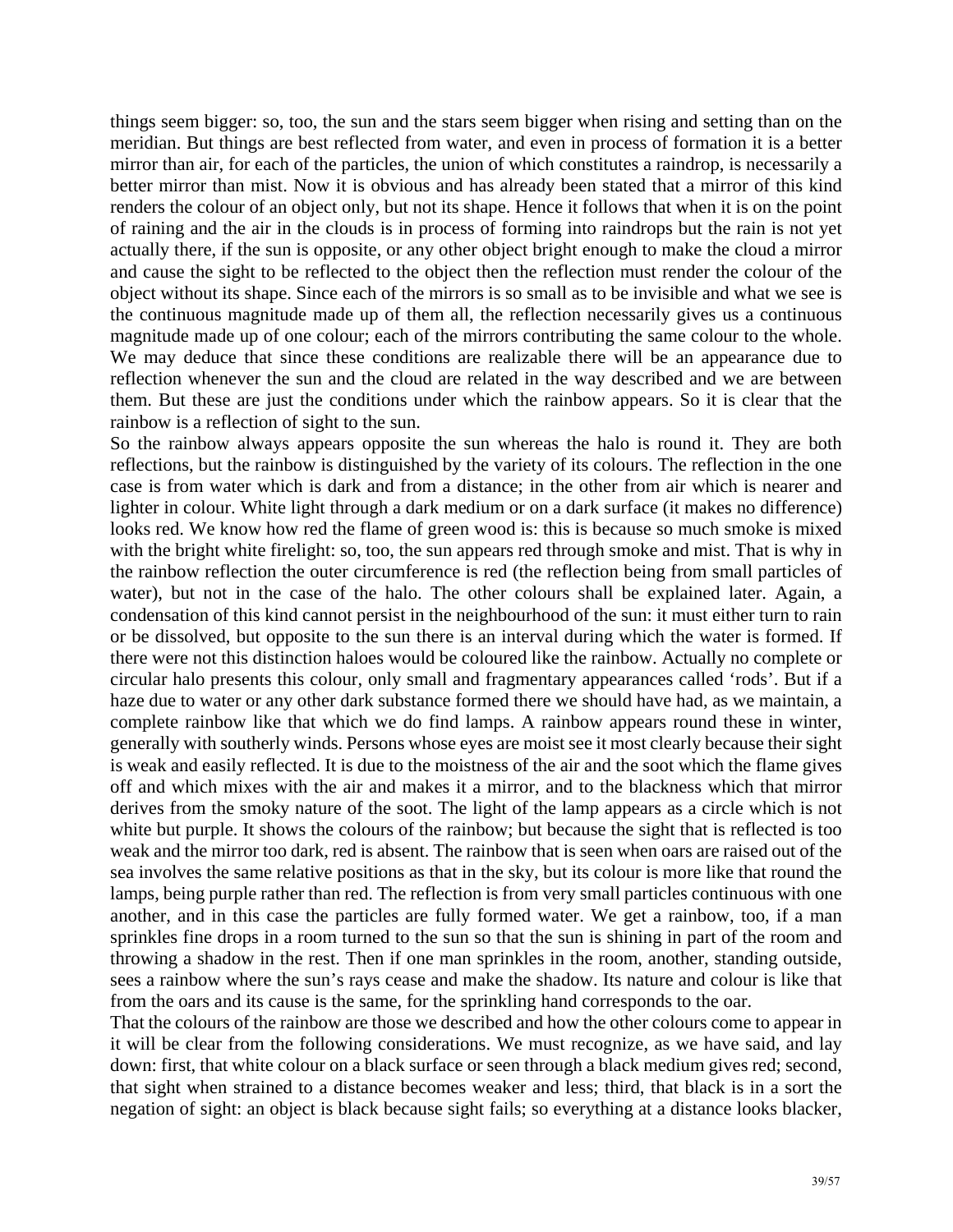because sight does not reach it. The theory of these matters belongs to the account of the senses, which are the proper subjects of such an inquiry; we need only state about them what is necessary for us. At all events, that is the reason why distant objects and objects seen in a mirror look darker and smaller and smoother, why the reflection of clouds in water is darker than the clouds themselves. This latter is clearly the case: the reflection diminishes the sight that reaches them. It makes no difference whether the change is in the object seen or. in the sight, the result being in either case the same. The following fact further is worth noticing. When there is a cloud near the sun and we look at it does not look coloured at all but white, but when we look at the same cloud in water it shows a trace of rainbow colouring. Clearly, then, when sight is reflected it is weakened and, as it makes dark look darker, so it makes white look less white, changing it and bringing it nearer to black. When the sight is relatively strong the change is to red; the next stage is green, and a further degree of weakness gives violet. No further change is visible, but three completes the series of colours (as we find three does in most other things), and the change into the rest is imperceptible to sense. Hence also the rainbow appears with three colours; this is true of each of the two, but in a contrary way. The outer band of the primary rainbow is red: for the largest band reflects most sight to the sun, and the outer band is largest. The middle band and the third go on the same principle. So if the principles we laid down about the appearance of colours are true the rainbow necessarily has three colours, and these three and no others. The appearance of yellow is due to contrast, for the red is whitened by its juxtaposition with green. We can see this from the fact that the rainbow is purest when the cloud is blackest; and then the red shows most yellow. (Yellow in the rainbow comes between red and green.) So the whole of the red shows white by contrast with the blackness of the cloud around: for it is white compared to the cloud and the green. Again, when the rainbow is fading away and the red is dissolving, the white cloud is brought into contact with the green and becomes yellow. But the moon rainbow affords the best instance of this colour contrast. It looks quite white: this is because it appears on the dark cloud and at night. So, just as fire is intensified by added fire, black beside black makes that which is in some degree white look quite white. Bright dyes too show the effect of contrast. In woven and embroidered stuffs the appearance of colours is profoundly affected by their juxtaposition with one another (purple, for instance, appears different on white and on black wool), and also by differences of illumination. Thus embroiderers say that they often make mistakes in their colours when they work by lamplight, and use the wrong ones.

We have now shown why the rainbow has three colours and that these are its only colours. The same cause explains the double rainbow and the faintness of the colours in the outer one and their inverted order. When sight is strained to a great distance the appearance of the distant object is affected in a certain way: and the same thing holds good here. So the reflection from the outer rainbow is weaker because it takes place from a greater distance and less of it reaches the sun, and so the colours seen are fainter. Their order is reversed because more reflection reaches the sun from the smaller, inner band. For that reflection is nearer to our sight which is reflected from the band which is nearest to the primary rainbow. Now the smallest band in the outer rainbow is that which is nearest, and so it will be red; and the second and the third will follow the same principle. Let B be the outer rainbow, A the inner one; let R stand for the red colour, G for green, V for violet; yellow appears at the point Y. Three rainbows or more are not found because even the second is fainter, so that the third reflection can have no strength whatever and cannot reach the sun at all. (See diagram.)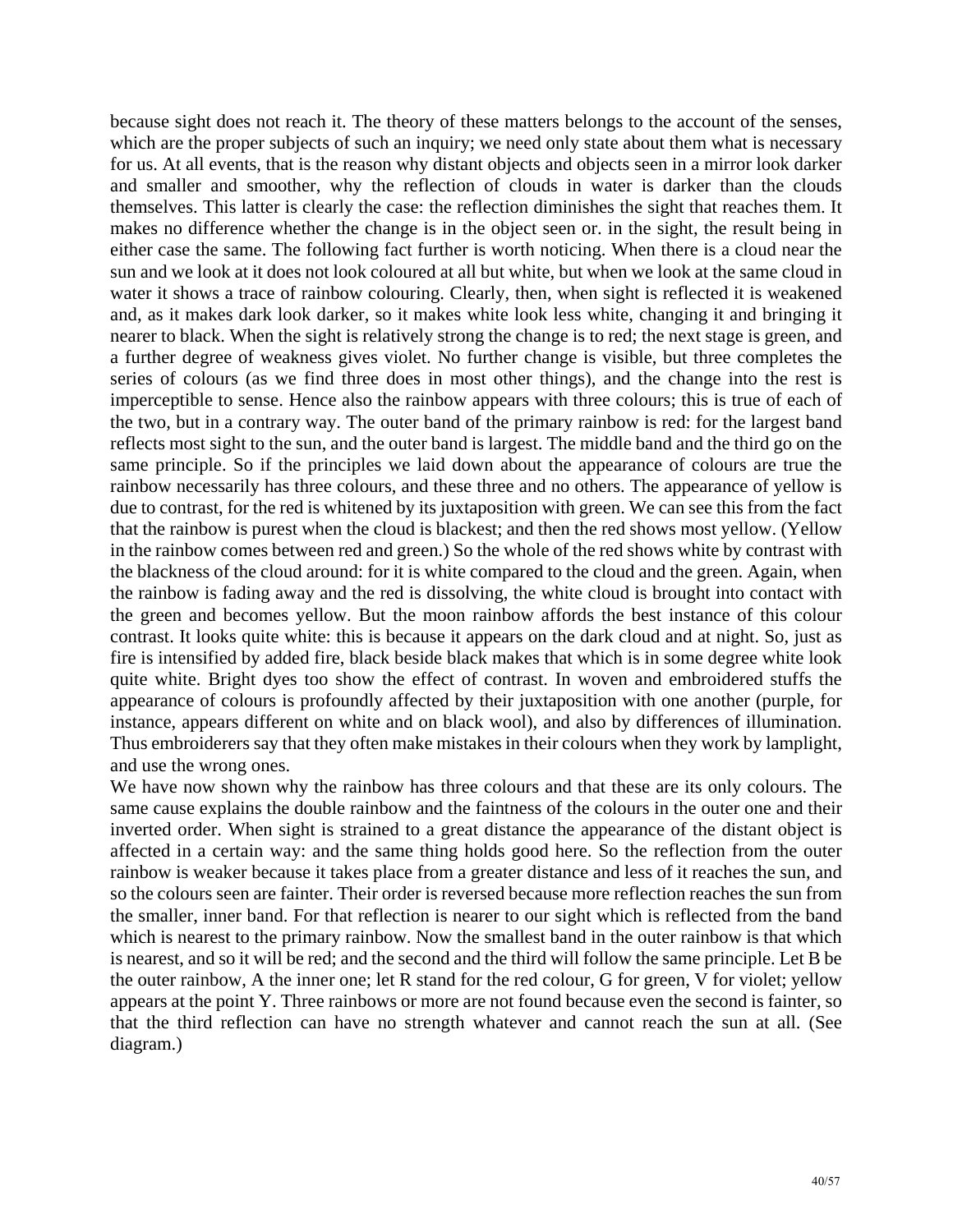#### 5

The rainbow can never be a circle nor a segment of a circle greater than a semicircle. The consideration of the diagram will prove this and the other properties of the rainbow. (See diagram.) Let A be a hemisphere resting on the circle of the horizon, let its centre be K and let H be another point appearing on the horizon. Then, if the lines that fall in a cone from K have HK as their axis, and, K and M being joined, the lines KM are reflected from the hemisphere to H over the greater angle, the lines from K will fall on the circumference of a circle. If the reflection takes place when the luminous body is rising or setting the segment of the circle above the earth which is cut off by the horizon will be a semi-circle; if the luminous body is above the horizon it will always be less than a semicircle, and it will be smallest when the luminous body culminates. First let the luminous body be appearing on the horizon at the point H, and let KM be reflected to H, and let the plane in which A is, determined by the triangle HKM, be produced. Then the section of the sphere will be a great circle. Let it be A (for it makes no difference which of the planes passing through the line HK and determined by the triangle KMH is produced). Now the lines drawn from H and K to a point on the semicircle A are in a certain ratio to one another, and no lines drawn from the same points to another point on that semicircle can have the same ratio. For since both the points H and K and the line KH are given, the line MH will be given too; consequently the ratio of the line MH to the line MK will be given too. So M will touch a given circumference. Let this be NM. Then the intersection of the circumferences is given, and the same ratio cannot hold between lines in the same plane drawn from the same points to any other circumference but MN.

Draw a line DB outside of the figure and divide it so that D:B=MH:MK. But MH is greater than MK since the reflection of the cone is over the greater angle (for it subtends the greater angle of the triangle KMH). Therefore D is greater than B. Then add to B a line Z such that B+Z:D=D:B. Then make another line having the same ratio to B as KH has to Z, and join MI.

be to one another as IH is to IP, for the sides of the triangles HIP, KPI about the angle I are homologous. Therefore, HP too will be to KP as HI is to IP. But this is also the ratio of MH to MK, for the ratio both of HI to IP and of MH to MK is the same as that of D to B. Therefore, from the points H, K there will have been drawn lines with the same ratio to one another, not only to the that it must stand in that ratio to MI itself. Therefore as MI is to IK so IH will be to MI and finally Then I is the pole of the circle on which the lines from K fall. For the ratio of D to IM is the same as that of Z to KH and of B to KI. If not, let D be in the same ratio to a line indifferently lesser or greater than IM, and let this line be IP. Then HK and KI and IP will have the same ratios to one another as  $Z$ ,  $B$ , and  $D$ . But the ratios between  $Z$ ,  $B$ , and  $D$  were such that  $Z+B:D=D$ :  $B$ . Therefore IH:IP=IP:IK. Now, if the points K, H be joined with the point P by the lines HP, KP, these lines will circumference MN but to another point as well, which is impossible. Since then D cannot bear that ratio to any line either lesser or greater than IM (the proof being in either case the same), it follows MH to MK.

If, then, a circle be described with I as pole at the distance MI it will touch all the angles which the lines from H and K make by their reflection. If not, it can be shown, as before, that lines drawn to different points in the semicircle will have the same ratio to one another, which was impossible. If, then, the semicircle A be revolved about the diameter HKI, the lines reflected from the points H, K at the point M will have the same ratio, and will make the angle KMH equal, in every plane. Further, the angle which HM and MI make with HI will always be the same. So there are a number of triangles on HI and KI equal to the triangles HMI and KMI. Their perpendiculars will fall on HI at the same point and will be equal. Let O be the point on which they fall. Then O is the centre of the circle, half of which, MN, is cut off by the horizon. (See diagram.)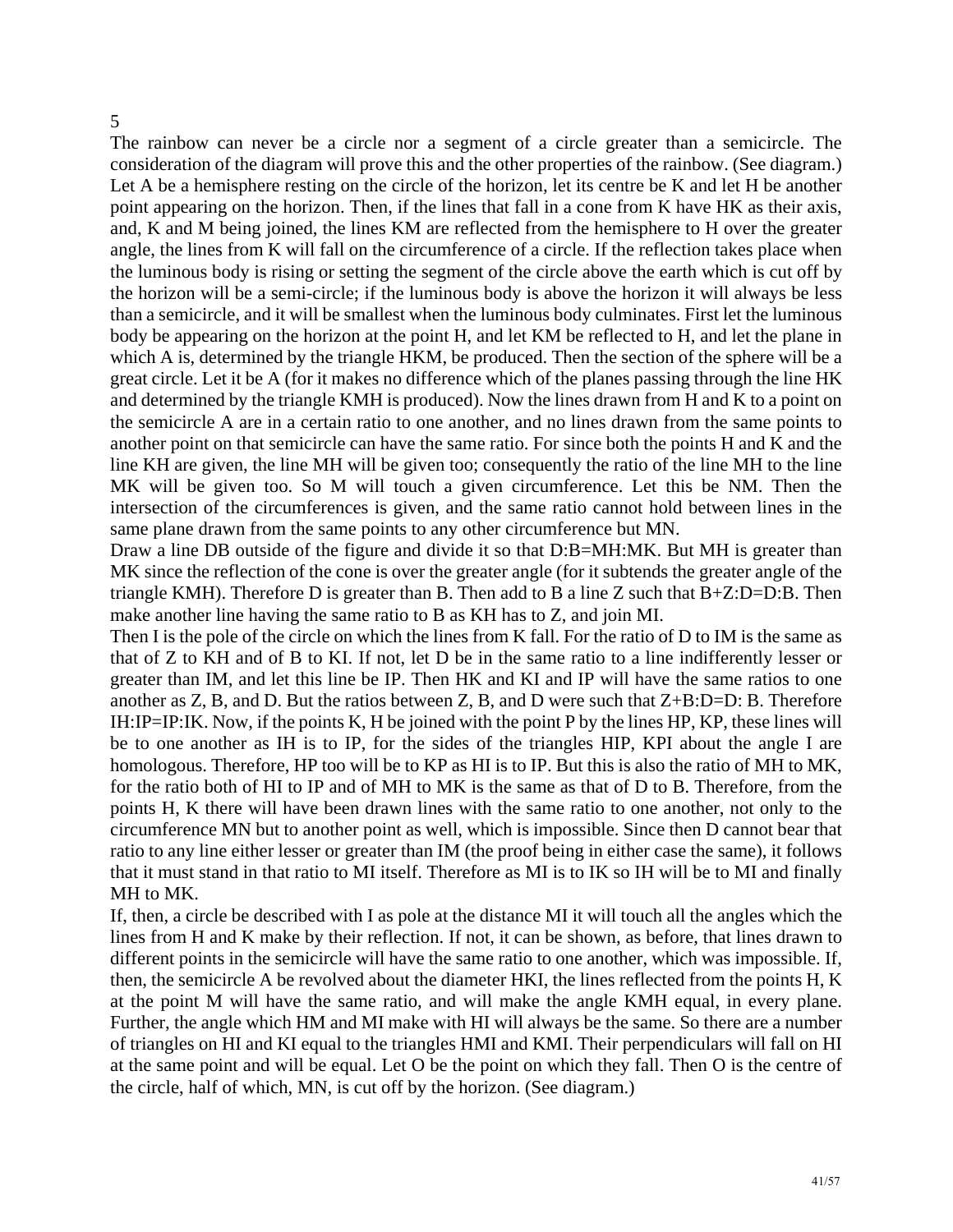Next let the horizon be ABG but let H have risen above the horizon. Let the axis now be HI. The proof will be the same for the rest as before, but the pole I of the circle will be below the horizon AG since the point H has risen above the horizon. But the pole, and the centre of the circle, and the centre of that circle (namely HI) which now determines the position of the sun are on the same line. But since KH lies above the diameter AG, the centre will be at O on the line KI below the plane of the circle AG determined the position of the sun before. So the segment YX which is above the horizon will be less than a semicircle. For YXM was a semicircle and it has now been cut off by the horizon AG. So part of it, YM, will be invisible when the sun has risen above the horizon, and the segment visible will be smallest when the sun is on the meridian; for the higher H is the lower the pole and the centre of the circle will be.

In the shorter days after the autumn equinox there may be a rainbow at any time of the day, but in the longer days from the spring to the autumn equinox there cannot be a rainbow about midday. The reason for this is that when the sun is north of the equator the visible arcs of its course are all greater than a semicircle, and go on increasing, while the invisible arc is small, but when the sun is south of the equator the visible arc is small and the invisible arc great, and the farther the sun moves south of the equator the greater is the invisible arc. Consequently, in the days near the summer solstice, the size of the visible arc is such that before the point H reaches the middle of that arc, that is its point of culmination, the point is well below the horizon; the reason for this being the great size of the visible arc, and the consequent distance of the point of culmination from the earth. But in the days near the winter solstice the visible arcs are small, and the contrary is necessarily the case: for the sun is on the meridian before the point H has risen far.

#### 6

being seen on the uneven mirror, its colour appears partly red, partly green or yellow. It makes no Mock suns, and rods too, are due to the causes we have described. A mock sun is caused by the reflection of sight to the sun. Rods are seen when sight reaches the sun under circumstances like those which we described, when there are clouds near the sun and sight is reflected from some liquid surface to the cloud. Here the clouds themselves are colourless when you look at them directly, but in the water they are full of rods. The only difference is that in this latter case the colour of the cloud seems to reside in the water, but in the case of rods on the cloud itself. Rods appear when the composition of the cloud is uneven, dense in part and in part rare, and more and less watery in different parts. Then the sight is reflected to the sun: the mirrors are too small for the shape of the sun to appear, but, the bright white light of the sun, to which the sight is reflected, difference whether sight passes through or is reflected from a medium of that kind; the colour is the same in both cases; if it is red in the first case it must be the same in the other.

rods; it indicates, more than they do, that the air is ripe for the production of water. Further a mock Rods then are occasioned by the unevenness of the mirror – as regards colour, not form. The mock sun, on the contrary, appears when the air is very uniform, and of the same density throughout. This is why it is white: the uniform character of the mirror gives the reflection in it a single colour, while the fact that the sight is reflected in a body and is thrown on the sun all together by the mist, which is dense and watery though not yet quite water, causes the sun's true colour to appear just as it does when the reflection is from the dense, smooth surface of copper. So the sun's colour being white, the mock sun is white too. This, too, is the reason why the mock sun is a surer sign of rain than the sun to the south is a surer sign of rain than one to the north, for the air in the south is readier to turn into water than that in the north.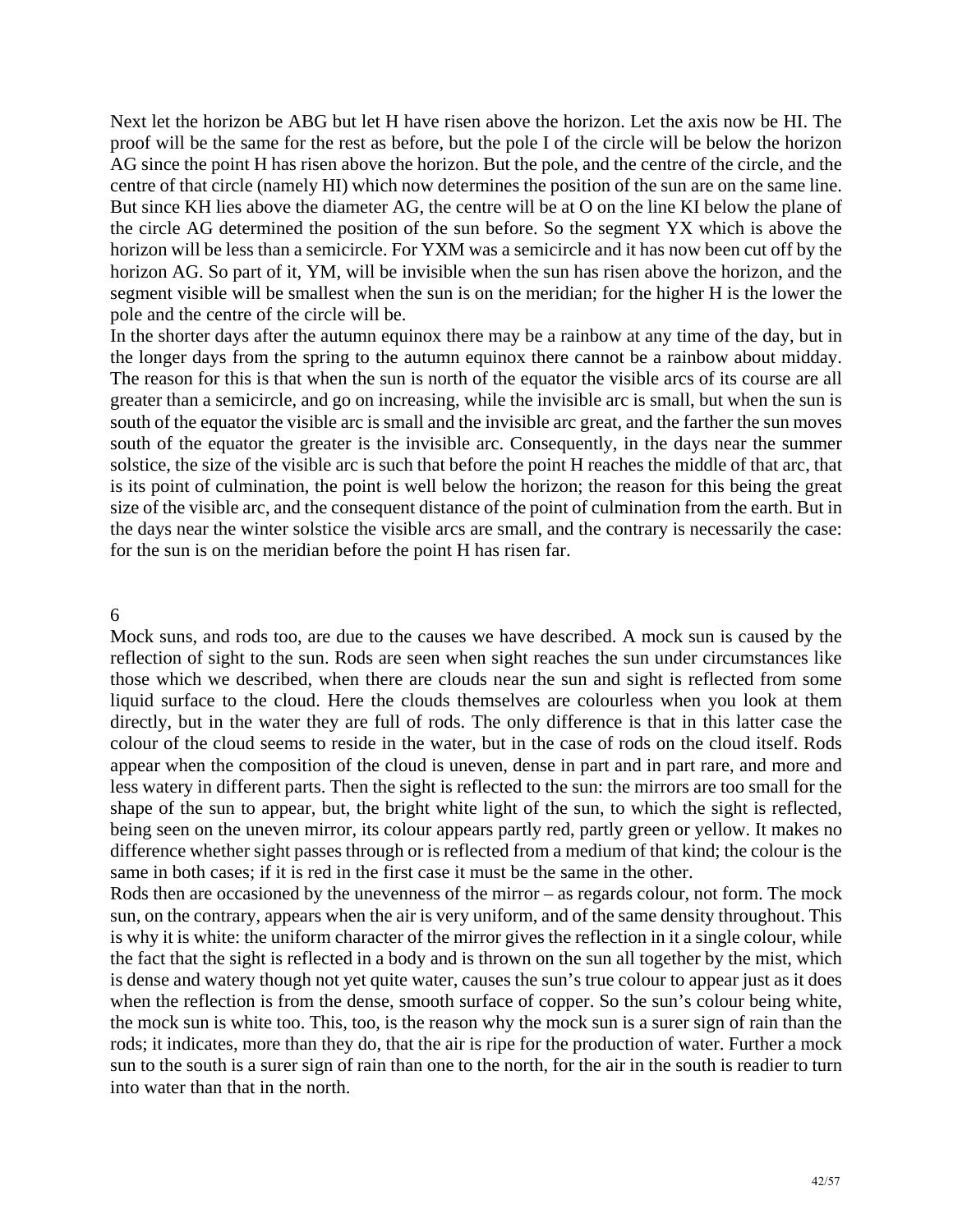Mock suns and rods are found, as we stated, about sunset and sunrise, not above the sun nor below it, but beside it. They are not found very close to the sun, nor very far from it, for the sun dissolves the cloud if it is near, but if it is far off the reflection cannot take place, since sight weakens when it is reflected from a small mirror to a very distant object. (This is why a halo is never found opposite to the sun.) If the cloud is above the sun and close to it the sun will dissolve it; if it is above the sun but at a distance the sight is too weak for the reflection to take place, and so it will not reach the sun. But at the side of the sun, it is possible for the mirror to be at such an interval that the sun does not dissolve the cloud, and yet sight reaches it undiminished because it moves close to the earth and is not dissipated in the immensity of space. It cannot subsist below the sun because close to the earth the sun's rays would dissolve it, but if it were high up and the sun in the middle of the heavens, sight would be dissipated. Indeed, even by the side of the sun, it is not found when the sun is in the middle of the sky, for then the line of vision is not close to the earth, and so but little sight reaches the mirror and the reflection from it is altogether feeble.

Some account has now been given of the effects of the secretion above the surface of the earth; we must go on to describe its operations below, when it is shut up in the parts of the earth.

All these originate from the imprisonment of the vaporous exhalation in the earth, and especially in Just as its twofold nature gives rise to various effects in the upper region, so here it causes two varieties of bodies. We maintain that there are two exhalations, one vaporous the other smoky, and there correspond two kinds of bodies that originate in the earth, 'fossiles' and metals. The heat of the dry exhalation is the cause of all 'fossiles'. Such are the kinds of stones that cannot be melted, and realgar, and ochre, and ruddle, and sulphur, and the other things of that kind, most 'fossiles' being either coloured lye or, like cinnabar, a stone compounded of it. The vaporous exhalation is the cause of all metals, those bodies which are either fusible or malleable such as iron, copper, gold. stones. Their dryness compresses it, and it congeals just as dew or hoar-frost does when it has been separated off, though in the present case the metals are generated before that segregation occurs. Hence, they are water in a sense, and in a sense not. Their matter was that which might have become water, but it can no longer do so: nor are they, like savours, due to a qualitative change in actual water. Copper and gold are not formed like that, but in every case the evaporation congealed before water was formed. Hence, they all (except gold) are affected by fire, and they possess an admixture of earth; for they still contain the dry exhalation.

This is the general theory of all these bodies, but we must take up each kind of them and discuss it separately.

Book IV

1

We have explained that the qualities that constitute the elements are four, and that their combinations determine the number of the elements to be four.

together in the same body are the subjects of that determination and of the other affections enumerated. The account we give of the qualities when we define their character shows this too. Two of the qualities, the hot and the cold, are active; two, the dry and the moist, passive. We can satisfy ourselves of this by looking at instances. In every case heat and cold determine, conjoin, and change things of the same kind and things of different kinds, moistening, drying, hardening, and softening them. Things dry and moist, on the other hand, both in isolation and when present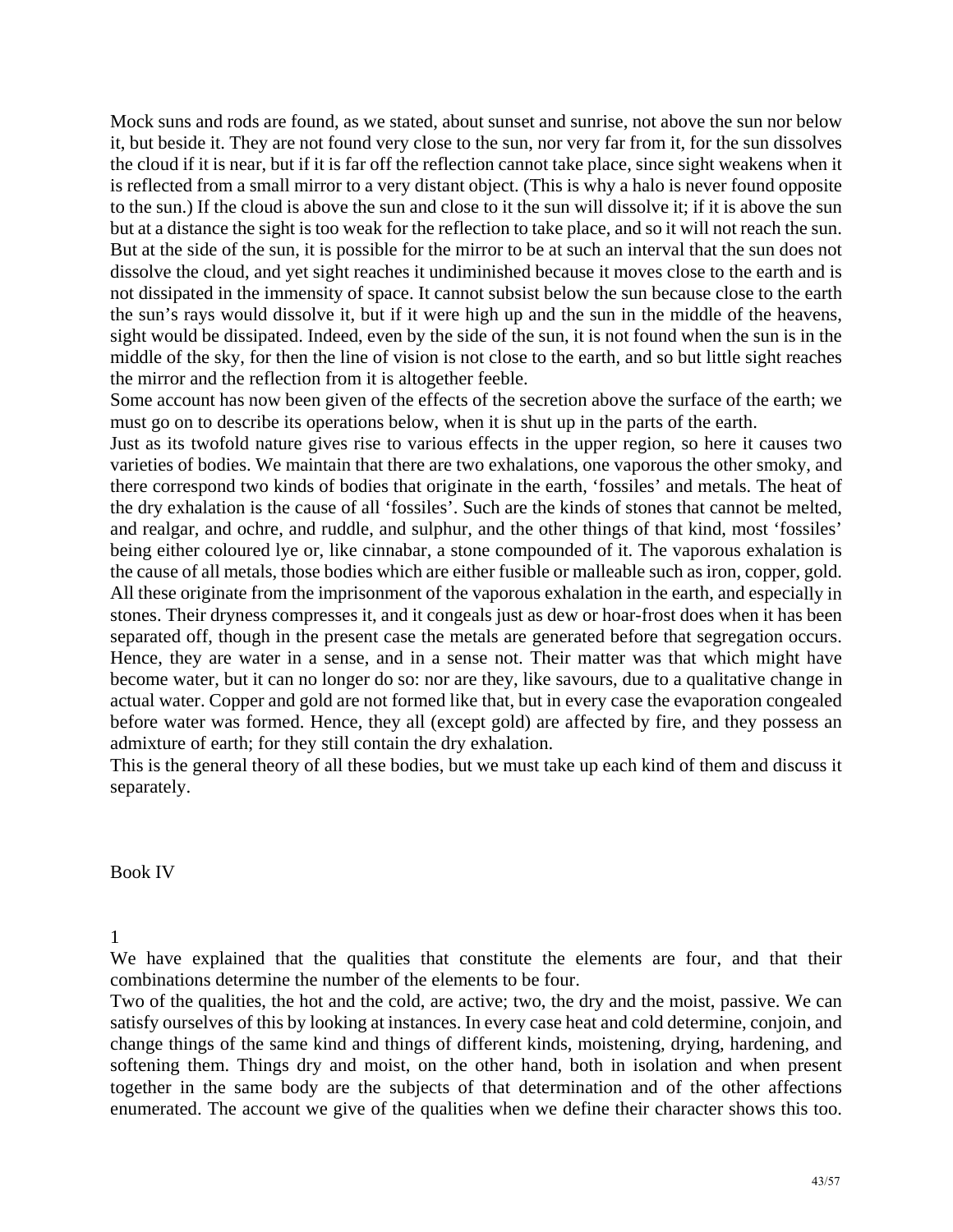Hot and cold we describe as active, for 'congregating' is essentially a species of 'being active': moist and dry are passive, for it is in virtue of its being acted upon in a certain way that a thing is said to be 'easy to determine' or 'difficult to determine'. So it is clear that some of the qualities are active and some passive.

Next we must describe the operations of the active qualities and the forms taken by the passive. First of all, true becoming, that is, natural change, is always the work of these powers and so is the corresponding natural destruction; and this becoming and this destruction are found in plants and animals and their parts. True natural becoming is a change introduced by these powers into the matter underlying a given thing when they are in a certain ratio to that matter, which is the passive qualities we have mentioned. When the hot and the cold are masters of the matter they generate a thing: if they are not, and the failure is partial, the object is imperfectly boiled or otherwise unconcocted. But the strictest general opposite of true becoming is putrefaction. All natural destruction is on the way to it, as are, for instance, growing old or growing dry. Putrescence is the end of all these things, that is of all natural objects, except such as are destroyed by violence: you can burn, for instance, flesh, bone, or anything else, but the natural course of their destruction ends in putrefaction. Hence things that putrefy begin by being moist and end by being dry. For the moist and the dry were their matter, and the operation of the active qualities caused the dry to be determined by the moist.

Destruction supervenes when the determined gets the better of the determining by the help of the environment (though in a special sense the word putrefaction is applied to partial destruction, when a thing's nature is perverted). Hence everything, except fire, is liable to putrefy; for earth, water, and air putrefy, being all of them matter relatively to fire. The definition of putrefaction is: the destruction of the peculiar and natural heat in any moist subject by external heat, that is, by the heat of the environment. So since lack of heat is the ground of this affection and everything in as far as it lacks heat is cold, both heat and cold will be the causes of putrefaction, which will be due indifferently to cold in the putrefying subject or to heat in the environment.

subject's own heat departs and causes the natural moisture to evaporate with it, and then there is contains too much proper fire and cold for the corresponding qualities in the environment to get the This explains why everything that putrefies grows drier and ends by becoming earth or dung. The nothing left to draw in moisture, for it is a thing's peculiar heat that attracts moisture and draws it in. Again, putrefaction takes place less in cold that in hot seasons, for in winter the surrounding air and water contain but little heat and it has no power, but in summer there is more. Again, what is frozen does not putrefy, for its cold is greater that the heat of the air and so is not mastered, whereas what affects a thing does master it. Nor does that which is boiling or hot putrefy, for the heat in the air being less than that in the object does not prevail over it or set up any change. So too anything that is flowing or in motion is less apt to putrefy than a thing at rest, for the motion set up by the heat in the air is weaker than that pre-existing in the object, and so it causes no change. For the same reason a great quantity of a thing putrefies less readily than a little, for the greater quantity better of. Hence, the sea putrefies quickly when broken up into parts, but not as a whole; and all other waters likewise. Animals too are generated in putrefying bodies, because the heat that has been secreted, being natural, organizes the particles secreted with it.

So much for the nature of becoming and of destruction.

## 2

We must now describe the next kinds of processes which the qualities already mentioned set up in actually existing natural objects as matter.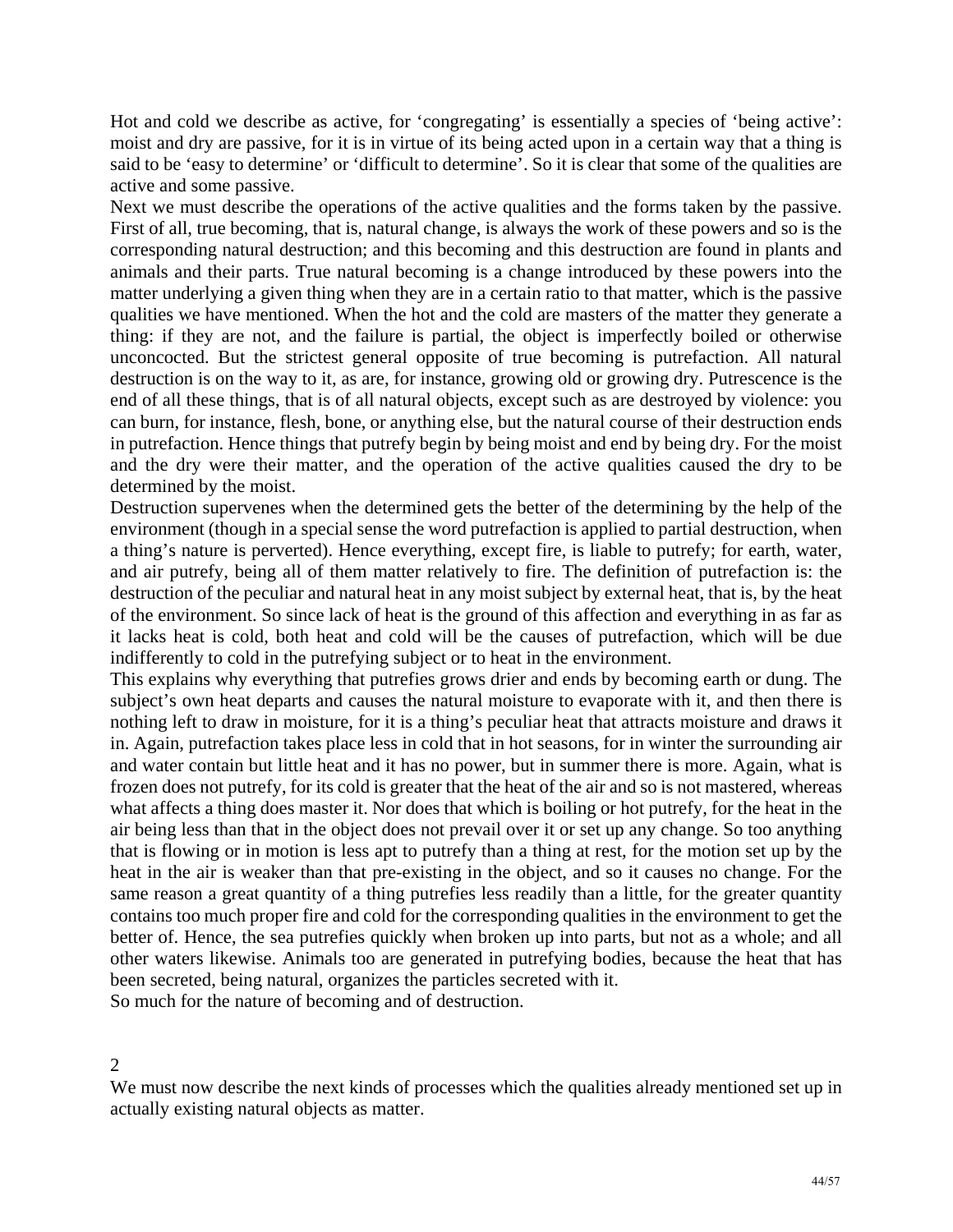Of these concoction is due to heat; its species are ripening, boiling, broiling. Inconcoction is due to cold and its species are rawness, imperfect boiling, imperfect broiling. (We must recognize that the things are not properly denoted by these words: the various classes of similar objects have no names universally applicable to them; consequently we must think of the species enumerated as being not what those words denote but something like it.) Let us say what each of them is. essence. In other cases it leads to some presupposed state which is attained when the moisture has Concoction is a process in which the natural and proper heat of an object perfects the corresponding passive qualities, which are the proper matter of any given object. For when concoction has taken place we say that a thing has been perfected and has come to be itself. It is the proper heat of a thing that sets up this perfecting, though external influences may contribute in some degrees to its fulfilment. Baths, for instance, and other things of the kind contribute to the digestion of food, but the primary cause is the proper heat of the body. In some cases of concoction the end of the process is the nature of the thing – nature, that is, in the sense of the formal cause and acquired certain properties or a certain magnitude in the process of being broiled or boiled or of putrefying, or however else it is being heated. This state is the end, for when it has been reached the thing has some use and we say that concoction has taken place. Must is an instance of this, and the matter in boils when it becomes purulent, and tears when they become rheum, and so with the rest. Concoction ensues whenever the matter, the moisture, is mastered. For the matter is what is determined by the heat connatural to the object, and as long as the ratio between them exists in it a thing maintains its nature. Hence things like the liquid and solid excreta and ejecta in general are signs of health, and concoction is said to have taken place in them, for they show that the proper heat has got the better of the indeterminate matter.

Things that undergo a process of concoction necessarily become thicker and hotter, for the action of heat is to make things more compact, thicker, and drier.

This then is the nature of concoction: but inconcoction is an imperfect state due to lack of proper heat, that is, to cold. That of which the imperfect state is, is the corresponding passive qualities which are the natural matter of anything.

So much for the definition of concoction and inconcoction.

3

Ripening is a sort of concoction; for we call it ripening when there is a concoction of the nutriment seeds in fruit are able to reproduce the fruit in which they are found; for in all other cases as well in fruit. And since concoction is a sort of perfecting, the process of ripening is perfect when the this is what we mean by 'perfect'. This is what 'ripening' means when the word is applied to fruit. However, many other things that have undergone concoction are said to be 'ripe', the general character of the process being the same, though the word is applied by an extension of meaning. The reason for this extension is, as we explained before, that the various modes in which natural heat and cold perfect the matter they determine have not special names appropriated to them. In the case of boils and phlegm, and the like, the process of ripening is the concoction of the moisture in them by their natural heat, for only that which gets the better of matter can determine it. So everything that ripens is condensed from a spirituous into a watery state, and from a watery into an earthy state, and in general from being rare becomes dense. In this process the nature of the thing that is ripening incorporates some of the matter in itself, and some it rejects. So much for the definition of ripening.

Rawness is its opposite and is therefore an imperfect concoction of the nutriment in the fruit, namely, of the undetermined moisture. Consequently a raw thing is either spirituous or watery or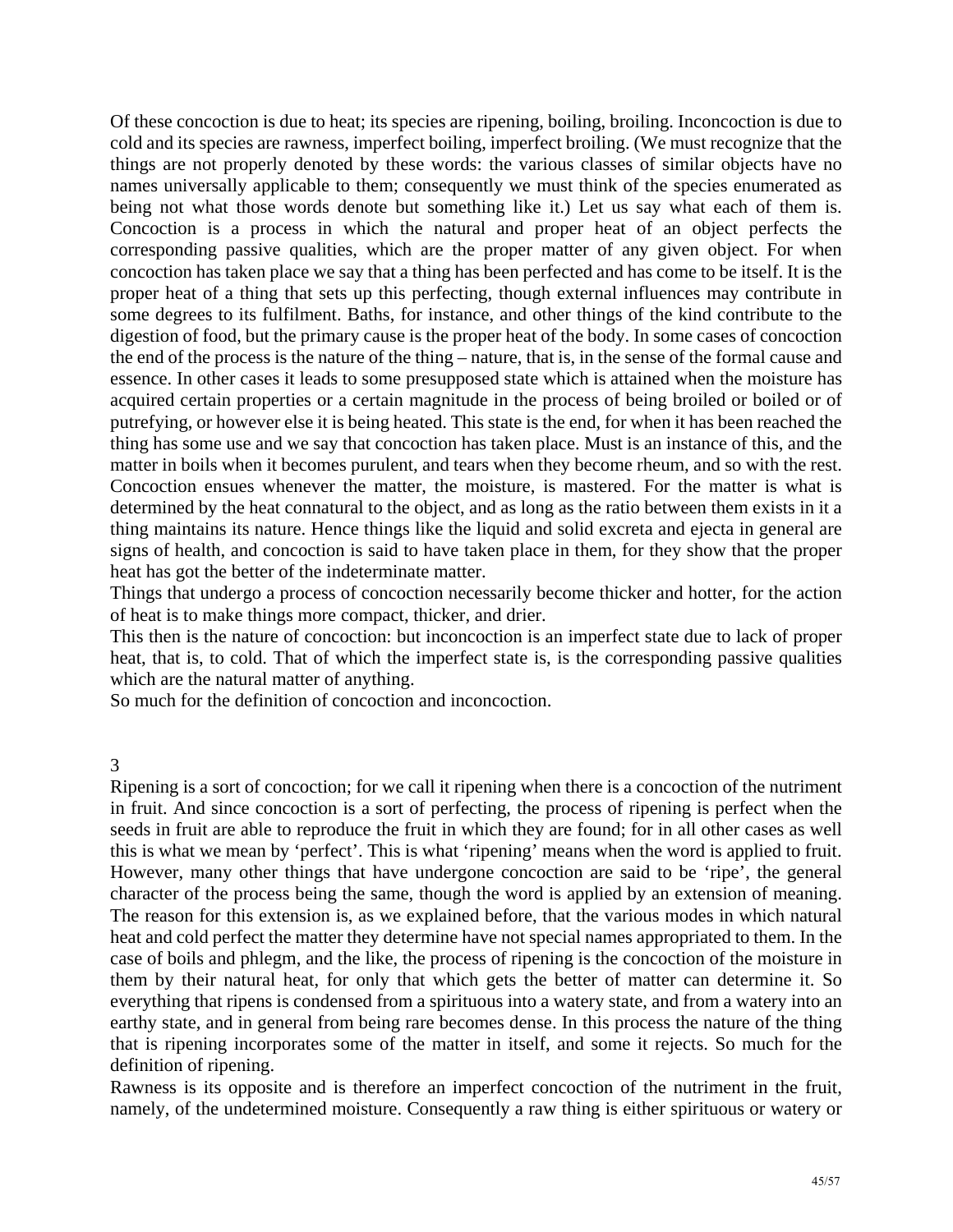contains both spirit and water. Ripening being a kind of perfecting, rawness will be an imperfect state, and this state is due to a lack of natural heat and its disproportion to the moisture that is undergoing the process of ripening. (Nothing moist ripens without the admixture of some dry matter: water alone of liquids does not thicken.) This disproportion may be due either to defect of heat or to excess of the matter to be determined: hence the juice of raw things is thin, cold rather such as to admit of being changed and compacted by heat but have remained unaffected. Hence, . now defined ripening and rawness and assigned their causes than hot, and unfit for food or drink. Rawness, like ripening, is used to denote a variety of states. Thus the liquid and solid excreta and catarrhs are called raw for the same reason, for in every case the word is applied to things because their heat has not got the mastery in them and compacted them. If we go further, brick is called raw and so is milk and many other things too when they are while we speak of 'boiled' water, we cannot speak of raw water, since it does not thicken. We have

cooking. The indeterminate matter, as we said, will be either spirituous or watery. The cause of the concoction is the fire contained in the moisture; for what is cooked in a frying-pan is broiled: it is the heat outside that affects it and, as for the moisture in which it is contained, it dries this up and draws it into itself. But a thing that is being boiled behaves in the opposite way: the moisture contained in it is drawn out of it by the heat in the liquid outside. Hence boiled meats are drier than Boiling is, in general, a concoction by moist heat of the indeterminate matter contained in the moisture of the thing boiled, and the word is strictly applicable only to things boiled in the way of broiled; for, in boiling, things do not draw the moisture into themselves, since the external heat gets the better of the internal: if the internal heat had got the better it would have drawn the moisture to itself. Not every body admits of the process of boiling: if there is no moisture in it, it does not (for instance, stones), nor does it if there is moisture in it but the density of the body is too great for it to be mastered, as in the case of wood. But only those bodies can be boiled that contain moisture which can be acted on by the heat contained in the liquid outside. It is true that gold and wood and many other things are said to be 'boiled': but this is a stretch of the meaning of the word, though the kind of thing intended is the same, the reason for the usage being that the various cases have no names appropriated to them. Liquids too, like milk and must, are said to undergo a process of 'boiling' when the external fire that surrounds and heats them changes the savour in the liquid into a given form, the process being thus in a way like what we have called boiling.

The end of the things that undergo boiling, or indeed any form of concoction, is not always the same: some are meant to be eaten, some drunk, and some are intended for other uses; for instance dyes, too, are said to be 'boiled'.

All those things then admit of 'boiling' which can grow denser, smaller, or heavier; also those which do that with a part of themselves and with a part do the opposite, dividing in such a way that one portion thickens while the other grows thinner, like milk when it divides into whey and curd. Oil by itself is affected in none of these ways, and therefore cannot be said to admit of 'boiling'. Such then is the pfcies of concoction known as 'boiling', and the process is the same in an artificial and in a natural instrument, for the cause will be the same in every case.

at all, but too small to carry out the process of concocting uniformly and thoroughly. Hence things Imperfect boiling is the form of inconcoction opposed to boiling. Now the opposite of boiling properly so called is an inconcoction of the undetermined matter in a body due to lack of heat in the surrounding liquid. (Lack of heat implies, as we have pointed out, the presence of cold.) The motion which causes imperfect boiling is different from that which causes boiling, for the heat which operates the concoction is driven out. The lack of heat is due either to the amount of cold in the liquid or to the quantity of moisture in the object undergoing the process of boiling. Where either of these conditions is realized the heat in the surrounding liquid is too great to have no effect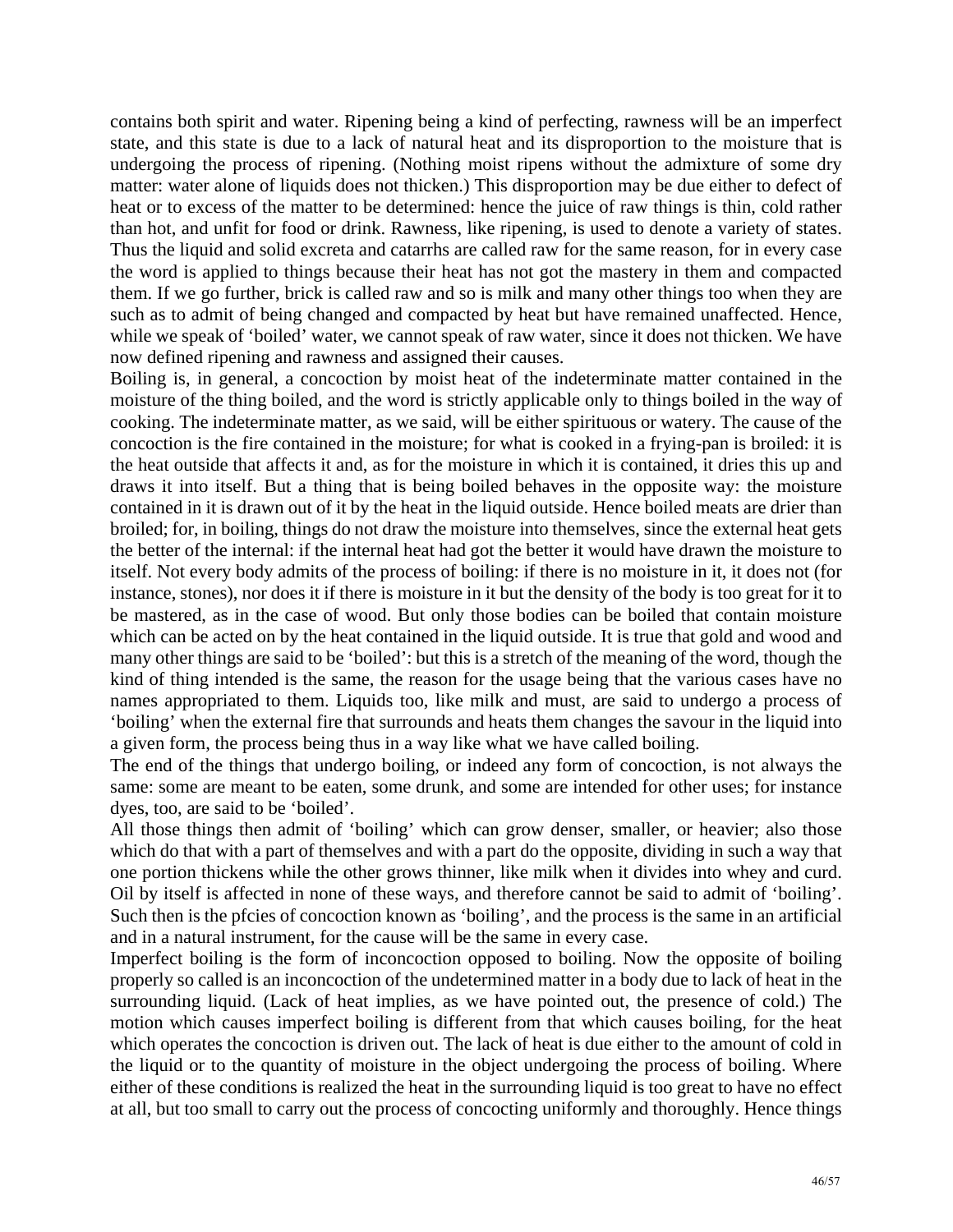are harder when they are imperfectly boiled than when they are boiled, and the moisture in them more distinct from the solid parts. So much for the definition and causes of boiling and imperfect boiling.

Broiling is concoction by dry foreign heat. Hence if a man were to boil a thing but the change and concoction in it were due, not to the heat of the liquid but to that of the fire, the thing will have been broiled and not boiled when the process has been carried to completion: if the process has gone too far we use the word 'scorched' to describe it. If the process leaves the thing drier at the end the agent has been dry heat. Hence the outside is drier than the inside, the opposite being true of things boiled. Where the process is artificial, broiling is more difficult than boiling, for it is difficult to heat the inside and the outside uniformly, since the parts nearer to the fire are the first to get dry and consequently get more intensely dry. In this way the outer pores contract and the moisture in the thing cannot be secreted but is shut in by the closing of the pores. Now broiling and boiling are artificial processes, but the same general kind of thing, as we said, is found in nature too. The affections produced are similar though they lack a name; for art imitates nature. For instance, the concoction of food in the body is like boiling, for it takes place in a hot and moist medium and the agent is the heat of the body. So, too, certain forms of indigestion are like imperfect boiling. And it is not true that animals are generated in the concoction of food, as some say. Really they are generated in the excretion which putrefies in the lower belly, and they ascend afterwards. For concoction goes on in the upper belly but the excretion putrefies in the lower: the reason for this has been explained elsewhere.

correspondingly opposed to the species of concoction called broiling, but it is more difficult to find We have seen that the opposite of boiling is imperfect boiling: now there is something a name for it. It would be the kind of thing that would happen if there were imperfect broiling instead of broiling proper through lack of heat due to deficiency in the external fire or to the quantity of water in the thing undergoing the process. For then we should get too much heat for no effect to be produced, but too little for concoction to take place.

We have now explained concoction and inconcoction, ripening and rawness, boiling and broiling, and their opposites.

#### 4

We must now describe the forms taken by the passive qualities the moist and the dry. The elements of bodies, that is, the passive ones, are the moist and the dry; the bodies themselves are compounded of them and whichever predominates determines the nature of the body; thus some bodies partake more of the dry, others of the moist. All the forms to be described will exist either actually, or potentially and in their opposite: for instance, there is actual melting and on the other hand that which admits of being melted.

another is like that of a dish and its condiments. The moist is what makes the dry determinable, and Since the moist is easily determined and the dry determined with difficulty, their relation to one each serves as a sort of glue to the other – as Empedocles said in his poem on Nature, 'glueing meal together by means of water.' Thus the determined body involves them both. Of the elements earth is especially representative of the dry, water of the moist, and therefore all determinate bodies in our world involve earth and water. Every body shows the quality of that element which predominates in it. It is because earth and water are the material elements of all bodies that animals live in them alone and not in air or fire.

Of the qualities of bodies hardness and softness are those which must primarily belong to a determined thing, for anything made up of the dry and the moist is necessarily either hard or soft.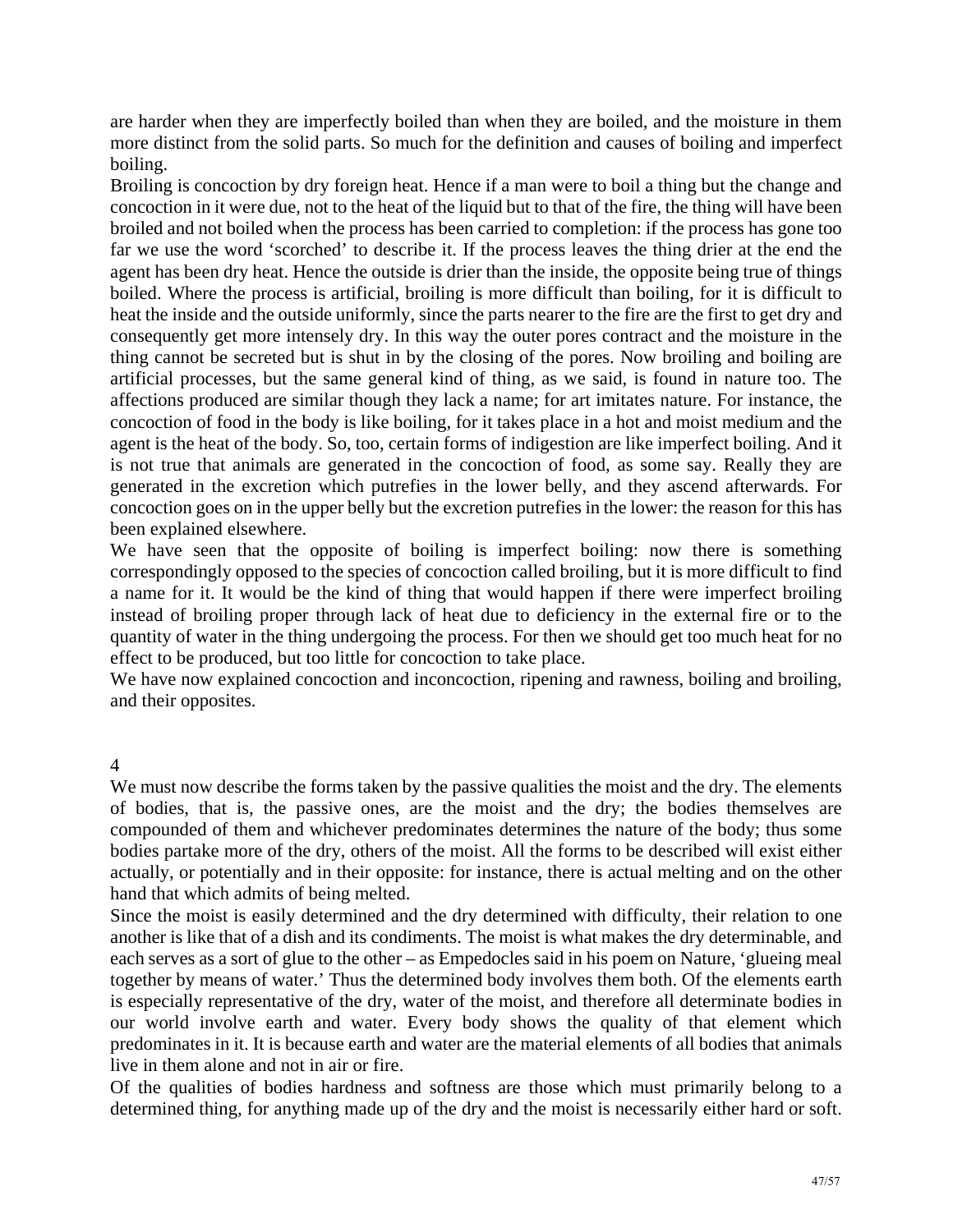Hard is that the surface of which does not yield into itself; soft that which does yield but not by interchange of place: water, for instance, is not soft, for its surface does not yield to pressure or sink in but there is an interchange of place. Those things are absolutely hard and soft which satisfy the definition absolutely, and those things relatively so which do so compared with another thing. Now relatively to one another hard and soft are indefinable, because it is a matter of degree, but since all the objects of sense are determined by reference to the faculty of sense it is clearly the relation to touch which determines that which is hard and soft absolutely, and touch is that which we use as a standard or mean. So we call that which exceeds it hard and that which falls short of it soft.

### 5

A body determined by its own boundary must be either hard or soft; for it either yields or does not. It must also be concrete: or it could not be so determined. So since everything that is determined and solid is either hard or soft and these qualities are due to concretion, all composite and determined bodies must involve concretion. Concretion therefore must be discussed.

the efficient cause, the quality the formal cause. Hence concretion and disaggregation, drying and moistening, must have these two causes. Now there are two causes besides matter, the agent and the quality brought about, the agent being

But since concretion is a form of drying let us speak of the latter first.

As we have explained, the agent operates by means of two qualities and the patient is acted on in rather as a passive quality. It is active only as contributing to destruction or incidentally in the virtue of two qualities: action takes place by means of heat or cold, and the quality is produced either by the presence or by the absence of heat or cold; but that which is acted upon is moist or dry or a compound of both. Water is the element characterized by the moist, earth that characterized by the dry, for these among the elements that admit the qualities moist and dry are passive. Therefore cold, too, being found in water and earth (both of which we recognize to be cold), must be reckoned manner described before; for cold is sometimes actually said to burn and to warm, but not in the same way as heat does, but by collecting and concentrating heat.

It is always a process of heating or cooling that dries things, but the agent in both cases is heat, The subjects of drying are water and the various watery fluids and those bodies which contain water either foreign or connatural. By foreign I mean like the water in wool, by connatural, like that in milk. The watery fluids are wine, urine, whey, and in general those fluids which have no sediment or only a little, except where this absence of sediment is due to viscosity. For in some cases, in oil and pitch for instance, it is the viscosity which prevents any sediment from appearing. either internal or external. For even when things are dried by cooling, like a garment, where the moisture exists separately it is the internal heat that dries them. It carries off the moisture in the shape of vapour (if there is not too much of it), being itself driven out by the surrounding cold. So everything is dried, as we have said, by a process either of heating or cooling, but the agent is always heat, either internal or external, carrying off the moisture in vapour. By external heat I mean as where things are boiled: by internal where the heat breathes out and takes away and uses up its moisture. So much for drying.

6

Liquefaction is, first, condensation into water; second, the melting of a solidified body. The first, condensation, is due to the cooling of vapour: what melting is will appear from the account of solidification.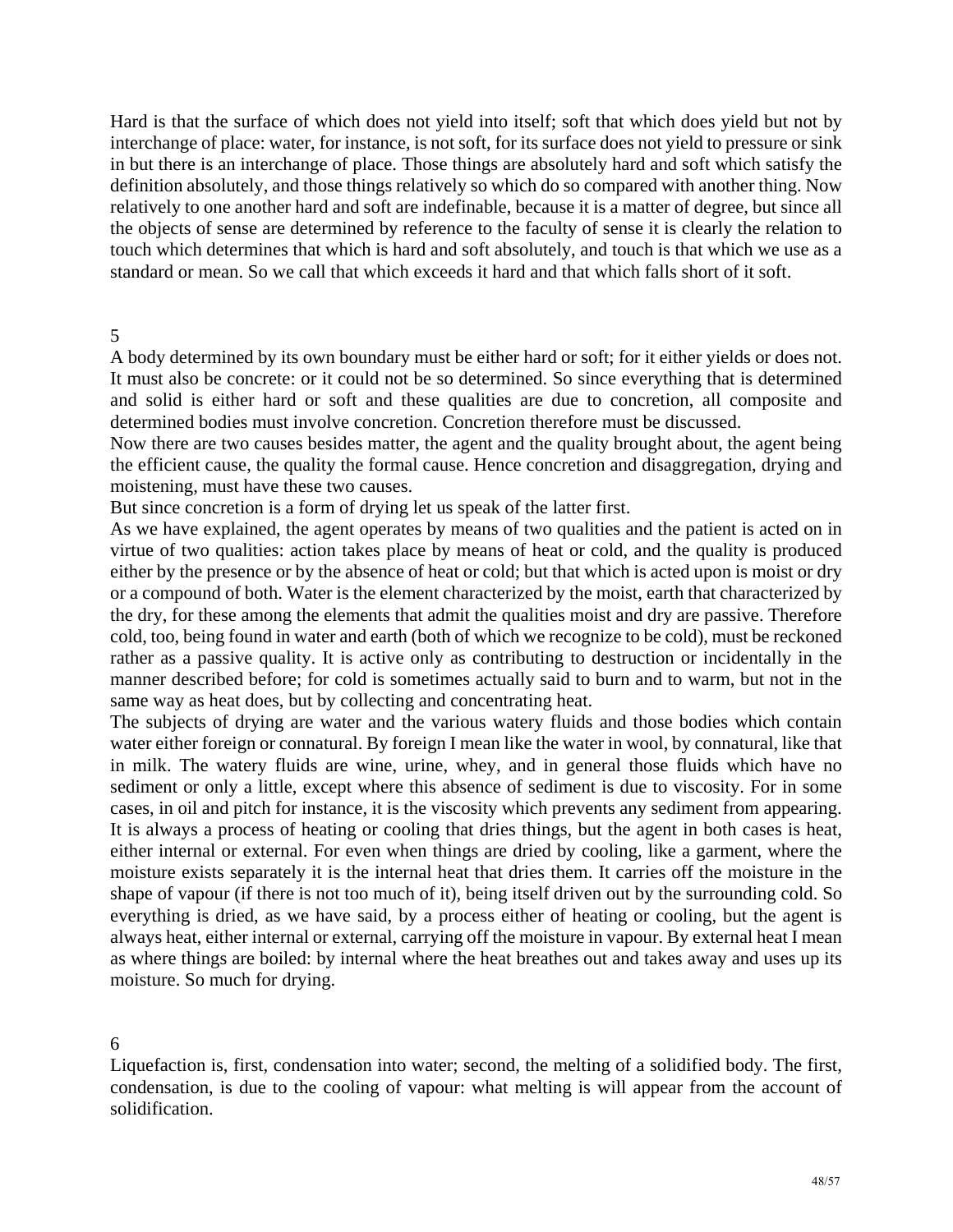Whatever solidifies is either water or a mixture of earth and water, and the agent is either dry heat by their opposites. Bodies solidified by the dry-hot are dissolved by water, which is the moist-cold, effects the solidification. Aqueous bodies are not solidified by fire: for it is fire that dissolves them, heat: cold, therefore, must be the agent in solidifying it. or cold. Hence those of the bodies solidified by heat or cold which are soluble at all are dissolved while bodies solidified by cold are dissolved by fire, which is hot. Some things seem to be solidified by water, e.g. boiled honey, but really it is not the water but the cold in the water which and the same cause in the same relation cannot have opposite effects upon the same thing. Again, water solidifies owing to the departure of heat; so it will clearly be dissolved by the entry into it of

Hence aqueous bodies do not thicken when they solidify; for thickening occurs when the moisture often begin by becoming moist: thus potter's clay at first in the process of baking steams and grows goes off and the dry matter comes together, but water is the only liquid that does not thicken. Those bodies that are made up of both earth and water are solidified both by fire and by cold and in either case are thickened. The operation of the two is in a way the same and in a way different. Heat acts by drawing off the moisture, and as the moisture goes off in vapour the dry matter thickens and collects. Cold acts by driving out the heat, which is accompanied by the moisture as this goes off in vapour with it. Bodies that are soft but not liquid do not thicken but solidify when the moisture leaves them, e.g. potter's clay in process of baking: but those mixed bodies that are liquid thicken besides solidifying, like milk. Those bodies which have first been thickened or hardened by cold softer, and is liable to distortion in the ovens for that reason.

excessive heat, but they can be softened – though manufactured iron does melt, to the point of Now of the bodies solidified by cold which are made up both of earth and water but in which the earth preponderates, those which solidify by the departure of heat melt by heat when it enters into them again; this is the case with frozen mud. But those which solidify by refrigeration, where all the moisture has gone off in vapour with the heat, like iron and horn, cannot be dissolved except by becoming fluid and then solidifying again. This is how steel is made. The dross sinks to the bottom and is purged away: when this has been done often and the metal is pure we have steel. The process is not repeated often because the purification of the metal involves great waste and loss of weight. But the iron that has less dross is the better iron. The stone pyrimachus, too, melts and forms into drops and becomes fluid; after having been in a fluid state it solidifies and becomes hard again. Millstones, too, melt and become fluid: when the fluid mass begins to solidify it is black but its consistency comes to be like that of lime. and earth, too

Of the bodies which are solidified by dry heat some are insoluble, others are dissolved by liquid. Pottery and some kinds of stone that are formed out of earth burnt up by fire, such as millstones, annot be dissolved. Natron and salt are soluble by liquid, but not all liquid but only such as is cold. c Hence water and any of its varieties melt them, but oil does not. For the opposite of the dry-hot is the cold-moist and what the one solidified the other will dissolve, and so opposites will have opposite effects.

7

If a body contains more water than earth fire only thickens it: if it contains more earth fire solidifies it. Hence natron and salt and stone and potter's clay must contain more earth.

thickens it by turning the air in it into water, for any mixture of oil and water is thicker than either. The nature of oil presents the greatest problem. If water preponderated in it, cold ought to solidify it; if earth preponderated, then fire ought to do so. Actually neither solidifies, but both thicken it. The reason is that it is full of air (hence it floats on the top of water, since air tends to rise). Cold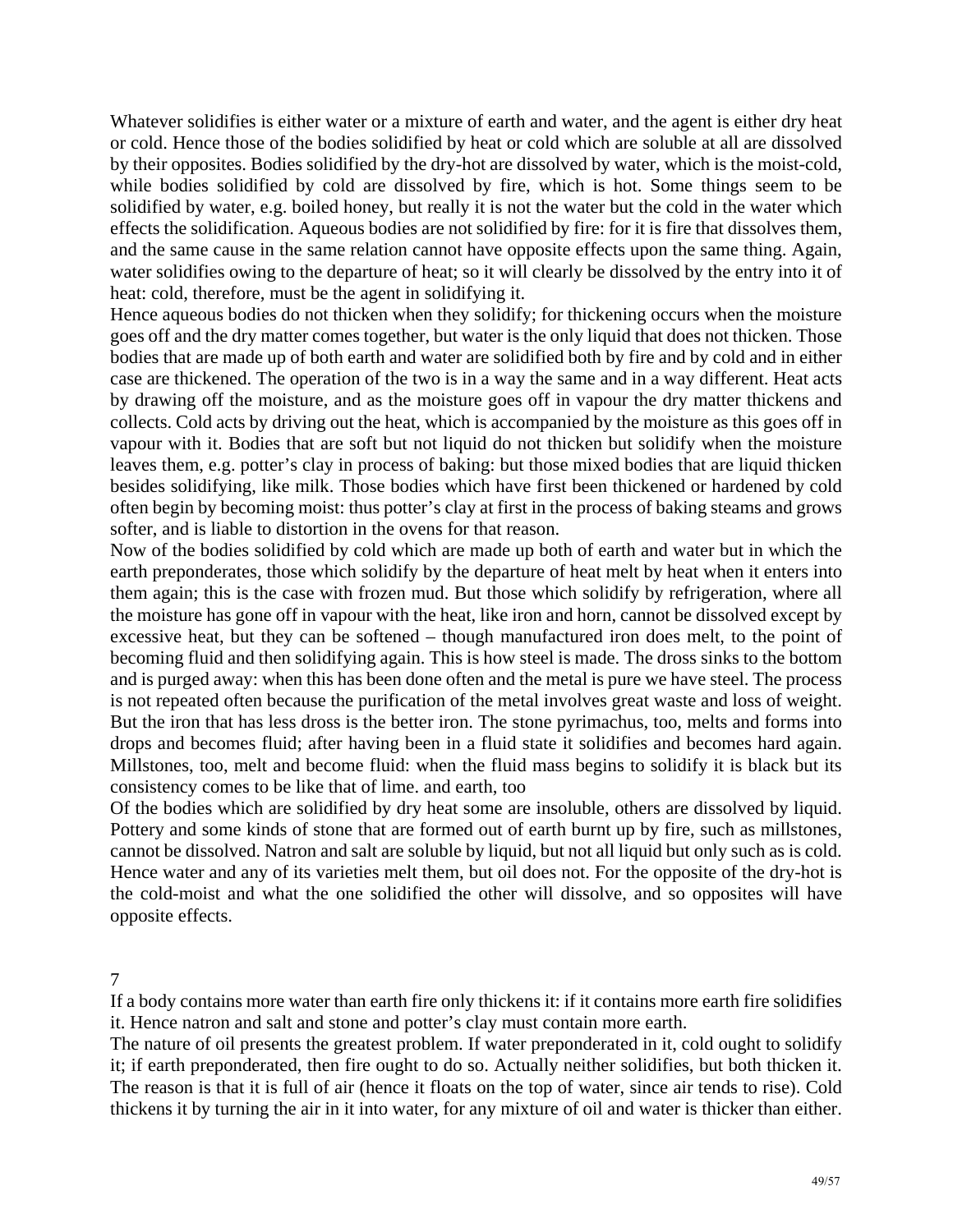Fire and the lapse of time thicken and whiten it. The whitening follows on the evaporation of any water that may have been in it; the is due to the change of the air into water as the heat in the oil is dissipated. The effect in both cases is the same and the cause is the same, but the manner of its operation is different. Both heat and cold thicken it, but neither dries it (neither the sun nor cold dries oil), not only because it is glutinous but because it contains air. Its glutinous nature prevents it from giving off vapour and so fire does not dry it or boil it off.

the stag, belong rather to water and are very cold. Hence they contain no fibres: for the fibres are of Those bodies which are made up of earth and water may be classified according to the preponderance of either. There is a kind of wine, for instance, which both solidifies and thickens by boiling – I mean, must. All bodies of this kind lose their water as they That it is their water may be seen from the fact that the vapour from them condenses into water when collected. So wherever some sediment is left this is of the nature of earth. Some of these bodies, as we have said, are also thickened and dried by cold. For cold not only solidifies but also dries water, and thickens things by turning air into water. (Solidifying, as we have said, is a form of drying.) Now those things that are not thickened by cold, but solidified, belong rather to water, e.g.. wine, urine, vinegar, lye, whey. But those things that are thickened (not by evaporation due to fire) are made up either of earth or of water and air: honey of earth, while oil contains air. Milk and blood, too, are made up of both water and earth, though earth generally predominates in them. So, too, are the liquids out of which natron and salt are formed; and stones are also formed from some mixtures of this kind. Hence, if the whey has not been separated, it burns away if you boil it over a fire. But the earthy element in milk can also be coagulated by the help of fig-juice, if you boil it in a certain way as doctors do when they treat it with fig-juice, and this is how the whey and the cheese are commonly separated. Whey, once separated, does not thicken, as the milk did, but boils away like water. Sometimes, however, there is little or no cheese in milk, and such milk is not nutritive and is more like water. The case of blood is similar: cold dries and so solidifies it. Those kinds of blood that do not solidify, like that of earth and solid, and blood from which they have been removed does not solidify. This is because it cannot dry; for what remains is water, just as what remains of milk when cheese has been removed is water. The fact that diseased blood will not solidify is evidence of the same thing, for such blood is of the nature of serum and that is phlegm and water, the nature of the animal having failed to get the better of it and digest it.

Some of these bodies are soluble, e.g. natron, some insoluble, e.g. pottery: of the latter, some, like horn, can be softened by heat, others, like pottery and stone, cannot. The reason is that opposite causes have opposite effects: consequently, if solidification is due to two causes, the cold and the dry, solution must be due to the hot and the moist, that is, to fire and to water (these being alone. Consequently, if any things happen to be solidified by the action of both, these are least apt gradually in the process of drying. Water cannot get into it, for the pores were only large enough to admit of vapour escaping: and seeing that fire solidified it, that cannot dissolve it either. opposites): water dissolving what was solidified by fire alone, fire what was solidified by cold to be soluble. Such a case we find where things have been heated and are then solidified by cold. When the heat in leaving them has caused most of the moisture to evaporate, the cold so compacts these bodies together again as to leave no entrance even for moisture. Therefore heat does not dissolve them (for it only dissolves those bodies that are solidified by cold alone), nor does water (for it does not dissolve what cold solidifies, but only what is solidified by dry heat). But iron is melted by heat and solidified by cold. Wood consists of earth and air and is therefore combustible but cannot be melted or softened by heat. (For the same reason it floats in water – all except ebony. This does not, for other kinds of wood contain a preponderance of air, but in black ebony the air has escaped and so earth preponderates in it.) Pottery consists of earth alone because it solidified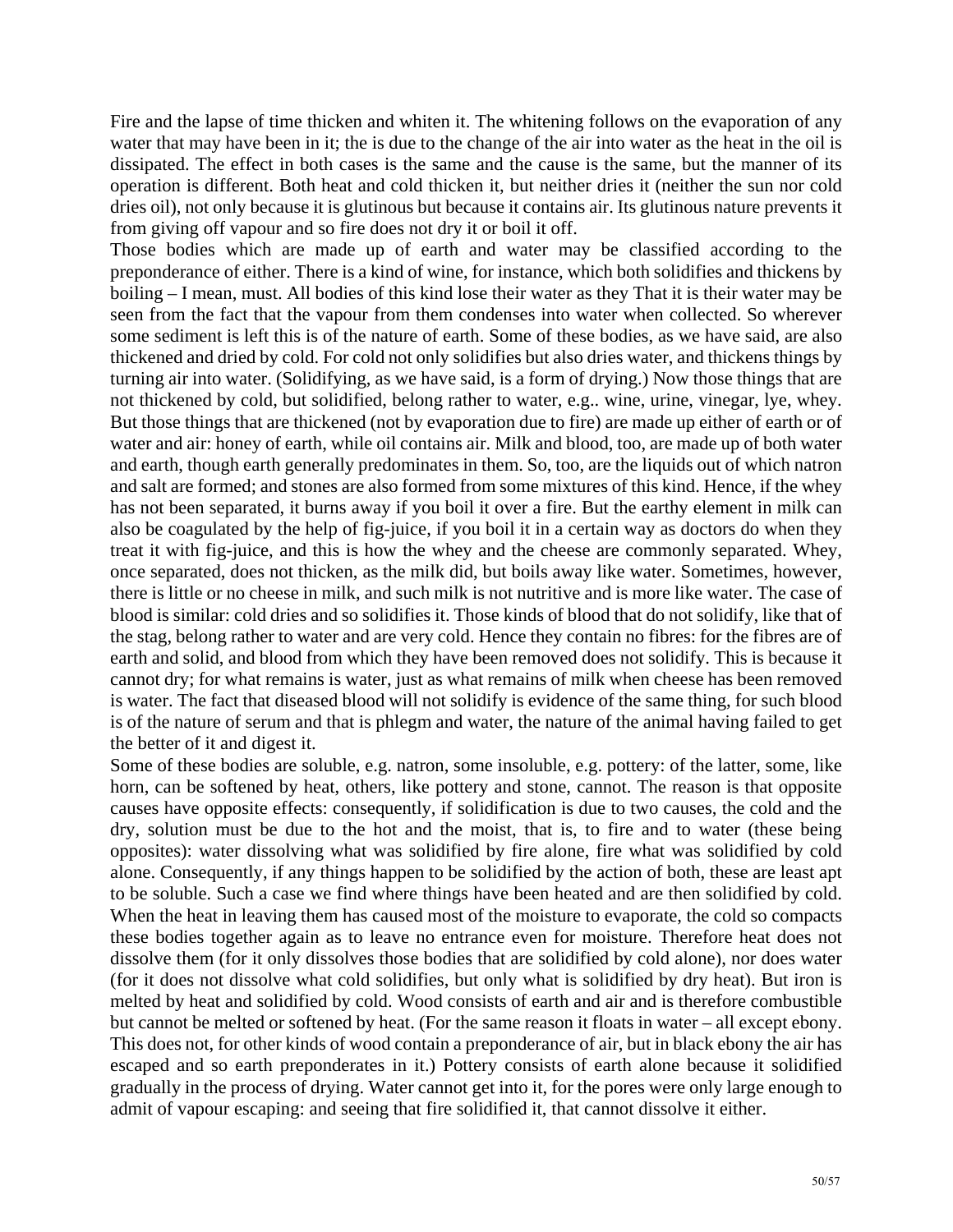So solidification and melting, their causes, and the kinds of subjects in which they occur have been described.

### 8

All this makes it clear that bodies are formed by heat and cold and that these agents operate by thickening and solidifying. It is because these qualities fashion bodies that we find heat in all of them, and in some cold in so far as heat is absent. These qualities, then, are present as active, and the moist and the dry as passive, and consequently all four are found in mixed bodies. So water and earth are the constituents of homogeneous bodies both in plants and in animals and of metals such as gold, silver, and the rest – water and earth and their respective exhalations shut up in the compound bodies, as we have explained elsewhere.

All these mixed bodies are distinguished from one another, firstly by the qualities special to the various senses, that is, by their capacities of action. (For a thing is white, fragrant, sonant, sweet, hot, cold in virtue of a power of acting on sense). Secondly by other more characteristic affections which express their aptitude to be affected: I mean, for instance, the aptitude to melt or solidify or bend and so forth, all these qualities, like moist and dry, being passive. These are the qualities that differentiate bone, flesh, sinew, wood, bark, stone and all other homogeneous natural bodies. Let us begin by enumerating these qualities expressing the aptitude or inaptitude of a thing to be affected in a certain way. They are as follows: to be apt or inapt to solidify, melt, be softened by heat, be softened by water, bend, break, be comminuted, impressed, moulded, squeezed; to be tractile or non-tractile, malleable or non-malleable, to be fissile or non-fissile, apt or inapt to be cut; to be viscous or friable, compressible or incompressible, combustible or incombustible; to be apt or inapt to give off fumes. These affections differentiate most bodies from one another. Let us go on to explain the nature of each of them. We have already given a general account of that which is apt or inapt to solidify or to melt, but let us return to them again now. Of all the bodies that admit of solidification and hardening, some are brought into this state by heat, others by cold. Heat does this by drying up their moisture, cold by driving out their heat. Consequently some bodies are affected in this way by defect of moisture, some by defect of heat: watery bodies by defect of heat, earthy bodies of moisture. Now those bodies that are so affected by defect of moisture are dissolved by water, unless like pottery they have so contracted that their pores are too small for the particles of water to enter. All those bodies in which this is not the case are dissolved by water, e.g. natron, salt, dry mud. Those bodies that solidified through defect of heat are melted by heat, e.g. ice, lead, copper. So much for the bodies that admit of solidification and of melting, and those that do not admit of melting.

The bodies which do not admit of solidification are those which contain no aqueous moisture and are not watery, but in which heat and earth preponderate, like honey and must (for these are in a sort of state of effervescence), and those which do possess some water but have a preponderance of air, like oil and quicksilver, and all viscous substances such as pitch and birdlime.

9

Those bodies admit of softening which are not (like ice) made up of water, but in which earth must the relation of dry to moist in them be incongruous (as in the case of pottery). They must be tractile (without admitting water) or malleable (without consisting of water), and the agent in softening them is fire. Such are iron and horn. predominates. All their moisture must not have left them (as in the case of natron and salt), nor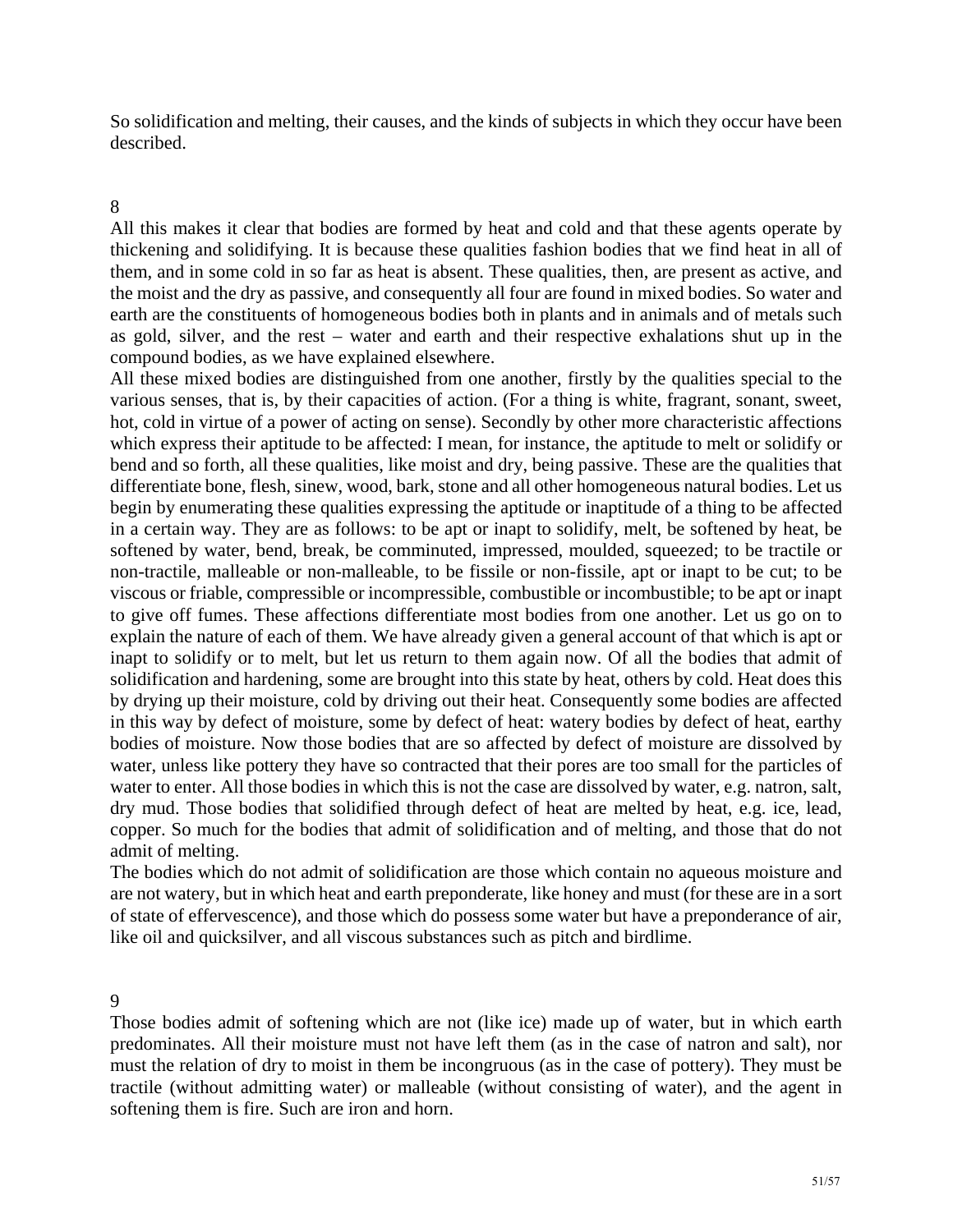Both of bodies that can melt and of bodies that cannot, some do and some do not admit of softening of earth and must have its pores larger than the particles of water, and the pores themselves must be in water. Copper, for instance, which can be melted, cannot be softened in water, whereas wool and earth can be softened in water, for they can be soaked. (It is true that though copper can be melted the agent in its case is not water, but some of the bodies that can be melted by water too such as natron and salt cannot be softened in water: for nothing is said to be so affected unless the water soaks into it and makes it softer.) Some things, on the other hand, such as wool and grain, can be softened by water though they cannot be melted. Any body that is to be softened by water must be able to resist the action of water, whereas bodies that can be 'melted' by water must have pores throughout.

(Why is it that earth is both 'melted' and softened by moisture, while natron is 'melted' but not softened? Because natron is pervaded throughout by pores so that the parts are immediately divided by the water, but earth has also pores which do not connect and is therefore differently affected according as the water enters by one or the other set of pores.)

Some bodies can be bent or straightened, like the reed or the withy, some cannot, like pottery and stone. Those bodies are apt to be bent and straightened which can change from being curved to being straight and from being straight to being curved, and bending and straightening consist in the change or motion to the straight or to a curve, for a thing is said to be in process of being bent whether it is being made to assume a convex or a concave shape. So bending is defined as motion to the convex or the concave without a change of length. For if we added 'or to the straight', we should have a thing bent and straight at once, and it is impossible for that which is straight to be bent. And if all bending is a bending back or a bending down, the former being a change to the convex, the latter to the concave, a motion that leads to the straight cannot be called bending, but bending and straightening are two different things. These, then, are the things that can, and those that cannot be bent, and be straightened.

comminuible (for the limit to their subdivision is set by the pores), but those whose pores stretch Some things can be both broken and comminuted, others admit only one or the other. Wood, for instance, can be broken but not comminuted, ice and stone can be comminuted but not broken, while pottery may either be comminuted or broken. The distinction is this: breaking is a division and separation into large parts, comminution into parts of any size, but there must be more of them than two. Now those solids that have many pores not communicating with one another are continuously for a long way are breakable, while those which have pores of both kinds are both comminuible and breakable.

process of being impressed is the sinking of a part of the surface of a thing in response to pressure or a blow, in general to contact. Such bodies are either soft, like wax, where part of the surface is depressed while the rest remains, or hard, like copper. Non-impressible bodies are either hard, like pottery (its surface does not give way and sink in), or liquid, like water (for though water does give 'squeezable'. Things are 'squeezable' when they can contract into themselves under pressure, their Some things, e.g. copper and wax, are impressible, others, e.g. pottery and water, are not. The way it is not in a part of it, for there is a reciprocal change of place of all its parts). Those impressibles that retain the shape impressed on them and are easily moulded by the hand are called 'plastic'; those that are not easily moulded, such as stone or wood, or are easily moulded but do not retain the shape impressed, like wool or a sponge, are not plastic. The last group are said to be surface sinking in without being broken and without the parts interchanging position as happens in the case of water. (We speak of pressure when there is movement and the motor remains in contact with the thing moved, of impact when the movement is due to the local movement of the motor.) Those bodies are subject to squeezing which have empty pores – empty, that is, of the stuff of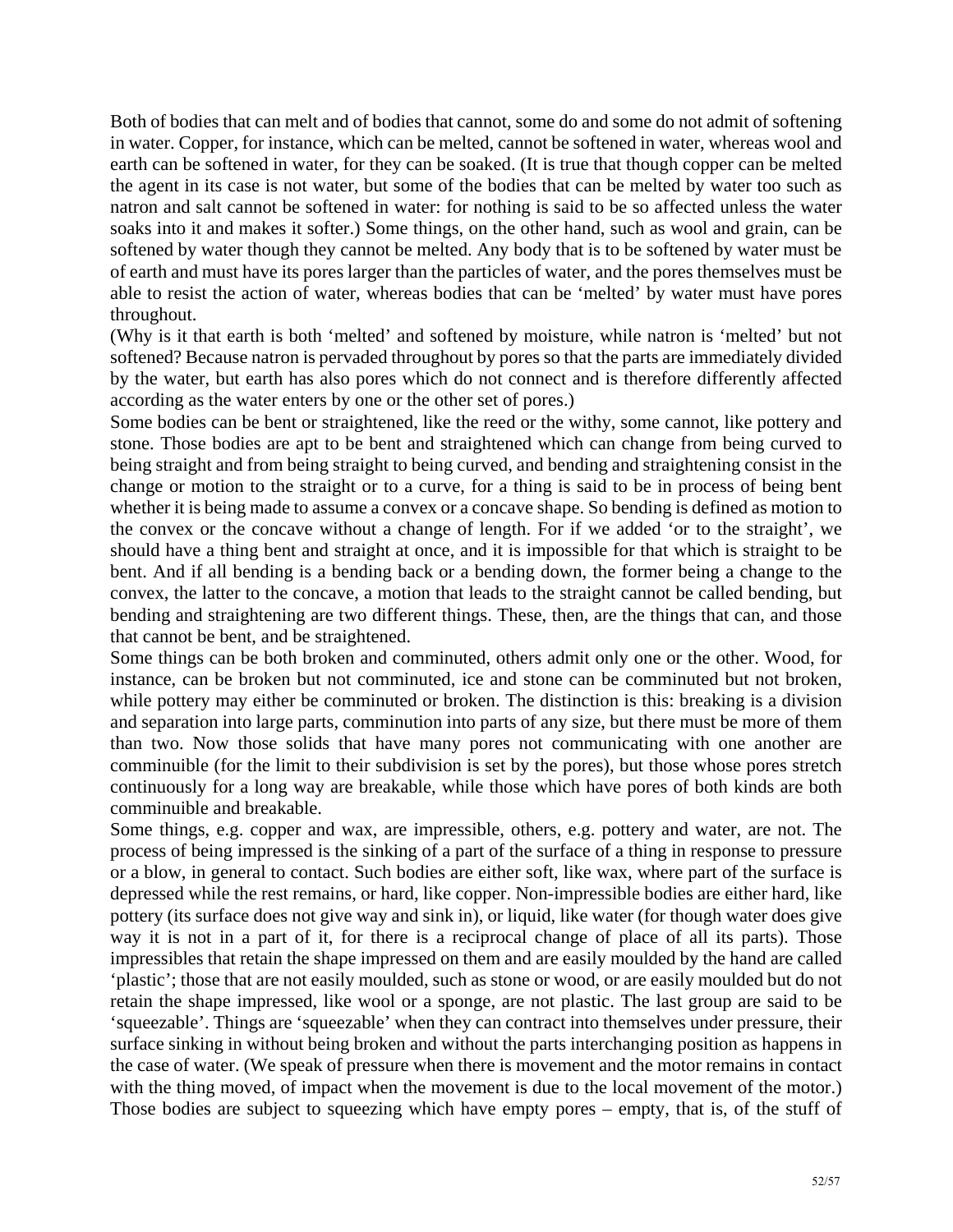which the body itself consists – and that can sink upon the void spaces within them, or rather upon their pores. For sometimes the pores upon which a body sinks in are not empty (a wet sponge, for instance, has its pores full). But the pores, if full, must be full of something softer than the body itself which is to contract. Examples of things squeezable are the sponge, wax, flesh. Those things are not squeezable which cannot be made to contract upon their own pores by pressure, either because they have no pores or because their pores are full of something too hard. Thus iron, stone, water and all liquids are incapable of being squeezed.

thongs, sinew, dough, birdlime, and some are not, e.g. water, stone. Some things are both tractile Things are tractile when their surface can be made to elongate, for being drawn out is a movement of the surface, remaining unbroken, in the direction of the mover. Some things are tractile, e.g. hair, and squeezable, e.g. wool; in other cases the two qualities do not coincide; phlegm, for instance, is tractile but not squeezable, and a sponge squeezable but not tractile.

advances: which is not the case with cutting. Those bodies which cannot behave like this are Some things are malleable, like copper. Some are not, like stone and wood. Things are malleable when their surface can be made to move (but only in part) both downwards and sideways with one and the same blow: when this is not possible a body is not malleable. All malleable bodies are impressible, but not all impressible bodies are malleable, e.g. wood, though on the whole the two go together. Of squeezable things some are malleable and some not: wax and mud are malleable, wool is not. Some things are fissile, e.g. wood, some are not, e.g. potter's clay. A thing is fissile when it is apt to divide in advance of the instrument dividing it, for a body is said to split when it divides to a further point than that to which the dividing instrument divides it and the act of division non-fissile. Nothing soft is fissile (by soft I mean absolutely soft and not relatively: for iron itself may be relatively soft); nor are all hard things fissile, but only such as are neither liquid nor impressible nor comminuible. Such are the bodies that have the pores along which they cohere lengthwise and not crosswise.

lengthwise that a thing can be split and crosswise that it can be cut. For, a body being divided into Those hard or soft solids are apt to be cut which do not necessarily either split in advance of the instrument or break into minute fragments when they are being divided. Those that necessarily do so and liquids cannot be cut. Some things can be both split and cut, like wood, though generally it is many parts fin so far as its unity is made up of many lengths it is apt to be split, in so far as it is made up of many breadths it is apt to be cut.

A thing is viscous when, being moist or soft, it is tractile. Bodies owe this property to the interlocking of their parts when they are composed like chains, for then they can be drawn out to a great length and contracted again. Bodies that are not like this are friable. Bodies are compressible when they are squeezable and retain the shape they have been squeezed into; incompressible when they are either inapt to be squeezed at all or do not retain the shape they have been squeezed into. Some bodies are combustible and some are not. Wood, wool, bone are combustible; stone, ice are not. Bodies are combustible when their pores are such as to admit fire and their longitudinal pores contain moisture weaker than fire. If they have no moisture, or if, as in ice or very green wood, the moisture is stronger than fire, they are not combustible.

Those bodies give off fumes which contain moisture, but in such a form that it does not go off separately in vapour when they are exposed to fire. For vapour is a moist secretion tending to the nature of air produced from a liquid by the agency of burning heat. Bodies that give off fumes give off secretions of the nature of air by the lapse of time: as they perish away they dry up or become earth. But the kind of secretion we are concerned with now differs from others in that it is not moist nor does it become wind (which is a continuous flow of air in a given direction). Fumes are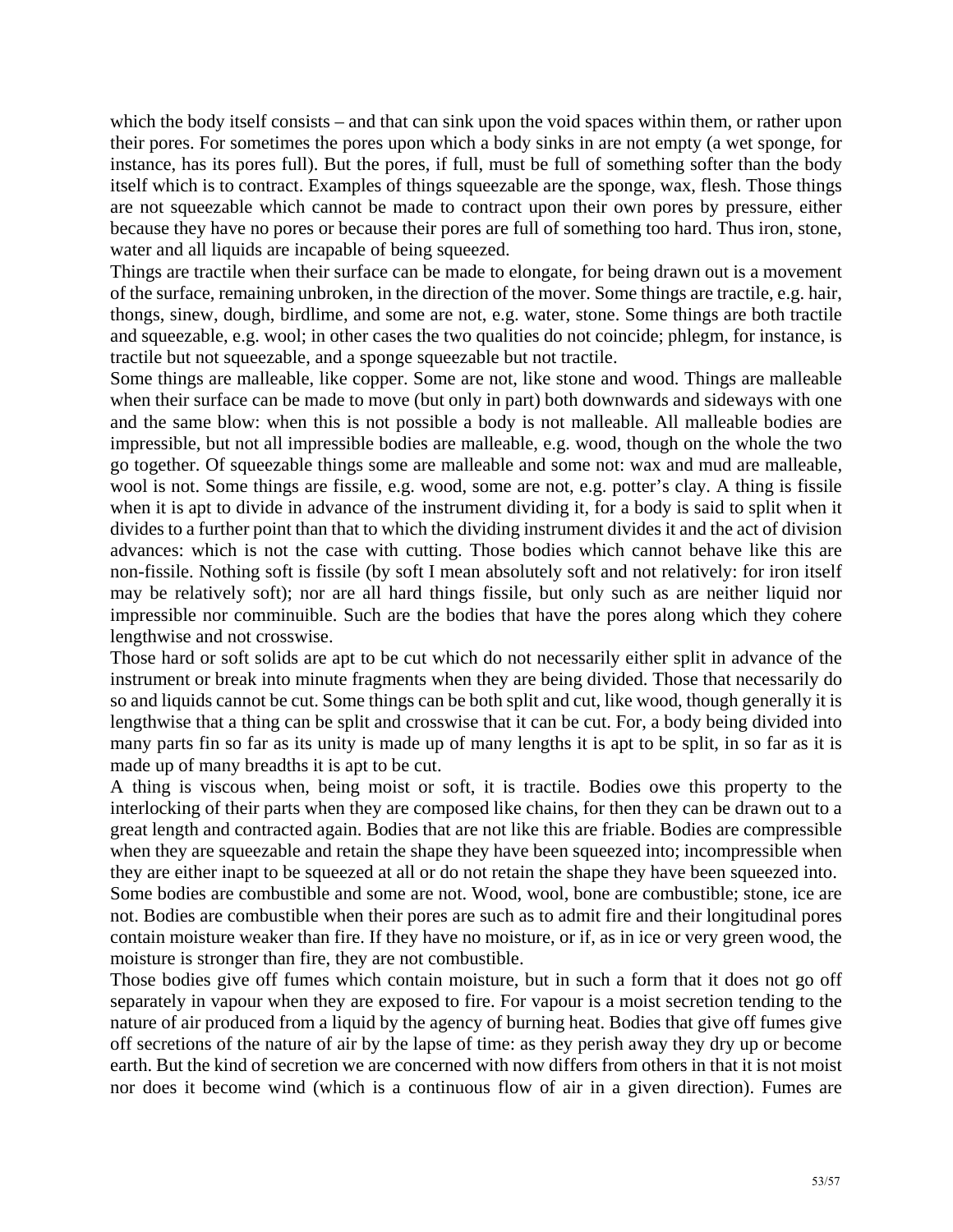common secretion of dry and moist together caused by the agency of burning heat. Hence they do not moisten things but rather colour them.

The fumes of a woody body are called smoke. (I mean to include bones and hair and everything of this kind in the same class. For there is no name common to all the objects that I mean, but, for all hand does not give off fumes, but vapour. Sweet wine does give off fumes, for it contains fat and that, these things are all in the same class by analogy. Compare what Empedocles says: They are one and the same, hair and leaves and the thick wings of birds and scales that grow on stout limbs.) The fumes of fat are a sooty smoke and those of oily substances a greasy steam. Oil does not boil away or thicken by evaporation because it does not give off vapour but fumes. Water on the other behaves like oil. It does not solidify under the influence of cold and it is apt to burn. Really it is not wine at all in spite of its name: for it does not taste like wine and consequently does not inebriate as ordinary wine does. It contains but little fumigable stuff and consequently is inflammable.

All bodies are combustible that dissolve into ashes, and all bodies do this that solidify under the influence either of heat or of both heat and cold; for we find that all these bodies are mastered by fire. Of stones the precious stone called carbuncle is least amenable to fire.

some bodies that cannot be melted are inflammable, e.g. wood; and some bodies can be melted and When this dry comes to be hot there is fire. This is why flame is burning smoke or dry exhalation. conjunction of the oily with the dry.) So those bodies that give off fumes, like oil and pitch, belong Of combustible bodies some are inflammable and some are not, and some of the former are reduced to coals. Those are called 'inflammable' which produce flame and those which do not are called 'non-inflammable'. Those fumigable bodies that are not liquid are inflammable, but pitch, oil, wax are inflammable in conjunction with other bodies rather than by themselves. Most inflammable are those bodies that give off smoke. Of bodies of this kind those that contain more earth than smoke are apt to be reduced to coals. Some bodies that can be melted are not inflammable, e.g. copper; and are also inflammable, e.g. frankincense. The reason is that wood has its moisture all together and this is continuous throughout and so it burns up: whereas copper has it in each part but not continuous, and insufficient in quantity to give rise to flame. In frankincense it is disposed in both of these ways. Fumigable bodies are inflammable when earth predominates in them and they are consequently such as to be unable to melt. These are inflammable because they are dry like fire. The fumes of wood are smoke, those of wax and frankincense and such-like, and pitch and whatever contains pitch or such-like are sooty smoke, while the fumes of oil and oily substances are a greasy steam; so are those of all substances which are not at all combustible by themselves because there is too little of the dry in them (the dry being the means by which the transition to fire is effected), but burn very readily in conjunction with something else. (For the fat is just the rather to the moist, but those that burn to the dry.

10

Homogeneous bodies differ to touch – by these affections and differences, as we have said. They also differ in respect of their smell, taste, and colour.

By homogeneous bodies I mean, for instance, 'metals', gold, copper, silver, tin, iron, stone, and everything else of this kind and the bodies that are extracted from them; also the substances found in animals and plants, for instance, flesh, bones, sinew, skin, viscera, hair, fibres, veins (these are the elements of which the non-homogeneous bodies like the face, a hand, a foot, and everything of that kind are made up), and in plants, wood, bark, leaves, roots, and the rest like them.

The homogeneous bodies, it is true, are constituted by a different cause, but the matter of which they are composed is the dry and the moist, that is, water and earth (for these bodies exhibit those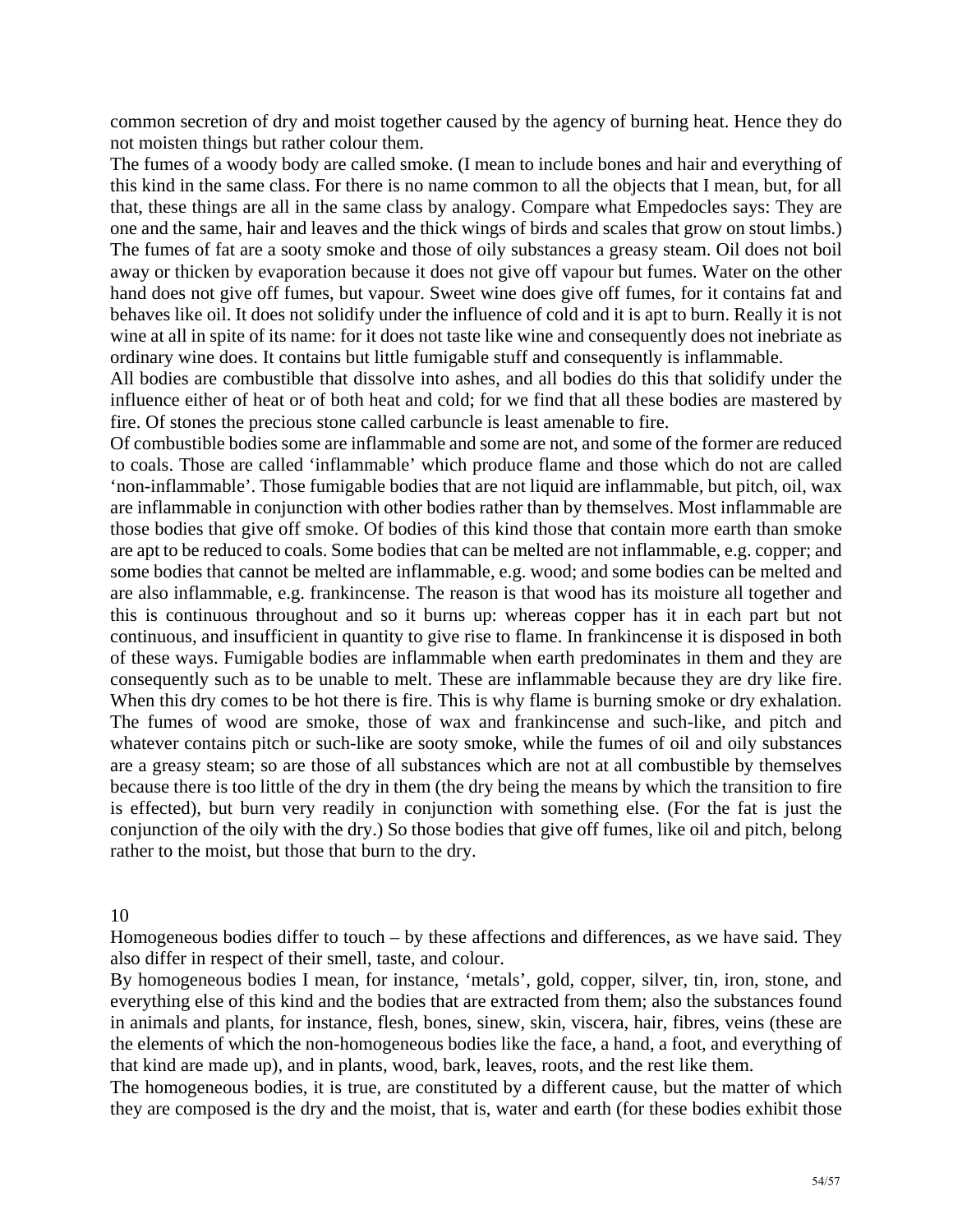qualities most clearly). The agents are the hot and the cold, for they constitute and make concrete the homogeneous bodies out of earth and water as matter. Let us consider, then, which of the homogeneous bodies are made of earth and which of water, and which of both.

Of organized bodies some are liquid, some soft, some hard. The soft and the hard are constituted by a process of solidification, as we have already explained.

Those liquids that go off in vapour are made of water, those that do not are either of the nature of earth, or a mixture either of earth and water, like milk, or of earth and air, like wood, or of water and air, like oil. Those liquids which are thickened by heat are a mixture. (Wine is a liquid which raises a difficulty: for it is both liable to evaporation and it also thickens; for instance new wine does. The reason is that the word 'wine' is ambiguous and different 'wines' behave in different ways. New wine is more earthy than old, and for this reason it is more apt to be thickened by heat and less apt sediment in it then it will belong to earth or to water according to the quantity of the sediment it to be congealed by cold. For it contains much heat and a great proportion of earth, as in Arcadia, where it is so dried up in its skins by the smoke that you scrape it to drink. If all wine has some possesses.) The liquids that are thickened by cold are of the nature of earth; those that are thickened either by heat or by cold consist of more than one element, like oil and honey, and 'sweet wine'.

Of solid bodies those that have been solidified by cold are of water, e.g. ice, snow, hail, hoar-frost. Those solidified by heat are of earth, e.g. pottery, cheese, natron, salt. Some bodies are solidified by both heat and cold. Of this kind are those solidified by refrigeration, that is by the privation both of heat and of the moisture which departs with the heat. For salt and the bodies that are purely of earth solidify by the privation of moisture only, ice by that of heat only, these bodies by that of both. So both the active qualities and both kinds of matter were involved in the process. Of these bodies those from which all the moisture has gone are all of them of earth, like pottery or amber. (For amber, also, and the bodies called 'tears' are formed by refrigeration, like myrrh, frankincense, gum. Amber, too, appears to belong to this class of things: the animals enclosed in it show that it is formed by solidification. The heat is driven out of it by the cold of the river and causes the moisture to evaporate with it, as in the case of honey when it has been heated and is immersed in water.) Some of these bodies cannot be melted or softened; for instance, amber and certain stones, e.g. the stalactites in caves. (For these stalactites, too, are formed in the same way: the agent is not fire, but cold which drives out the heat, which, as it leaves the body, draws out the moisture with it: in the other class of bodies the agent is external fire.) In those from which the moisture has not wholly gone earth still preponderates, but they admit of softening by heat, e.g. iron and horn.

melted by water are of earth. Those that are not melted either by fire or water are of earth, or of earth and water. Now since we must include among 'meltables' those bodies which are melted by fire, these contain some water: indeed some of them, like wax, are common to earth and water alike. But those that are

Since, then, all bodies are either liquid or solid, and since the things that display the affections we have enumerated belong to these two classes and there is nothing intermediate, it follows that we of water or of more elements than one, and whether fire was the agent in its formation, or cold, or have given a complete account of the criteria for distinguishing whether a body consists of earth or both.

called 'tears', and stalactites, and fruits, such as leguminous plants and corn. For things of this kind are, to a greater or less degree, of earth. For of all these bodies some admit of softening by heat, the Gold, then, and silver and copper and tin and lead and glass and many nameless stone are of water: for they are all melted by heat. Of water, too, are some wines and urine and vinegar and lye and whey and serum: for they are all congealed by cold. In iron, horn, nails, bones, sinews, wood, hair, leaves, bark, earth preponderates. So, too, in amber, myrrh, frankincense, and all the substances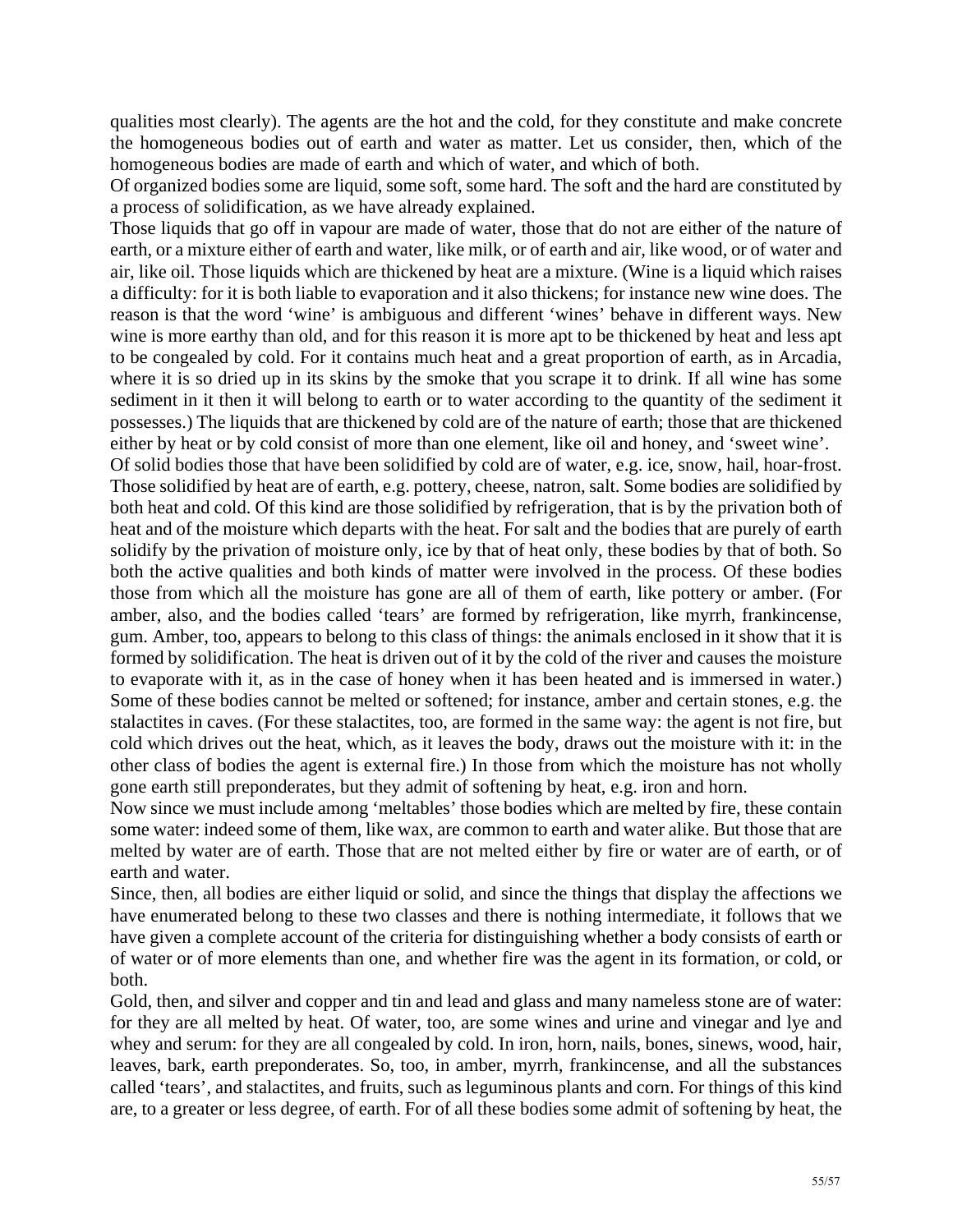rest give off fumes and are formed by refrigeration. So again in natron, salt, and those kinds of stones that are not formed by refrigeration and cannot be melted. Blood, on the other hand, and semen, are made up of earth and water and air. If the blood contains fibres, earth preponderates in it: consequently its solidifies by refrigeration and is melted by liquids; if not, it is of water and therefore does not solidify. Semen solidifies by refrigeration, its moisture leaving it together with its heat.

# 11

We must investigate in the light of the results we have arrived at what solid or liquid bodies are hot and what cold.

Bodies consisting of water are commonly cold, unless (like lye, urine, wine) they contain foreign heat. Bodies consisting of earth, on the other hand, are commonly hot because heat was active in forming them: for instance lime and ashes.

or when it has been strained through ashes. This latter, too, has acquired heat from the ashes, for We must recognize that cold is in a sense the matter of bodies. For the dry and the moist are matter (being passive) and earth and water are the elements that primarily embody them, and they are characterized by cold. Consequently cold must predominate in every body that consists of one or other of the elements simply, unless such a body contains foreign heat as water does when it boils everything that has been burnt contains more or less heat. This explains the generation of animals in putrefying bodies: the putrefying body contains the heat which destroyed its proper heat.

Bodies made up of earth and water are hot, for most of them derive their existence from concoction and heat, though some, like the waste products of the body, are products of putrefaction. Thus blood, semen, marrow, figjuice, and all things of the kinds are hot as long as they are in their natural state, but when they perish and fall away from that state they are so no longer. For what is left of them is their matter and that is earth and water. Hence both views are held about them, some people maintaining them to be cold and others to be warm; for they are observed to be hot when they are in their natural state, but to solidify when they have fallen away from it. That, then, is the case of mixed bodies. However, the distinction we laid down holds good: if its matter is predominantly water a body is cold (water being the complete opposite of fire), but if earth or air it tends to be warm.

It sometimes happens that the coldest bodies can be raised to the highest temperature by foreign heat; for the most solid and the hardest bodies are coldest when deprived of heat and most burning after exposure to fire: thus water is more burning than smoke and stone than water.

# 12

Having explained all this we must describe the nature of flesh, bone, and the other homogeneous bodies severally.

Our account of the formation of the homogeneous bodies has given us the elements out of which is always clearer in the case of the later products of those, in fact, that are instruments, as it were, they are compounded and the classes into which they fall, and has made it clear to which class each of those bodies belongs. The homogeneous bodies are made up of the elements, and all the works of nature in turn of the homogeneous bodies as matter. All the homogeneous bodies consist of the elements described, as matter, but their essential nature is determined by their definition. This fact and have an end: it is clearer, for instance, that a dead man is a man only in name. And so the hand of a dead man, too, will in the same way be a hand in name only, just as stone flutes might still be